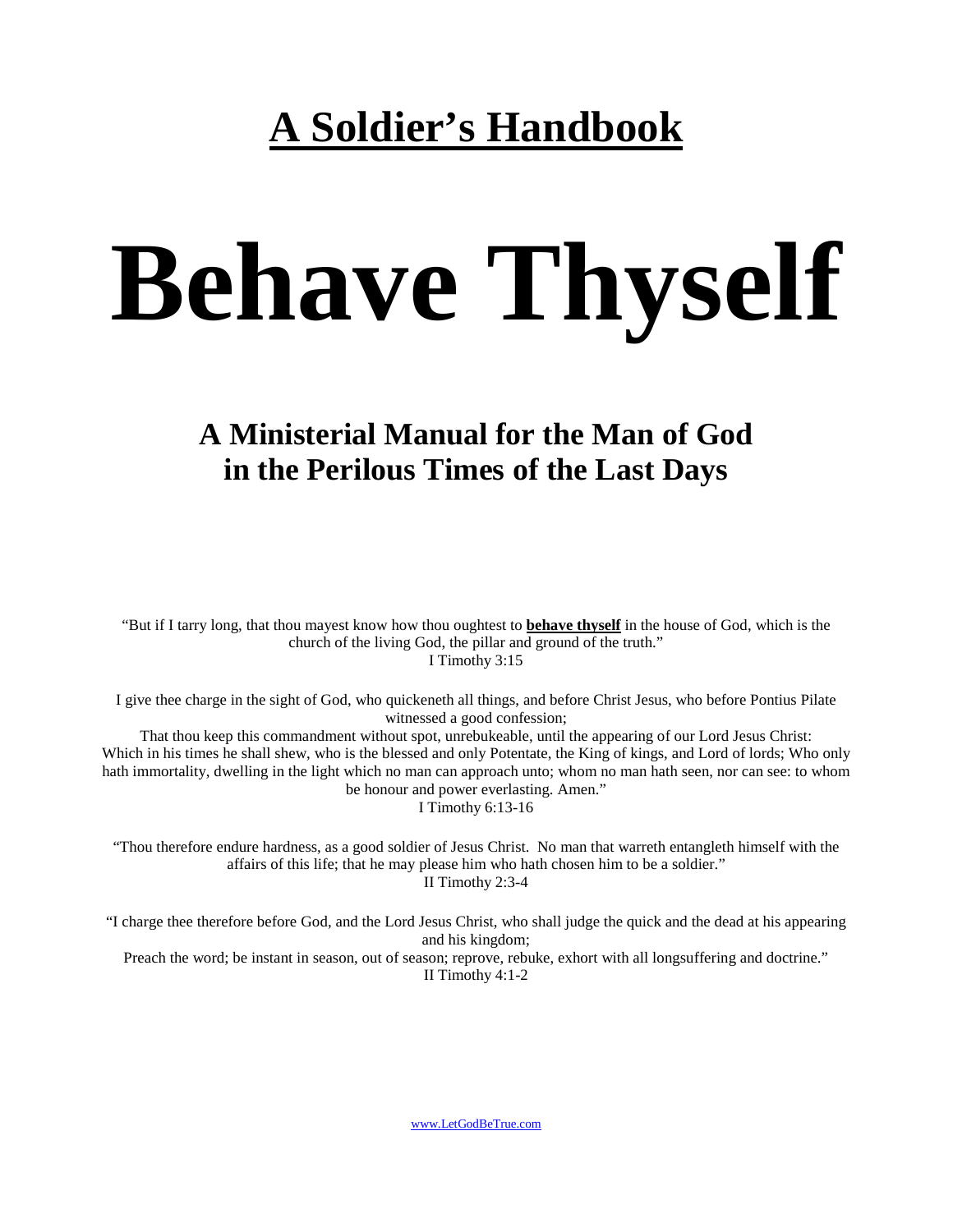# **Introduction**

The Lord Jesus Christ is "as a man taking a far journey, who left his house, and gave authority to his servants, and to every man his work, and commanded the porter to watch" (Mark 13:34).

The house in this short parable stands for the kingdom and local churches of Jesus Christ, as many Scriptures affirm (Eph 2:19-22; I Cor 12:27; I Tim 3:15; II Tim 2:20; Heb 3:1-6; I Pet 2:5).

The servants given authority are the ministerial offices of the New Testament – apostles, prophets, evangelists, and pastors and teachers (Eph 4:8-11; I Cor 12:28; Rom 12:6-8). The office of bishop is the object of our study here, since the other three offices ceased with the end of the apostolic period.

The two offices of the church today are bishop and deacon (I Tim 3:1-13; Phil 1:1). The modern notion of an evangelist as an itinerant cheerleader is heresy (II Cor 10:12-16). Each bishop does the work of an evangelist, rather than invent a new office to fleece the flocks of other men (II Tim 4:5).

The porter, being a doorkeeper of a large house, building, or castle, is commanded to be vigilant in protecting and preparing the occupants for the arrival of the master. And this is the bishop's goal – the perfection of his hearers for the Second Coming of the Lord Jesus Christ (Col 1:28-29).

While this short and simple parable introduces our subject, it is primarily the Pastoral Epistles of our beloved brother Paul to Timothy and Titus that fill in the details as to the authority, work, and vigilance required in office. Furthermore, in the explication of these Pastoral Epistles, we see the rest of the Bible filling out the sense of these instructions and warnings.

Every bishop is a soldier at war. Jesus Christ is your Captain and King. Satan, the world, and your flesh are the enemies. Your Captain has left you with instructions and warnings to fight a good fight and war a good warfare. Endure hardness as His good soldier and receive a crown from Him!

We are clearly living in the perilous times of the last days, when an effeminate and worldly form of Christianity threatens the saints and churches of Jesus Christ (II Tim  $3:1 - 4:5$ ). Every God-called man must stand on the word of God alone against the creeping and compromising teachers that are leaving the truth for fables and entertainment on every side (I Tim 6:3-5).

Therefore, in order to provoke the hearts of His true ministers and remind them of their calling and duties, this little manual is being prepared with the certain knowledge and humility that the writer has an equal or greater obligation to consider these lessons himself.

May the Lord bless this effort to collect the Bible's instructions and warnings for pastors to help those men assigned the important role of building and protecting the kingdom and churches of God.

May Jesus Christ be praised!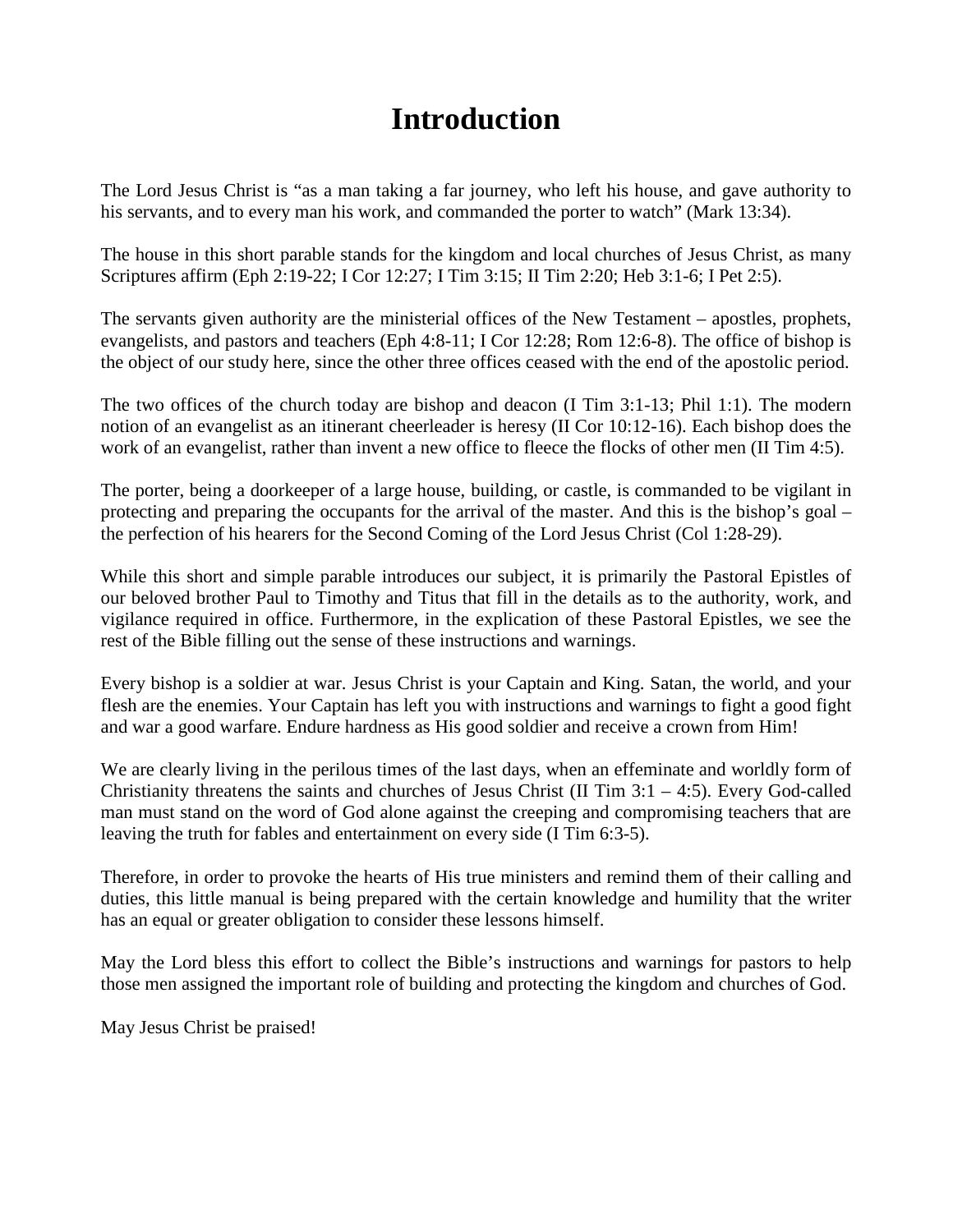# **Instructions and Warnings for Ministers**

# **Given to Hospitality**

02/12/2007

Hospitality is not an option or suggestion, especially for ministers (Rom 12:13; I Tim 3:2; Titus 1:8; I Pet 4:9). It is a command for all saints and a qualification for the ministry: you must love it and be given to it, as an example to the flock. It is a duty and privilege, and it will bear ministerial fruit. What is hospitality? Entertaining others with room and/or board (Heb 13:2; Gen 19:1-3; I Tim 5:10). Abraham entertained the Lord for a fine meal (Gen 18:1-8). The great woman of Shunem added a bedroom to her house for the man of God (II Kgs 4:8-10). Aquila and Priscilla kept Paul (Acts 18:1-3), took Apollos home with them (Acts 18:24-28), and hosted a church in their house (I Cor 16:19). Lydia kept Paul, Luke, and others in Philippi (Acts 16:14-15), and David entertained the whole nation with a fine meal of bread, wine, and meat (II Sam 6:19). How important is it? The Lord will remember every act of it, no matter how small, in the Day of Judgment (Matt 10:40-42; 25:31-46). Who are the best to entertain? Those least able to repay you … the difficult and ugly (Luke 14:12-14)! Is there a better time to illustrate a happy marriage and godly family than around a meal or a night in your home? Is there a better time to show faith-based living, the importance of frequent prayer, or how to hold devotions with children? How can you better show brotherly love than by serving them food and providing lodging? Here is a golden opportunity to get to know strangers and church members, win them by personal affection and service, and show them the love and righteousness of Christ! Your family and finances must be ordered around this duty. Your house should have room and furniture to keep guests comfortably. Your budget must allow for this necessity. Your wife should be a cheerful and eager participant, even if you must press her to it. Young children must be trained or kept by another to avoid disrupting things. Older children should cheerfully entertain any children of your guests in a godly and spiritual way. Hospitality includes dining in a restaurant or renting a hotel room (when you pay the bill), and it includes providing food and lodging in your home. Your pleasure in these acts of kindness and service should be obvious. As a servant of Christ, your life is not your own, and you should be eager to share the pleasures of a meal or overnight lodging with the same spirit of sacrifice our Lord had for your redemption.

# **Spiritual Mindedness**

02/05/2007

Few saints are more spiritually minded than their pastor. Few families are more than his family. Most default to worldliness by a poor pastoral example. But many will follow, if his zeal for Christ and heaven is clear in and out of the pulpit (I Tim 4:16). You must increase spiritual mindedness – directing a person's affection and life away from earth and toward heaven (Col 3:1-4). You have failed, if you are carnally minded in word or deed (Rom 8:6-9; Gal 5:16-25). Assemblies should obviously be spiritual. But do you eschew foolish chitchat before and after services about weather, politics, jobs, sports, news, and other vanities to focus on Christ, scripture, joy, souls, the fear of the Lord, heaven, and other spiritual topics? Do you use the pulpit exclusively to lift up Jesus, the words of scripture, the grace of God, the hope of heaven, and other related themes? Are announcements a necessary evil (they should be), or do they carry equal weight with worship? Make sure everything before, during, and after public assemblies is pointed heavenward. Despise and fear hindrances to the holy objective of casting all other thoughts aside to think on God, His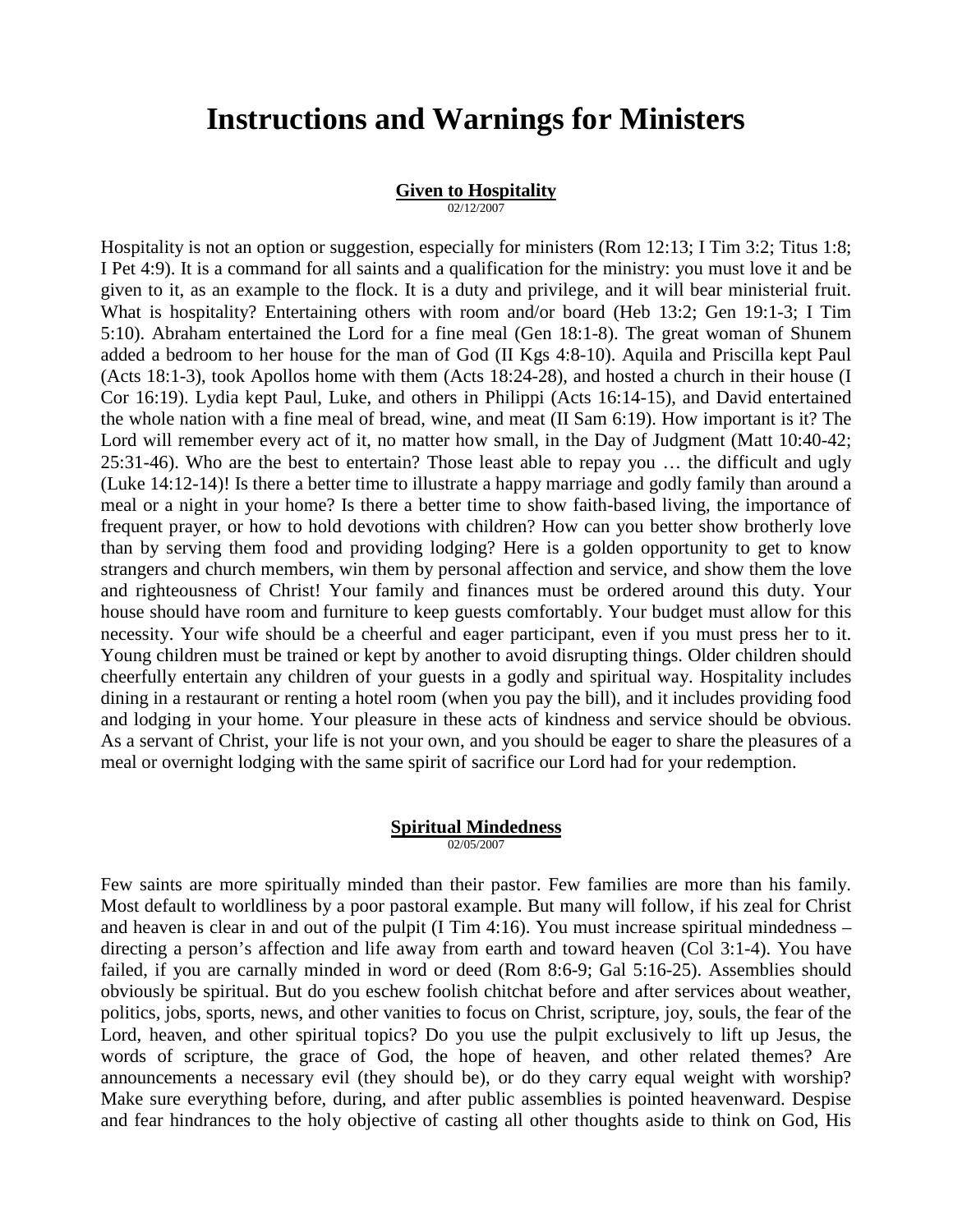Son, our great salvation, the truth of the gospel, and the general assembly above (Heb 12:22-24). However, there is another world of influence for you outside public assemblies. Is the rest of your life – the 97% you are not near the pulpit – just as dedicated to spiritual things? It should be! It must be! Of course, ministers eat, sleep, and maintain their homes, transportation, etc. But everything beyond those needs should be directed upward! Why would an ambassador from heaven socialize? Every contact with members should include exhortation, praise, reading of scripture, or prayer. Life is too short, the cause too great, and the distractions too many to talk of earthly things with members. Help them follow you away from belly worship – minding earthly things (Phil 3:13-21)! Men could not believe when Job laughed, for he was sober and wise, as you should be (Job 29:20- 25; Titus 2:7-8). Are your phone calls short, to the point, and spiritual? How about your emails? How about your visits to members' homes? The hospitality you show in your home? Even in a restaurant you can keep conversation spiritual, and you can end with a sanctifying verse and prayer. A pastor is not a buddy: he is a spiritual example and leader. Fulfill your calling!

#### **All Things Honest** 01/01/2007

Provide all things honest in the sight of all men, especially in matters pertaining to money. Paul was very careful in this duty, because the reputation of the gospel and the confidence of saints were at stake. It is a shame, but men often care more about how their money is handled than they do how the truth is handled, even among the saints of God! In receiving the collection from Corinth for poor saints in Jerusalem, Paul sent Titus and two other highly esteemed brothers, all three of whom he praised as worthy of their total trust (II Cor 8:16-24; I Cor 16:3-4). And it is from this lengthy description of a financial matter that we learn the mandate – provide things honest, in the sight of God, and in the sight of men (II Cor 8:21). Though specified for the ministry here, the same rule of wisdom is also applied to church members (Rom 12:17). Leave nothing to doubt, question, or criticism. Tell more rather than less. If full disclosure is important and necessary for worldly contracts, it is much more important in financial transactions in the house of God. God's ministers must avoid even the appearance of evil (I Thess 5:22). If this requires extra effort or time, so be it! Be specific and clear. There is no place for doubtful projects, vague goals, or confusing reporting. Keep things simple; keep them straightforward; and keep them communicated. You can hardly repeat yourself too often in monetary matters. Put things in writing when possible. If a paper trail is good or necessary for accountants, how much more for the servants of Christ. An ounce of prevention is worth a pound of cure – a little care in details up front can protect against accusations or questions later. It is a ministerial obligation to oversee financial matters in such a way that there is no room for grumbling or murmuring, as at Jerusalem (Acts 6:1-6). It was for this reason and their higher calling that the apostles ordained deacons over the financial business of the church. Even in financial matters, elders are not to be accused without two or three witnesses of a specific crime (I Tim 5:19). If a minister must be found at fault, let him be found at fault for preaching the scriptures as God has revealed them to him. Let him be accused of heresy by those who have turned from truth to fables; but never let him be accused of embezzlement or mismanagement of finances. Such a travesty can be avoided by careful honesty in all financial matters.

> **Misplaced Charismatics.** 11/13/06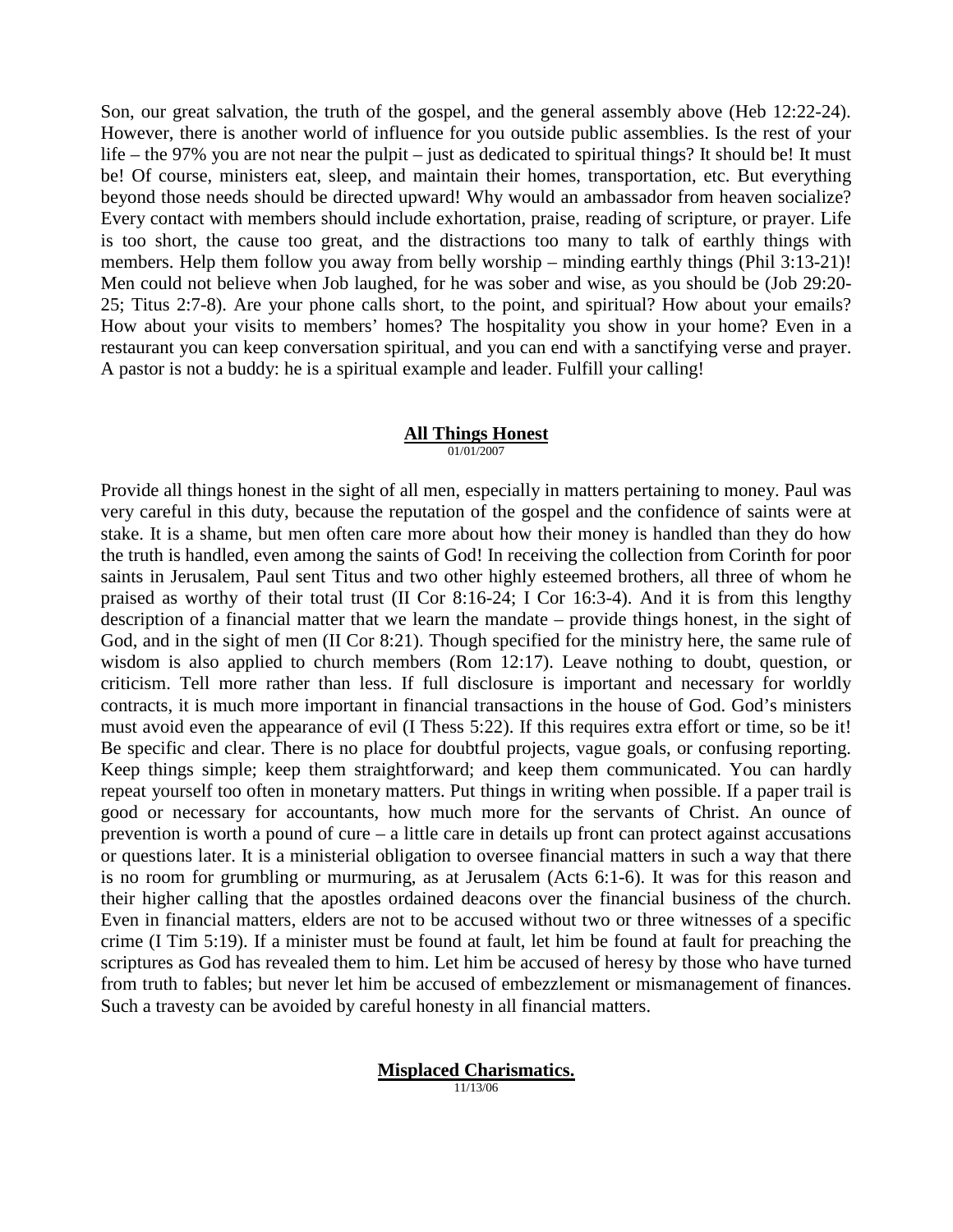Charismatics can say, "I don't care what the Bible says: I have the Spirit." Misplaced Charismatics, a subtler variation, say, "The Spirit showed me this is right." Or, "The Spirit interprets the Bible for me." Or, "Following the Spirit is more important than details." Or, "I could feel the Spirit in that church." All five statements are heresy. They deny the purpose or work of the ministry (I Tim 4:13- 15; II Tim 2:15). They assume apostolic gifts of discernment and wisdom long after the apostolic period (I Cor 12:4-11; 13:8-10). They neglect the rule to prove all things (I Thess 5:21; I John 4:1- 6). They reflect a view of truth not taught anywhere in Scripture. They ignore the danger of deceiving spirits. They are excuses for men who value feelings over scripture. They lead to heresy, for without the Bible, a spirit's leading is subjective and dangerous (Deut 13:1-5). The Charismatic movement of the 20<sup>th</sup> century spawned the error that the Spirit still teaches by direct inspiration. But many far removed from the Charismatics rely nearly as much on feelings, leadings, and other deceptive impressions. They are misplaced Charismatics! But God's true ambassadors are different! Instead of dreams, they preach the hammer and fire of God's word (Jer 23:28-29)! What is the chaff to the wheat! They know written scripture is more sure than God's voice from heaven (II Pet 1:16- 21). They love noble hearers, who search the scriptures to confirm truth rather than wait for the leading of a spirit (Acts 17:11). There is more than one spirit, and all alternatives are devilish (II Cor 11:3-4,13-15). Sober saints scoff at blather about the Spirit that contradicts or minimizes the Bible, for they know the Spirit wrote the truth in a book, and that is where they are to find it. As a servant of Jesus Christ, it is your solemn duty to preach only the word, trust only the word, and test all spirits by the word … not the other way around. The attitude, warmth, or zeal of a church or man does not verify doctrine or practice. The Word of God is the final authority for all such questions. Only the Lord Jesus Christ knows when a candlestick is present or not. Mere mortals are to measure by the Scriptures, lest some spirit lead them into darkness (I Kgs 22:23; Is 8:20; Gal 3:1). The Holy Ghost will never lead you anywhere the Word of God cannot take you; for the Bible is His book, and He has never led anyone contrary to it. With God's will in writing, reject all other alternatives!

#### **Calves of your glory.** 11/06/06

It is God's will for you and your church to give thanks for everything (I Thess 5:18; Eph 5:20; Col 3:17). You fail God's revealed will, if little praise or thanksgiving goes up to God. He does not want calves of the stall, as in the Old Testament; He wants the calves of your lips; He wants you to bring words (Hos 14:1-2). Instead of the glory of Solomon's temple, He wants the glory in your mouth – your tongue (Ps 16:9; 30:12; 57:8; 108:1). Give Him glory with your glory! Give Him the calves of your glory! Giving thanks was and is better than sacrifice (Ps 69:30-32). Giving thanks is a sacrifice of your lips that should be done continually (Heb 13:15)! He delights in the thanksgiving of His saints (Ps 34:1; 92:1). Being thankful is not enough. Thankfulness is not giving thanks. Giving thanks is the verbal expression of thankfulness. He wants to hear it! And it should be loud and joyful (Ps 98:4)! David wrote psalms, many with thanksgiving, to teach you how to think and speak in praising God. Which is your favorite? It is your duty to exemplify, promote, and require giving of thanks. What more could He do for us? We are bound to give thanks alway for salvation and the truth of it (Gen 32:10; I Cor 15:57; II Thess 2:13). We are to speak about his unspeakable gift (II Cor 9:15)! But there are many other blessings also (I Tim 2:1-3; 4:10)! Do you bless the Lord in your assemblies? Often? With all your might, as David danced? Do you encourage your men to rise and bless the Lord, which was done under Paul's oversight (I Cor 14:16-17)? Do you encourage feasts, like America's Thanksgiving Day, to worship the Lord with praise and thanksgiving (Deut 14:26; II Sam 6:18-19; Neh 8:1-12)? Instead of the filthiness, foolish talking, and jesting of these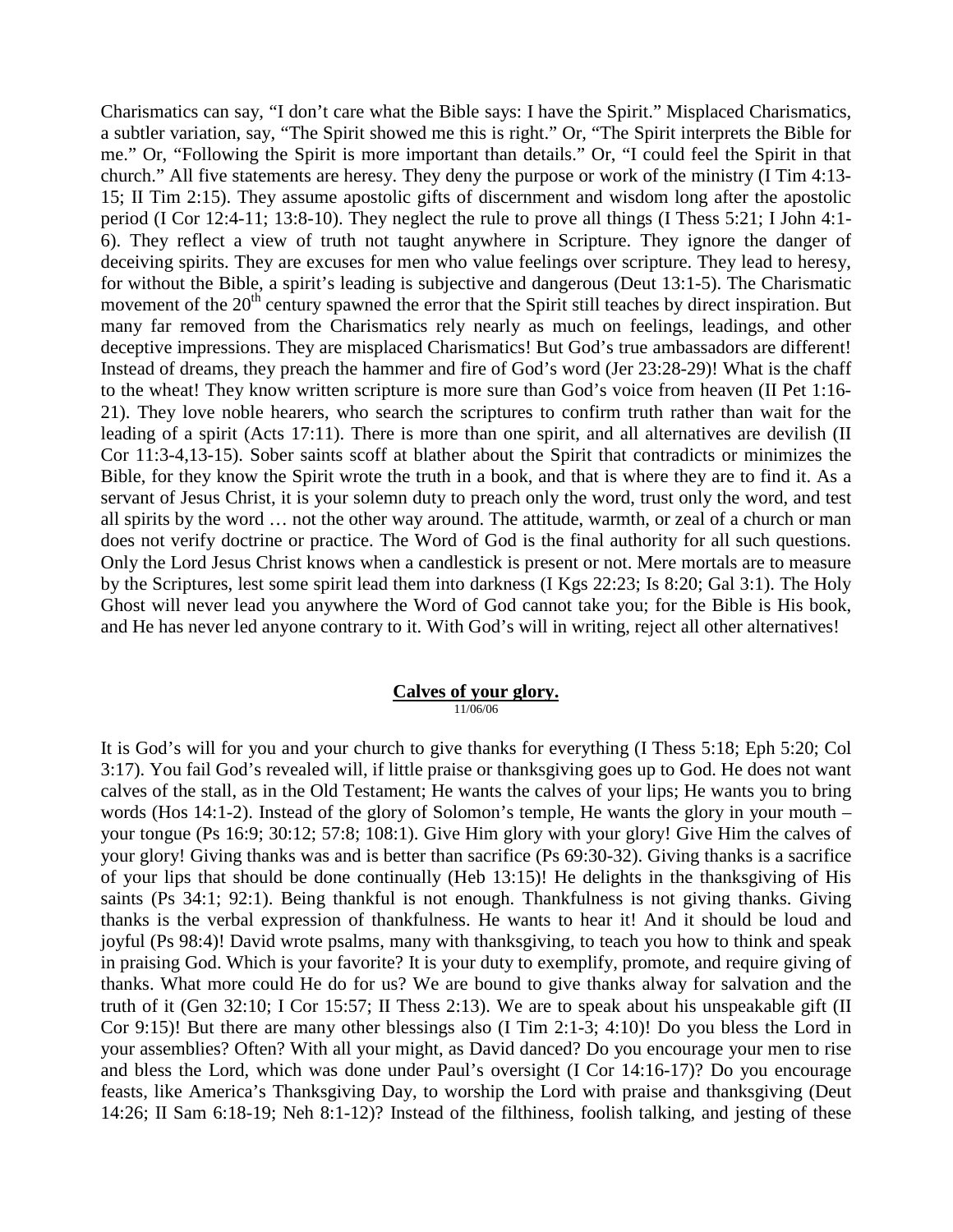perilous times, let us use our lips for giving thanks (Eph 5:4). Every time we take food, we should give thanks (Acts 27:35; I Tim 4:3). You need not wonder why your prayers are not heard, if you do not give thanks (Phil 4:6-7; Col 4:2). The true faith of Jesus includes abounding thanksgiving (Col 2:6-7). Praise and giving of thanks are contagious and uplifting (Ps 34:2-3), and it is a joyful way to speak about the Lord to draw God's gracious attention (Mal 3:16-18). Delight yourself in Him, and He will give you the desires of your heart (Ps 37:4). Be stingy with thanksgiving and praise, and He will miserably destroy you (Deut 28:46-67; Rom 1:20-27). He is worthy of much (I Cor 4:7).

# **Protect Ancient Landmarks.**

10/30/06

Solomon protected real estate by condemning removal of ancient landmarks – markers for fields (22:28; 23:10). As a man of God, you must protect the truth from being altered (Titus 1:9; Jude 1:3). You labor in the perilous times of the last days, when sound doctrine is compromised on all sides (II Tim 3:1-7,13; 4:3-4). You must identify the apostolic landmarks (II Thess 2:15), lest they are lost and the next generation cannot find the old paths (Jer 6:16; Amos 8:11-13). Once out of the way of understanding, they will die in the congregation of the dead (Pr 21:16). You will be called strange and old-fashioned (I Pet 4:3-5). It is a compliment! Age does not prove a thing true: many heresies are old. But change is dangerous, especially by compromisers. You cannot accept the modifications being made to doctrine and practice. You must hold to the one faith of the N.T. Let seeker sensitive and church growth gurus dilute the gospel until reprobates like it. God will expose their folly as He did Pharaoh's magicians' (II Tim 3:8-9). You are rare in the earth. While other pastors attend seminars for new things, you study the Bible and examine your ministry by its old rules. Do not let scorners ridicule a lack of musical instruments, for they are the ones who changed from the old paths. Quote their heroes to condemn the strange fire. By rejecting Rome's holy days, you are with all fathers in the faith outside the last 100 years. Your peers who hold sunrise services, egg hunts, Baal-tree decorating, and a haunted house can rot in their shame. While they accept any use of water as baptism and ordain women preachers, you keep women silent in your assemblies and preach a literal burning hell. While they watch "The Passion" and "Left Behind," you preach the man of sin as the pope of Rome. While they glorify tongues and healing, you preach the doctrine of reprobation. *Remove not the ancient landmarks!* Let them replace hard preaching and sound doctrine with fables and entertainment. You repeat, "Thus saith the Lord"! While they hold coed swimming parties at summer camps, you keep your women dressed modestly all the time. While they allow easy divorces and honor the single state, you promote courtship, marriage, large families, and child training by the rod. While they bloat their rolls with members who have not attended in decades, you shrink yours by excluding all but the faithful. *Remove not the ancient landmarks!*

#### **Make it Plain.** 10/23/06

Can hearers run by your teaching? Or must they creep, unsure of directions? Or are they aimless, not grasping your intent? Here is the rule: "Write the vision, and make it plain upon tables, that he may run that readeth it" (Hab 2:2). You must make the gospel plain, so that hearers grasp the truth and react correctly. How would you preach Christ's incarnate sonship? "The Hypostatic Union Contradicts the Gnostic Theories of Eternal Generation"? A better title would be, "Jesus Christ Is the Son of God," or even better, "Is Jesus a Begotten God?" Of course, the entire sermon should be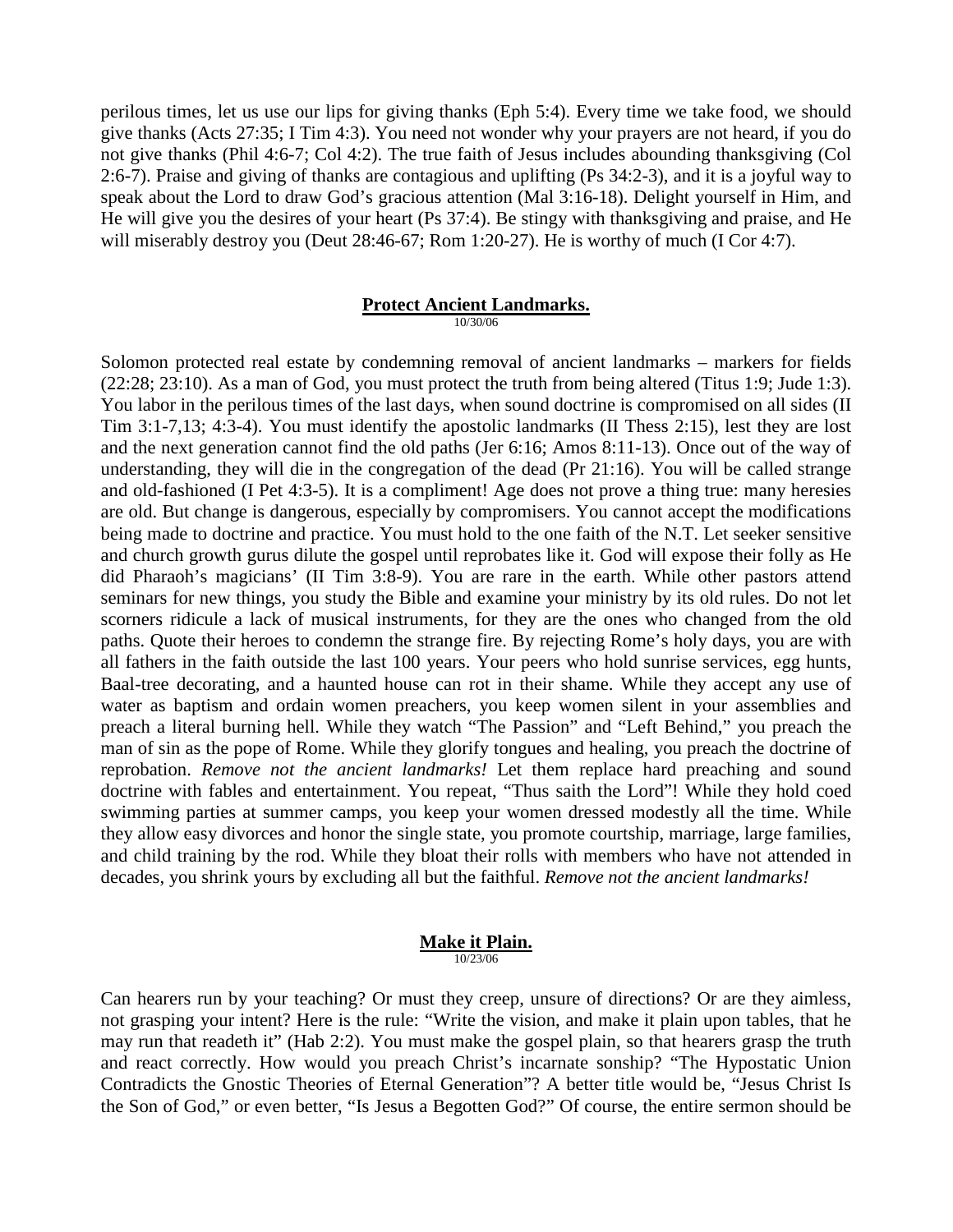as simple as the titles. Your hearers are infants to ancients of both sexes. God charged you to make His gospel manifest – like the simple list of cargo revealing a ship's cargo. You make the truth manifest by clearly revealing it for all to see. This is being apt to teach, and it is your clear duty (Rom 16:26; II Cor 4:2; Eph 5:13; Col 1:26; 4:4; Tit 1:3). Our brother Paul used great plainness of speech (II Cor 3:12). Do you? Do your people rejoice at easily understanding the truth you make plain and simple? Do they celebrate like those hearing Ezra (Neh 8:5-12)? Though it requires extra effort, the investment must be made. Tear apart and reassemble sermons until you reduce them to points that children can follow. You do not deserve financial support, if only the top quartile of the church grasps a sermon. Constant reduction is your mandate! Continually reduce the complexity of your subject until it is obvious. The dead, dry, and discouraging monologue of a monk is worthless. Your opinion is not the measure of your teaching! The opinion of your hearers is what counts. Teaching is never going through the motions. It is passionately helping all hearers to see, believe, love, and obey truth. Every minute you spend reading commentaries or theologies should be matched by two minutes of breaking the topic down for children. Save your skillful rhetoric and storehouse of wisdom for philosophers at the Areopagus. Jesus may have used parables with His enemies, but He did not with His disciples. Are you feeding His sheep, or entertaining yourself? Are you feeding His lambs, or impressing them with your intelligence? The goal is not appearances, eloquence, impressions, or sound. The goal is understanding and reaction – of your audience! Are your hearers grasping, rejoicing, and reacting to your preaching? If not, you have failed. It is not their fault. It is yours. Stir up your gift and apply yourself. Make it plain, so they can run.

# **Hold a Higher Standard.**

10/16/06

You lay burdens on men's shoulders – it is your duty (Matt 5:19; Phil 2:12-16; Tit 3:8). But unlike Pharisees, you must live by a higher standard than you teach (Matt 23:1-4; I Pet 5:3). Ministerial hypocrisy has overthrown the faith of many. You must be a pattern for believers by living the gospel more strictly than you preach (II Thess 3:6-9; I Tim 4:12; Tit 2:7). A copy will not be better than the original! God forbid you should open your mouth on any subject and live less than your words (Ps 50:16-23; Rom 2:17-29; II Tim 3:5; Tit 1:16)! You must present God's ideal in word and deed. Consider marriage. Monogamy is God's ideal (Gen 2:18-25; Mal 2:15). Yet a polygamist can be a church member, if it were not illegal in most nations. But bishops must be – *present tense* – the husband of one wife (I Tim 3:2,12; Tit 1:6). God allowed polygamy to many, but He denies it to His preachers. They hold a higher standard. Consider wine. Members may drink short of drunkenness (Eph 5:18). Their standard is the lowest. Deacons and aged women must not be given to *much wine* (I Tim 3:8; Titus 2:3). Bishops must not be given to *wine* (I Tim 3:3; 5:23; Tit 1:7). Consider the higher standards for priests in Leviticus 21. They were restricted from mourning dead relatives (21:1-6). They could not marry a divorced woman (21:7-8). Their whorish daughters were to be burned with fire (21:9). The high priest had even stricter rules – he could not even mourn dying parents, and he could not even marry a widow (21:10-15). Men with blemishes or handicaps could not serve in the holy office (21:16-24). Why? Because God is holy, and His men must represent the highest standards of holiness. O man of God! Are you given to hospitality – addicted and greedy for it (I Tim 3:2)? Do you surpass all others? Does the church know this? Is your wife the most cheerful, modest, serving, virtuous, and wise woman in the church? Are your children the best behaved and most dedicated to God's service? Do you give the most in your church by percentage (I Chr 29:1-5)? Do you honor the Lord's Day better than others? Do you rule your spirit the best? Is your wife the most privileged woman to be married to you? Do you relate to your children better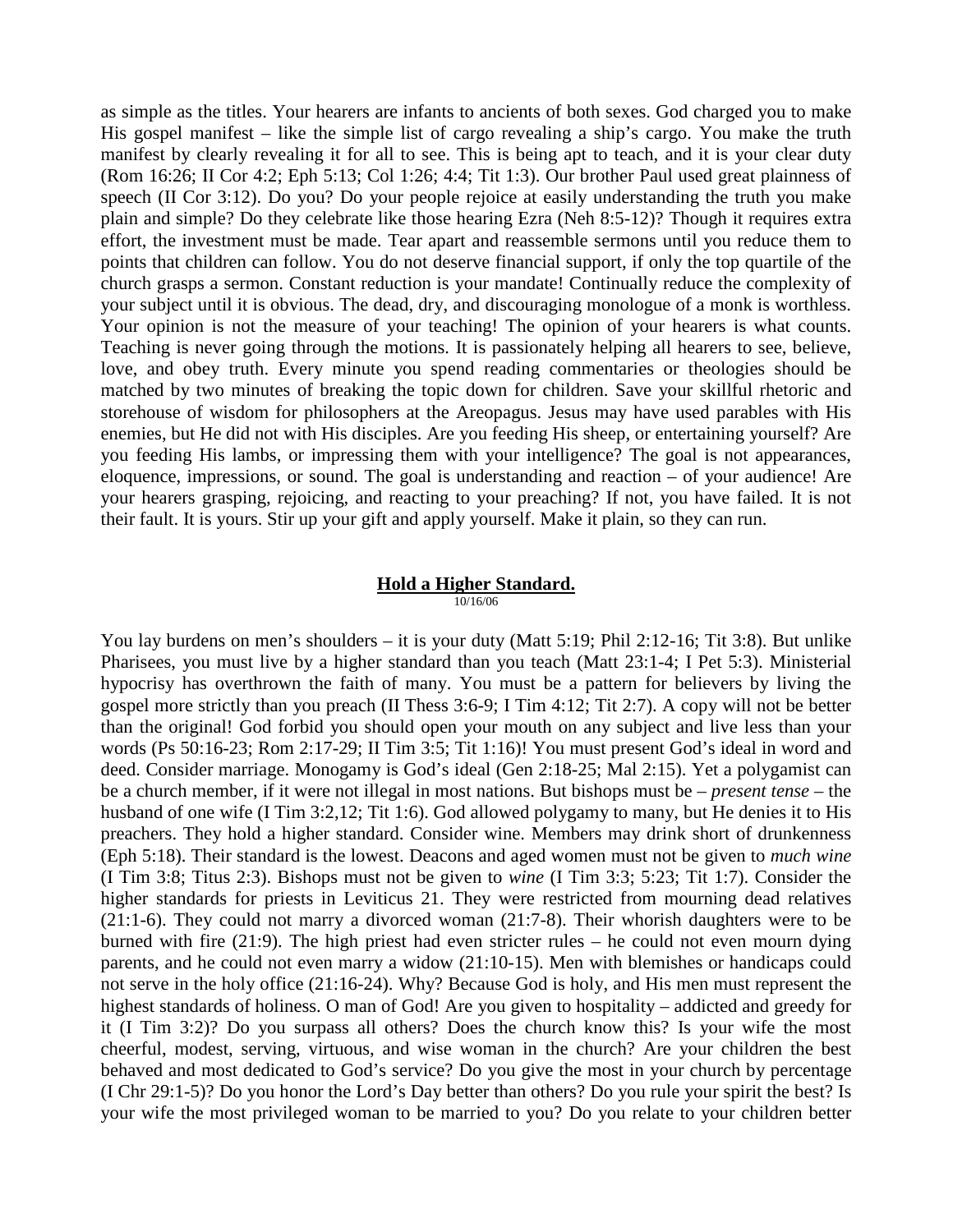than other fathers? Do you outwork the other men in productivity, not merely time? Are you the least interested in money (I Tim 3:3)? Do you take offences better than others? It is your calling!

#### **Believing Bibliology.**

10/09/06

Without inspired scripture, you have nothing. You might as well teach the opinions of drunkards. Without scripture preservation, you do not have inspired scripture, for inspiration is only proven by statements from a preserved Bible! Your ministry depends on a sure Bibliology – the literature of the Bible. You must know and defend God's pure words, or you and your ministry are impotent. With them, you can pull down strongholds and overcome enemies, teachers, and ancients (Job 32:7- 10; Ps 119:98-100; II Cor 10:3-6). You must preach the word (II Tim 4:1-2). You must believe it can make you perfect (II Tim 3:16-17). You must divide it rightly (II Tim 2:15). You must trust it at the word-level, as did our Lord and Paul (Matt 22:31-33,41-46; John 8:58; 10:35; Gal 3:16; 4:9; Heb 8:13; 12:26-28). You must believe it is more sure than God's voice from heaven (II Pet 1:19). The "originals" were never in a book or read by any but a few initial readers, so talk about them is subterfuge. The "original" languages are dead, have as many variations in versions as the English, add nothing to the English, and remove scripture from the laity, as Rome did with Latin. Modern English versions and paraphrases are corruptions with glaring faults. Can you identify a few to cast Dagon to the ground? Can you prove the N.T. canon was together in the first century, or do you rely on the Council of Carthage in 397 A.D.? Do you fully grasp the only support for the canon of 27 N.T. books is faith and fruit – there is no historical, logical, scientific, or other reason for it? Are you confident that faith, fruit, facts, and fools are sufficient to prove the KJV? Faith believes God's promises to preserve His words (Ps 12:6-7; Is 30:8; 40:8; I Pet 1:25; etc.). Fruit identifies the KJV as those words with 400 years of evidence (Matt 7:15-20; I Thess 2:13; etc.). Facts are the internal inconsistencies and lies of the modern versions (Pr 8:8; John 10:35; II Cor 2:17). Fools are the arrogant textual critics and scribes God promised to confound (Matt 11:25-26; I Cor 1:19-20; 3:18- 20). If you are a "man of God," a bishop-pastor-teacher of the N.T., then the scriptures are primarily yours (Mal 2:7; I Tim 4:13-15; II Tim 3:16-17). This important subject requires you to study and build a believing Bibliology. Rather than use sound bites from a multitude of versions, read God's inspired words distinctly, give the sense, and cause men to understand the reading (Neh 8:8).

#### **Emulate Elihu.** 10/02/06

Ministerial heroes are precious, when they are God's men, and their histories are inspired! Otherwise, embellished human stories about ministers are trivial. No seminary exalts Elihu, yet they use biographies, names, pictures, relics, and tombstones of men far inferior. Would to God every young man were challenged with Elihu! Who is Elihu? He wrote the book of Job and was the only wise man in it. How do we know he wrote it? Easily. The narrative insert of Job 32:15-16 is in the first person. Modern versions like the NKJV, supplying quotation marks to "help" the reader, make these two verses his spoken words, corrupting the passage. Why is Elihu a ministerial hero? Time will fail in this short space to do him justice. (All references will be to the book of Job.) He had an answer when four very wise men had spent themselves (32:1). He was angry at Job for his selfrighteous attack on God (32:2). He was angry at Job's three friends for their ignorance and false accusations (32:3). He showed holy decorum while four older men traded foolishness (32:4). He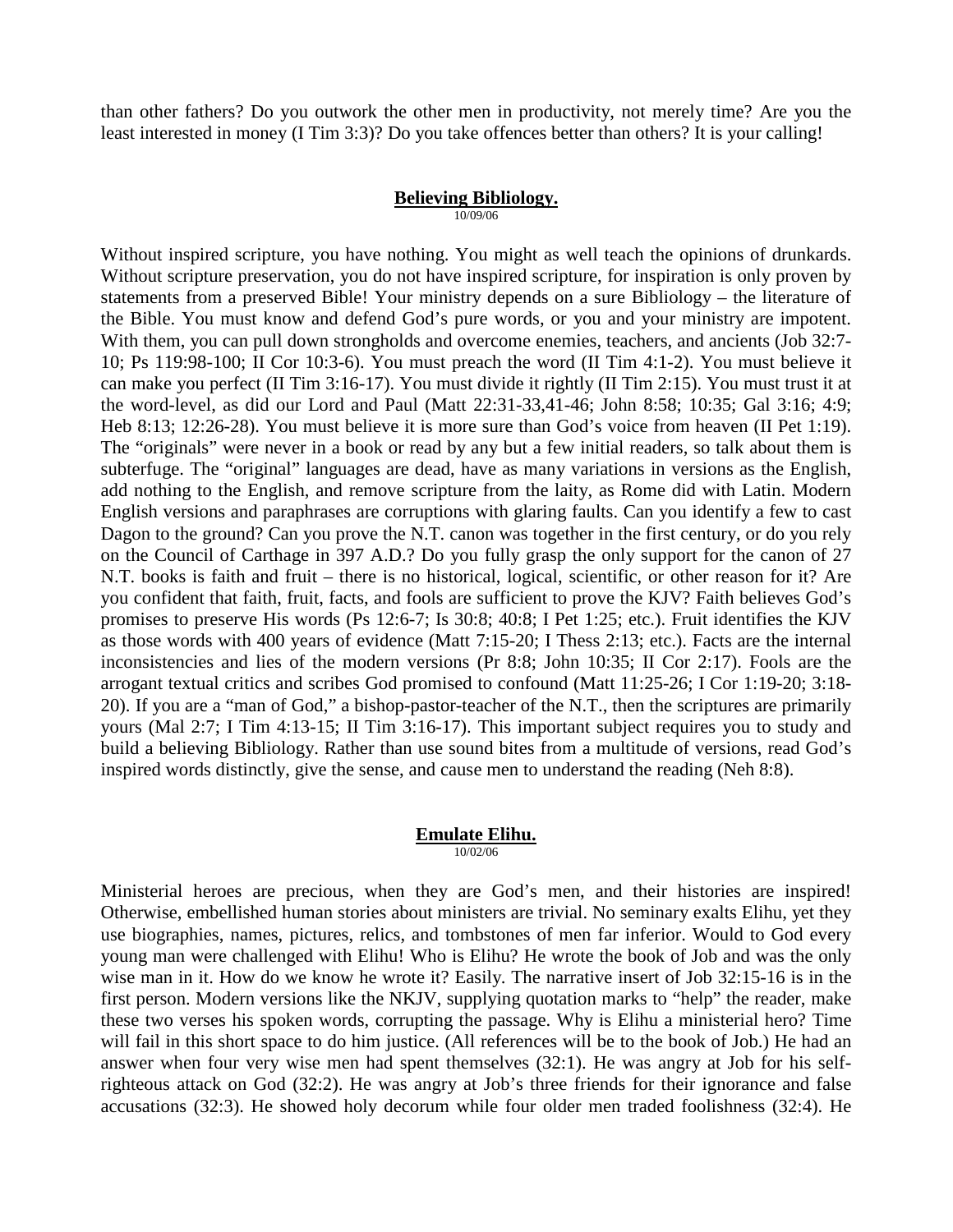was angered by their ignorance (32:5). He kept silence only for a while due to their age (32:6). He was not afraid of them (32:7-8). He knew that inspired revelation was superior to any man (32:8). He understood that age and reputation do not guarantee wisdom (32:9). He told them to listen to his opinion from God (32:10). He had waited for their answers, but none of them had honored God (32:11-13). He knew he was an outsider, but he had the answers (32:14). These four men could not silence him (32:15-16). He told them it was his turn to give an opinion (32:17). He was full of truth these men had not touched (32:18). He had a zealous spirit that intensely wanted to defend God and truth (32:18-20). He was unafraid to correct these esteemed men (32:21). He had no use for flattering titles for any man (32:21-22). He confidently declared his integrity and knowledge (33:1- 11). He gave the answer for the book of Job (33:12-13). He told how God deals with men (33:14- 22). He spoke of the value of a true preacher (33:23-30). He told Job he would teach him wisdom (33:31-33). He blasted Job for speaking against God (34:1-37). He blasted Job again for speaking against God (35:1-16). He declared himself perfect in knowledge when defending the integrity of God (36:1-33). He continued in his glorious defense of God (37:1-24). Covet to be like Elihu!

# **Forgive freely, fully, and finally.**

09/25/06

Forgiveness is fundamental to Christianity. God legally forgave His elect by His Son's death (Acts 13:38; Eph 1:7; Heb 10:17). He is also faithful and just to practically forgive any sins they confess (Ps 32:5; Prov 28:13; I John 1:9). Based on this mercy, He expects His saints to forgive one another, as a proof of their religion (Matt 6:12,14-15; 18:21-35; Rom 12:19-21; Col 3:12-13; I Pet 3:8-9). You may preach God's forgiveness, and you should. You may exhort men to forgive one another, and you should. But your forgiveness of others can preach Christ and godliness loudest of all (I Tim 4:12; Titus 2:7; I Pet 5:3). What do you recall about Stephen? His rhetorical skill in silencing his Jewish adversaries (Acts 6:8-10)? His eloquent sermon (Acts 7:1-50)? His tender invitation to those reprobates (Acts 7:1-59)? Or his forgiveness of his enemies (Acts 7:60)? Members will offend you. It is part of the job. God will make sure of it, for your perfection and the church's example. You can illustrate the gospel of grace by showing mercy to your enemies within and without the church. Sometimes the offences will be publicly known; sometimes they will not. Your private acts of forgiveness will be discussed and praised privately, and your public carriage toward enemies will be measured and discussed publicly. If bitterness and grudges are wrong in church members, how much more in the man of God (Jas 3:14-16; 5:9)? If peacemakers are great in the city of God, then you should be the greatest champion of peace (Matt 5:9; Eph 4:3; Jas 3:17-18). If true love covers sins, then you should cover everything you can (Pr 10:12; 17:9; I Pet 4:8). All men should know you quickly, freely, fully, and finally forgive any sins against you, whether your forgiveness is sought or not. If members detect you are cool, cold, harsh, or standoffish toward any, you have disgraced your Lord and defiled the gospel. If other ministers have wronged you, never wrong them in or out of your pulpit. Forgive them. Bless them. If the children of God love enemies, bless those that curse them, do good to those that hate them, and pray for those that despitefully use and persecute them, then you should always be first in these duties. Make sure you reserve great warmth for your coolest members, or you are no better than sinners of the world (Matt 5:46-48; Luke 6:32- 36). Your forgiveness of others will illustrate the gospel and adorn your office for the souls of men.

## **Reject arguments from silence.**

09/18/06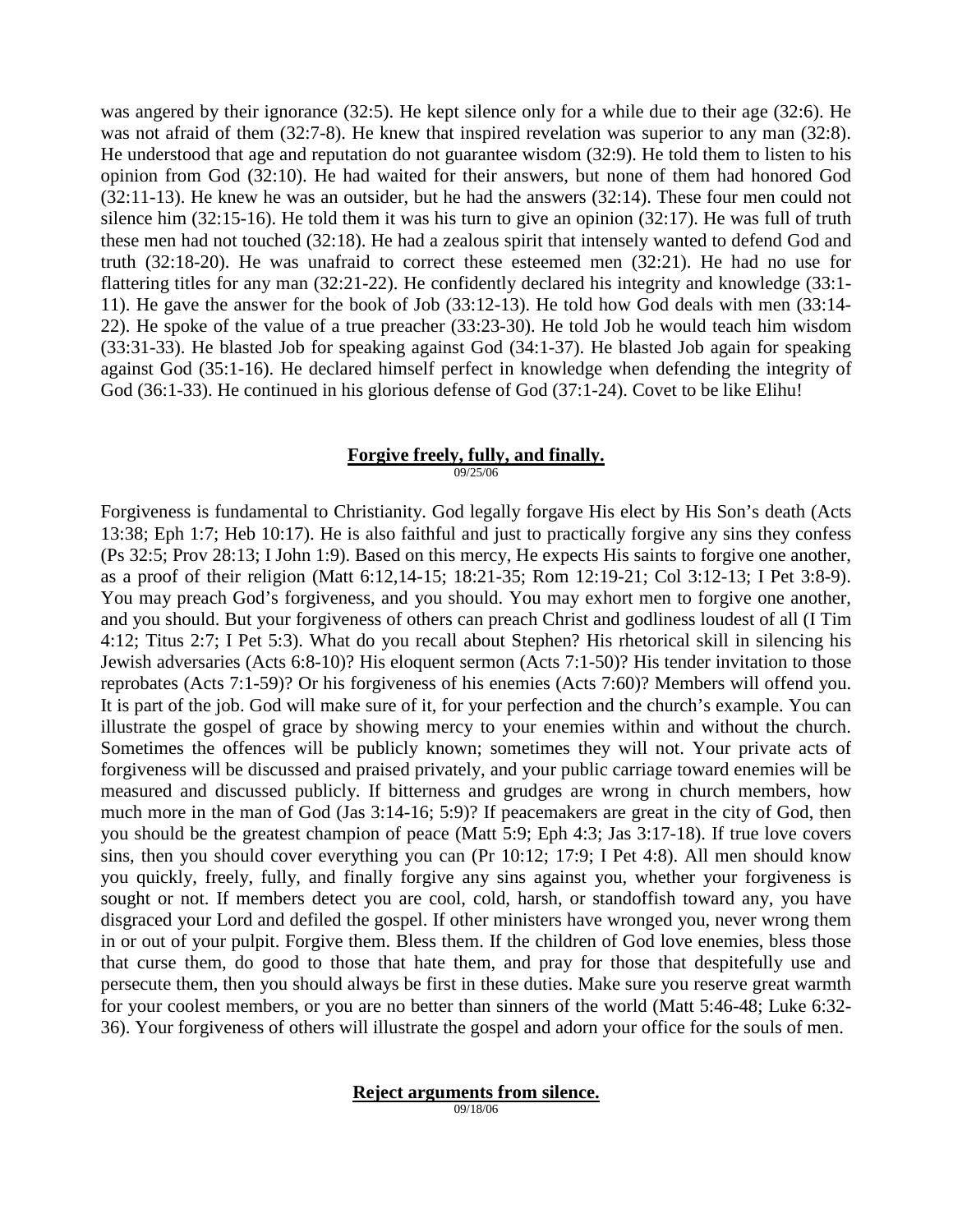You must avoid foolish and unlearned questions (II Tim 2:16,23; Titus 3:9). Part of this is rejecting arguments from silence. Some argue the Bible allows anything it does not condemn. They claim that Bible silence implies God's approval for women deacons, rock bands, steeples, grape juice and crackers for communion, ruling elders, baptism by deacons, part-time pastors, associations, deacons ordaining bishops, baby dedications, open communion, and other things the New Testament does not specifically condemn. They are wrong. The Bible is a closed system of truth, and silence about alternatives does not justify altering a positive command (Deut 4:2; 5:32; 12:32; Matt 28:20; II Tim 3:16-17). The argument from silence is invalid. Moses smote a rock instead of speaking to it, and it cost him dearly. God had not condemned striking it, but He had commanded speaking to it. David zealously moved the Ark on a new ox cart, but God's command was for priests to carry it. Though no specific law prohibited an ox cart, the positive command ruled it out. The modification cost Uzzah his life. But there is more evidence for this rule. Consider the priesthood. How did God condemn men from Judah being priests? He simply said the priests were to be from Levi (Heb 7:12- 15). The silence about Judah condemned men from Judah. How did God prohibit David from eating the shewbread? He said the priests were to eat it (Matt 12:3-4). If God commands something, we do exactly that. If He condemns something, we strictly avoid it. If God leaves a thing to our choice, we cannot require or prohibit it. Some call this the regulative principle for religious worship. A positive Bible command is enough – it condemns any other option. Does the lack of a law against Coke and chips for the Lord's Supper justify trying them? Or does the positive command for fruit of the vine and bread clearly prohibit the experiment? Indeed it does! What made Nadab and Abihu's fire strange before the Lord? What made Uzziah's attempt to offer incense so evil? They violated positive commands, even though they did not violate negative commands. Do not let any man disturb you by arguing from silence. If God addressed the matter anywhere in the Bible, the argument from silence is invalid. If God has not addressed the matter anywhere, it is Christian liberty, and he cannot dispute about it anyway (Rom 14:1). Keep purity and peace (Jas 3:17)!

# **Sworn to Excellence!**

09/11/06

You are charged by oaths to excellence as a minister! God expects His ambassadors to be exceptional. You have the greatest office on earth, for the greatest Being in heaven, for the greatest effect on men's lives (II Sam 23:3; II Chr 19:6; Ps 82:1-8). There can be no complacency, lethargy, mediocrity, or retiring on the job. You are sworn to excellence! Do not let Mennonite or Russellite thinking confuse you about swearing, for the Bible is full of it. A charge in God's name is an oath, is swearing, and carries the force of a vow, even if you hear it passively (Ex 22:10-11; Lev 5:1; Deut 6:13; 10:20; I Sam 14:28; I Kgs 8:31; Pr 29:24; etc.). Caiaphas forced our Lord to answer in court by such an oath (Matt 26:62-64). Reject all false notions about this solemn act of worship and method of binding men to duties. Our Lord Jesus Christ, far superior to Levitical priests, was made an high priest by an oath, unlike any of them (Ps 110:4; Heb 7:21). And He directed Paul to charge Timothy by oaths in God's name. Paul charged Timothy before God and the Lord Jesus Christ as coming Judge to preach the word and make full proof of his ministry (II Tim 4:1-5). Meditate on II Timothy 4:1 to grasp the solemnity Paul used to exalt Timothy's duties as a preacher. But there is more! He charged him in the sight of God and Jesus Christ, Who is the blessed and only Potentate, to flee all thoughts of money, follow after great Christian virtues, and fight the good fight of faith (I Tim 6:11-16). Amen! Consider the purpose of these glorious words – to swear him to excellence! Anything less is sin! Paul also charged Timothy before God, the Lord Jesus Christ, and the elect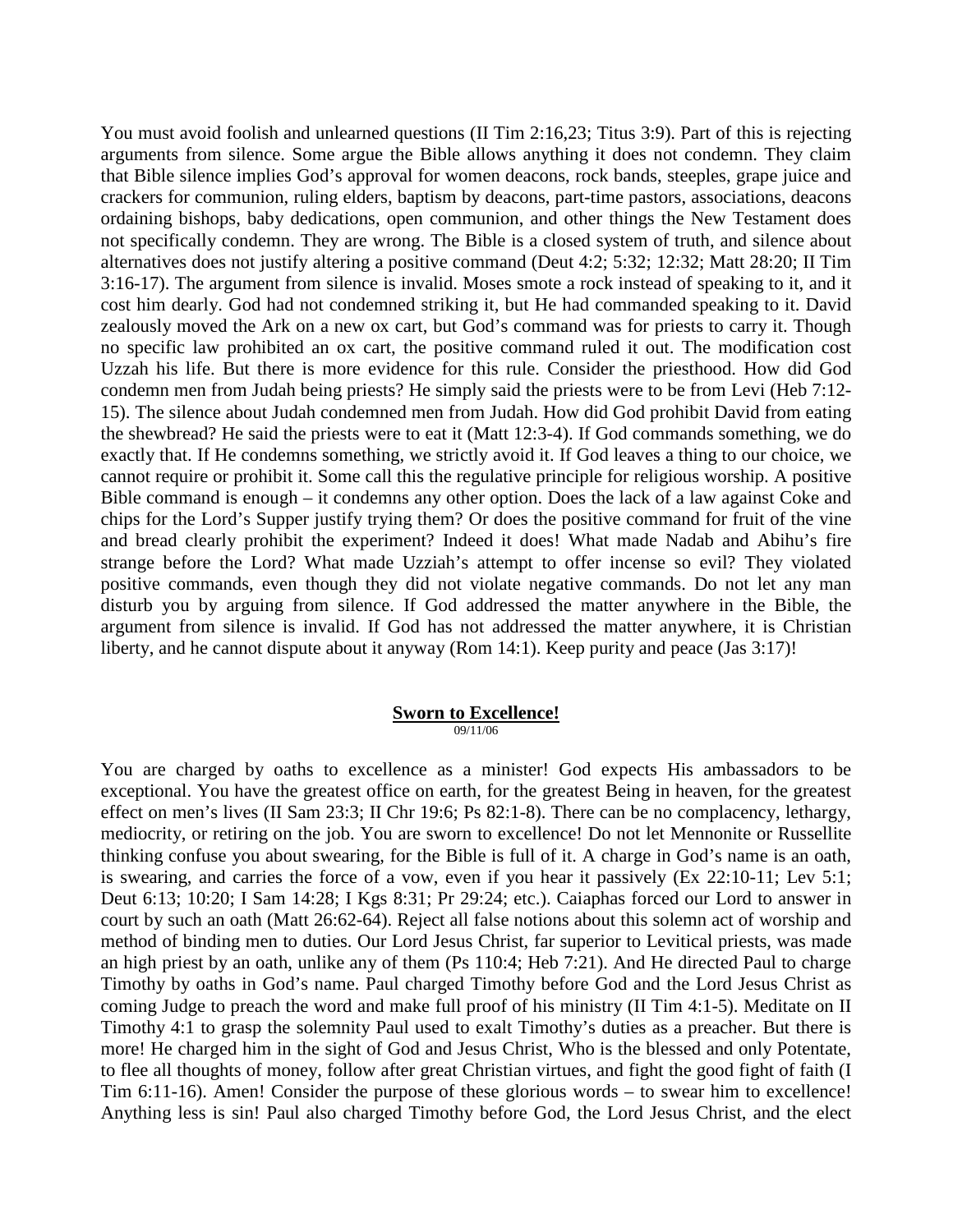angels to avoid partiality (I Tim 5:21)! He even invoked the angels! Paul swore Timothy to duties, but Timothy also swore other ministers to their duties (II Tim 2:14)! The Pastoral Epistles swear you to excellence! Your master is great, your office important, your duties crucial, your effect invaluable. Use all your might, passion, vigilance, and zeal. Moses and Jehoshaphat charged judges, but your office is greater (Deut 1:15-18; II Chr 19:5-11). Jesus charged His apostles based on His great power (Matt 28:18-20), and Paul obeyed with greater labor than all others (I Cor 15:10). Stir up yourself and labor for Him today with all your might (Eccl 9:10; II Tim 1:6)! We may not like to be pressed in our duties, but the Lord of the harvest is not an easy taskmaster (Matt 25:24-30)!

#### **God multiplies small lunches.** 09/04/06

God's man seeks to serve a banquet and feast every time he takes the pulpit. But this noble ambition cannot discourage, intimidate, or worry you. Your abilities, effort, and time in preparation, study, prayer, and delivery are only part of the equation. Laborers building a house are not the key; alert watchmen in a city are not the key (Ps 127:1)! The LORD Jehovah must build the house and keep the city! Believest thou this? If so, then eschew early mornings, late evenings, and fretting, as if you can fatten your ministry by your labor. Hard ministerial work is a duty and good thing (II Tim 2:3), but it is not the key. Rather than eat the bread of sorrows and add work hours in your own strength, *go to bed and call upon the Lord your strength* (Ps 127:2)! There is no captain like your Captain! This is an order! Obey it! Trust the mercy and promised help! Exchange the faithless bread of sorrows for the faithful courage to give a few loaves and fishes to your crowd based on His blessing (John 6:11)! He can fill every soul to capacity and have plenty left over for visitors (John 6:12-14)! The simple histories of feeding 5,000 and 4,000 should stir your soul to trust your Redeemer, Who will do great things for those who trust Him. Step over the gunwale and walk on the water to Him Who says, "Preach the word!" (Matt 14:28-30; II Tim 4:1-2). Are you out of time this week? Do you have enough faith to spend most of your remaining hours or minutes in prayer and sleep? Go to bed! Let your earnest pleas rise to heaven as you drift off to sleep! Your Lord can do more with a praying and sleeping man than with a fretting and sweating man! The house of God is not built by your might or power, but by God's Spirit (Zech 4:6). Let the God of wisdom guide you between those men who retire on the job and those who think the job depends entirely on them. You will never outwork Paul, so the Bible example is great and sustained diligence. But you must trust the God Who made a boy's lunch more than enough for a great multitude. If you are honest, you know you have less than a lunch to offer, and the need greater than the 5,000 (I Kgs 3:7-8)! But the Lord both planned and knows His ministerial treasure is in your weak earthen vessel (II Cor 4:7). He gets greater glory by you humbly submitting your weakness for His blessing than your strenuous efforts to feed the crowd on your own. The solution is not choosing sloth and prayer: it is choosing maximum effort within reasonable constraints, praying, and going to bed early, in that order!

# **What is a ministerial call?**

08/28/06

No man chooses to be a bishop: God must call him (Heb 5:4; Rom 10:15). The desire for an office proves nothing: Korah and Simon wanted offices (Num 16:1-3; Acts 8:14-24). Schoolboys do not pick it from a college catalog, career handbook, or because of a moving sermon! Desire for the ministry likely shows ignorance of the work or a lust for vainglory. Novices, though zealous, are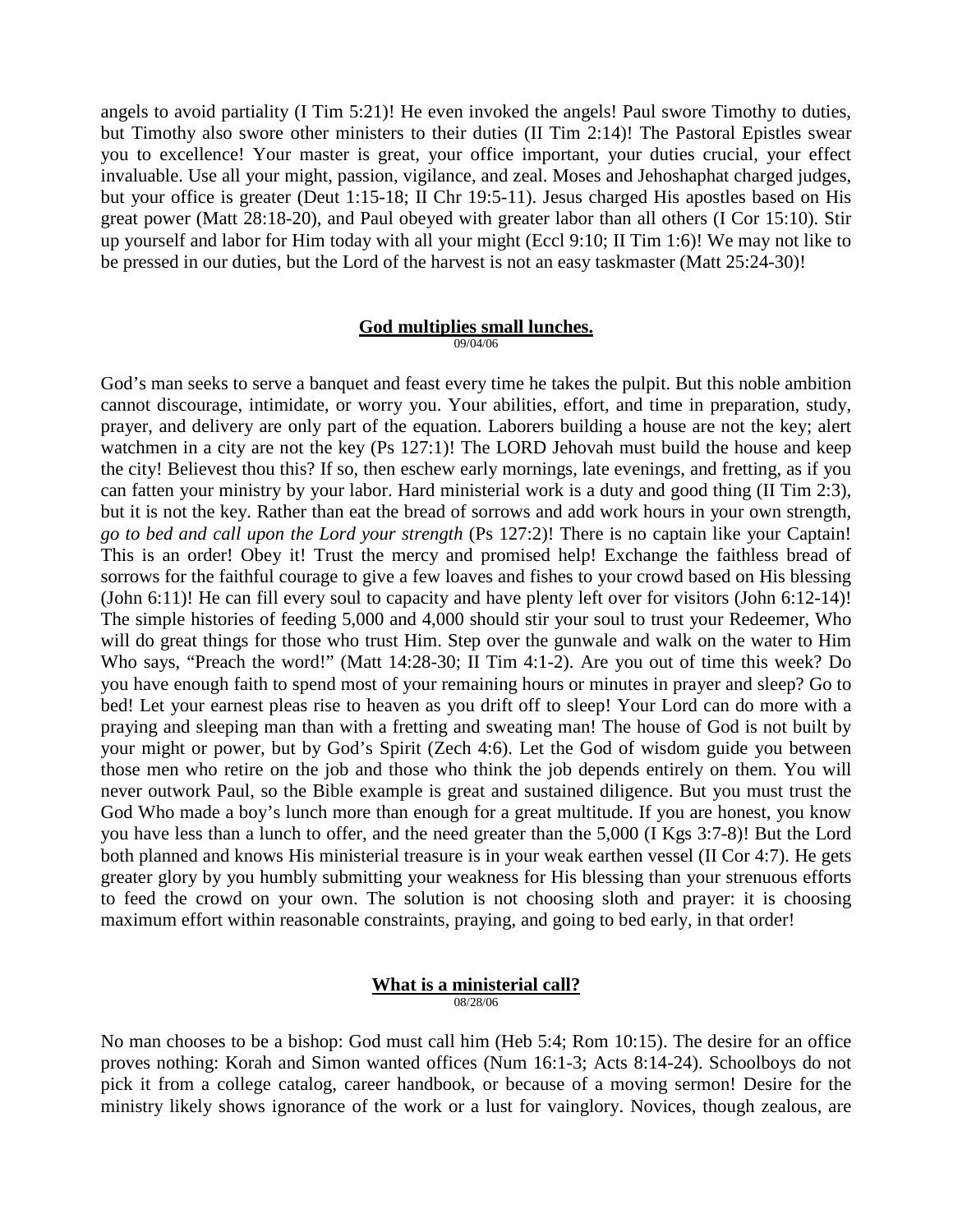rejected (I Tim 3:6). God's greatest ministers never wanted the office (Ex 4:10-13; Jer 1:4-10; I Cor 9:16-17). Jesus calls the rebellious (Ps 68:18)! Earnestly desiring to teach is good, but every man should want to (I Cor 12:31)! The desire in I Timothy 3:1 is not a qualification! The prerequisites that follow rule out most men with desire (I Tim 3:1-7)! How does God call a man? He gives him obvious abilities and/or directs a man in the office to ordain him. Bezaleel and deacons are great examples of the former (Ex 31:1-5; Acts 6:3), and David and Paul are great examples of the latter (I Sam 16:1; Acts 9:10-20). Willingness comes with the abilities, for willingness is a command (Ex 36:1-2; Is 6:8; II Cor 9:7; I Pet 5:2). God calls men by providentially appointing them to vocations (I Cor 7:17-24). Aaron, Jesus, and Paul were appointed as their call (Num 3:10; Rom 1:1; II Tim 1:11; Heb 3:1-2; 5:4,14). The N.T. does not list desire, feelings, conviction, or circumstances as the basis for a call, which are the reasons most ministers give today. Who knows the call? Another man in the office! The man himself or those under the office do not pick the man! A church does not ordain bishops any more than children choose parents or sheep a shepherd. They are not capable of a wise choice for their own good. A bishop knows what the work involves, how to define and apply the qualifications, and how to measure a man's abilities. A church cannot do these things. Jesus Christ gave prerequisites in the Pastoral Epistles, because pastors are to identify His called men and put them in office (II Tim 2:2; Tit 1:5). Do not degrade the office by letting a man choose it for himself, base his call on desire, feelings, dreams, or events, or letting a church call for their fairhaired boy to be ordained, etc. Many men have been ordained without a proper call. If successful war is to be waged in perilous times, able men full of the Holy Spirit and faithful to defend the truth must be identified, proven, trained, and ordained. Lord, help us by calling such men!

#### **Keep yourself from women.**

08/21/06

A pastor has a unique and dangerous role with women, thus Paul's careful warning (I Tim 5:2). They see God's well dressed teacher, a verbal and spiritual man with answers, a sensitive and caring man with knowledge, a calm and confident leader, a gracious man who solves problems, an analytical man who cares about details, an inquisitive and loving man even toward children, and the intelligent man their husband and/or father looks to. They hear him preach often, so their hearts or minds can be tempted by his verbal skills and imagery before they or he even knows it. They hear him expound on love and marriage. When they need help, they are often vulnerable with a loveless marriage, a family death, a problem teenager, a pregnancy, a question about their soul, or other emotional situation begging for affection and comfort. Partially seduced women with emotional needs coming to a man who is an object of Satan's wrath is a terrible combination. The danger for sin is enormous, which calls for extreme efforts to avoid lust even starting. Prepare to pluck out your right eye (Matt 5:27-30)! The Lord did not miss the danger. Timothy was to treat older women as mothers and the younger as sisters, with all purity (I Tim 5:2). He was to flee youthful lusts, which includes sexual temptations (II Tim 2:22). A holy personal life is a priority (I Tim 4:16). Fantasies are forbidden (Job 31:1; Pr 6:25)! Keep your heart with all diligence (Pr 4:23; Matt 15:19)! An adulteress can be religious (Pr 5:6; 7:14); and she looks for the precious life, rather than ordinary men (Pr 6:26; Gen 39:7). Soldier! You cannot justify contact with a woman where there is attraction on either side. Run from her like Joseph! Samson was a judge for twenty years, but he fatally erred with women. So did David and Solomon. Protect your soul and ministry. Women should go to each other for advice, rather than you (Titus 2:3-5). If they need more help, they can ask your wife. Paul was not a marriage counselor for women in all the churches. The mechanism of older women and your wife works fine. Conversation with another woman must be open to your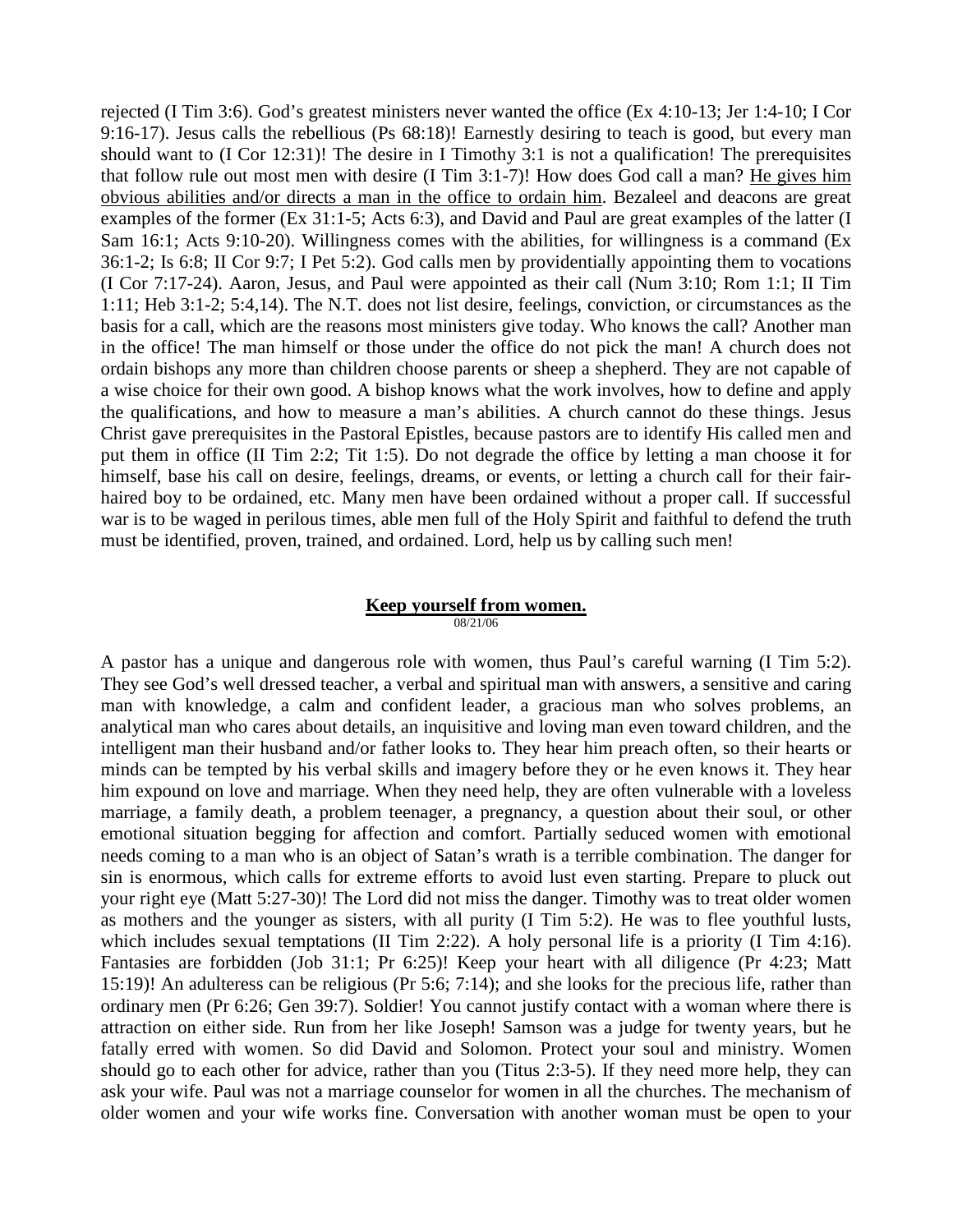wife, and you should never meet a woman without her, even in public. Emphasize the men in your church. Teach them to solve marital problems. Avoid email or phone relationships with women. Encourage ladies meetings, where women address their problems. Work through husbands and fathers, since they are responsible anyway. Avoid lingering eye contact with any woman. Limit hospitality where attraction exists. Refuse personal gifts from a woman. Do not be a confidant of women like Rome's priests. Keep your marriage alive and exciting for your safety (I Cor 7:1-5). Death and hell are just a skirt away (Pr 2:18; 5:5; 7:27; 9:18). Lord, save us!

# **Know thy flock.**

08/14/06

What are your church members thinking and doing? Are they growing in grace and happy in the Lord, or chafing in grace and happy in the world? Are they thankful for the man God sent to lead them to heaven, or are they frustrated by the man who does little for them? The Preacher told his son to be diligent to know his flocks (Pr 27:23-27). While the text applies directly to preserving an estate, a spiritual application may be made for preserving churches (I Pet 5:2). Do you know your flock? Close your mouth, and open your eyes and ears. You cannot learn by talking. You learn by listening. Rather than hearing what you want to hear, make sure you hear what they tell you by words, body language, and actions. Nurses, like ministers, must constantly gauge the health and needs of their children or patients (I Thess 2:7). Only a fool tells his church what they should think without considering what they are thinking. How skilful are you at knowing your members, and then responding in a helpful way? Your ability to do these two things with your wife and children answers the question. What you think you know is irrelevant! Does your wife believe you know her? Do the children believe you know them? Do your wife and children believe you care? Any negative answer here leads to hopelessness. Many men cannot or will not truly know their wives or children. They live thinking they have things figured out and under control, when everyone knows they are insensitive without the interest, compassion, empathy, or discernment to know or help others. It is your job to assess your wife, children, and church members. You must identify their problems and solve them, but you must first be very attentive to their spirits, words, and actions. Then you must respond accordingly. Many men have their heads in the sand regarding their families and their churches. Each soul – your wife, children, and church members – is precious. You must examine each one, checking them closely for fears, frustrations, or failures. Gaining their trust and confidence, help them see that you recognize their problems, grieve at their pain, and sincerely want to help. You cannot do this preaching. You cannot do this talking. You must listen and observe carefully to pick up the telltale signs of disappointment, frustration, pain, or trouble. Can you do this? Do you do this? Many wives know their husbands do not truly know them and are incapable of knowing them – these selfish men are too infatuated with their own little lives to get outside themselves to learn, pursue, and win another, even their wives. Children end up learning this about their father. And church members often learn it about their pastors. God forbid! Know your flock!

#### **Judge yourself.** 08/07/06

Judge yourself, or be judged (I Cor 11:31)! Your dread sovereign walks among the seven golden candlesticks (churches), and He has seven stars in His right hand (pastors). He judges churches by removing their candlestick (His Spirit; Rev 1:4; 3:1; 4:5; 5:6); He judges church members by raising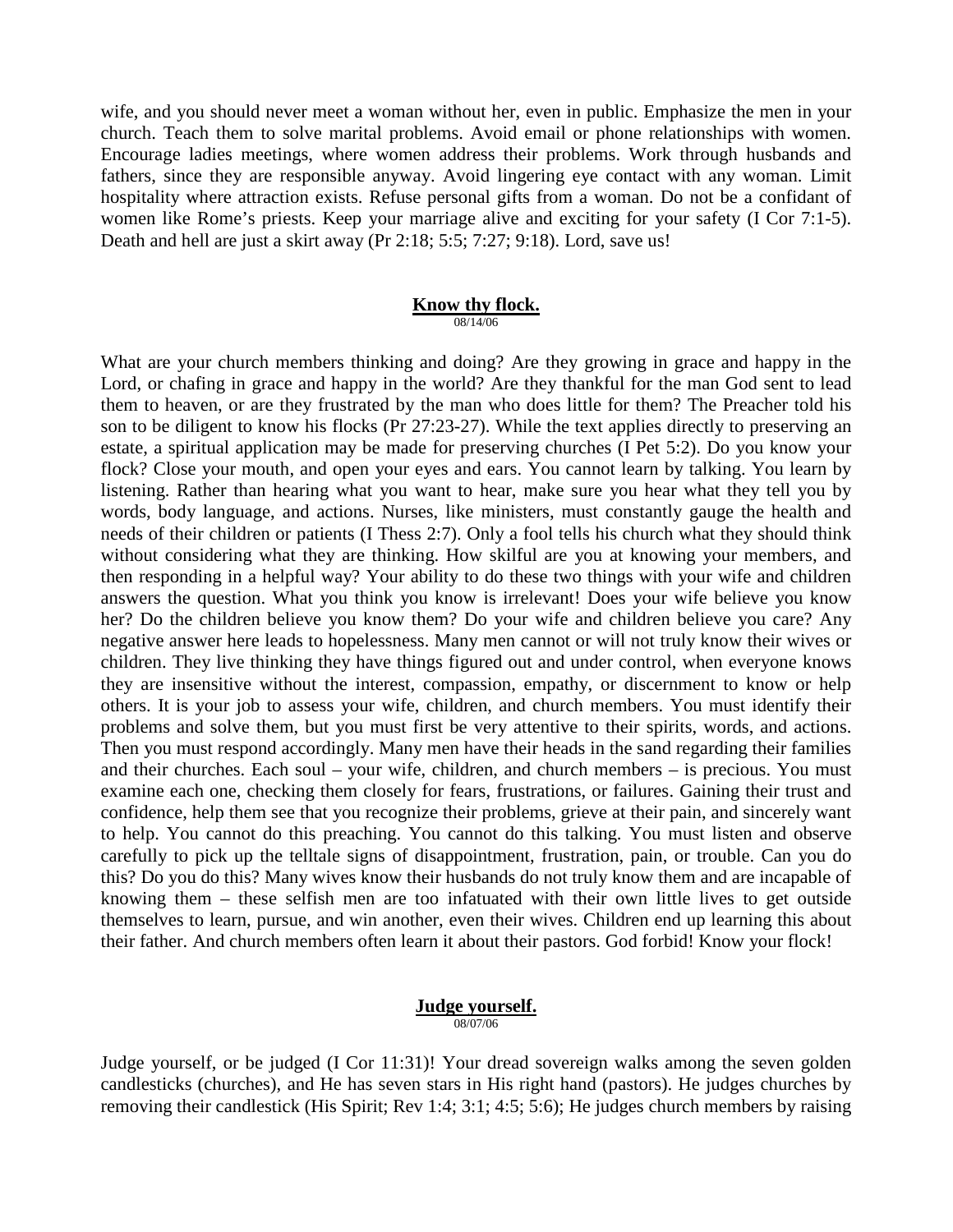heresies (I Cor 11:19; I John 2:19; 4:1-6); He judges members by killing them (Acts 5:1-11; I Cor 11:30; Rev 2:23); and He judges pastors now and later (I Cor 3:11-17; Gal 5:10,12; Rev 2:4,14,20). He is measuring you! All things are naked and opened to His eyes (Heb 4:12-13; Rev 2:18)! The church and its members are His; and He holds you accountable for each of them (Matt 18:1-14). They are His heritage, and there will be hell to pay, if you neglect or offend His own (Jer 23:1-2; I Pet 5:1-4)! Two of Paul's oaths to Timothy are sober (I Tim 6:13-16; II Tim 4:1-5)! What are the fruits of your labors? He expects you to know the barren fig trees and be dealing with them (Luke 13:6-9). He expects you to labor mightily to perfect every sheep He has put in your care (Col 1:28- 29). He expects you to do the work of an evangelist (II Tim 4:5). Do you dig around and dung the fruitless members with Paul's patience and zeal? Do you strive mightily to present every man perfect in Christ Jesus? Do you unite the brethren into the self-edifying body described by Paul (Eph 4:15-16)? Do your members love Jesus Christ more this year than last? Do they love to be with one another more? Is zeal for spiritual things on an up trend? Are you just holding the status quo or breaking new ground and pressing for the higher ground? Do love, peace, and unity prevail at all assemblies? Are the members increasing in brotherly love and hospitality among themselves? Are they more sober and less worldly than last year? It is a fact that God must change hearts (Acts 16:14; II Tim 2:25-26); but it is also a fact that ministers can move mountains by faithful labor (I Cor 15:10; I Tim 4:13-16; Acts 17:1-6). The sovereignty of God is an excuse only for fatalists. If your church is stagnant, is it due to the weakness of God, lack of zeal on your part, these difficult perilous times, or the will of God? Do not blame God, if you are in a rut, going through the motions, or barely holding on. God's faithful men do not retire on the job! Is there a fire in your heart for the Lord and your people? Can others see and feel your zeal? Do your wife and children have some of that fire? Do you kindle that fire among the saints in your assemblies? Do you kindle it in private? God help you, if you quench zeal, waste sheep, or live easily! Confess your lethargy and destructive habits, and renew your zeal for the Lord Jesus Christ and His kingdom! He is measuring you!

#### **Lead by example.** 07/31/06

Your greatest influence is not by deep or wide knowledge, flaming rhetoric, passionate dramatics, published works, or authoritative handling of matters. It is rather your example – the living witness of Christ you present by your actions every day. Though oversight, or supervision and management, is part of your duties, you are to be an example rather than a lord over God's heritage (I Pet 5:1-4). Our brother Paul was always a great example of the gospel he preached, and he appealed to it often (Acts 20:33-35; I Cor 4:14-16; 10:32-33; 11:1; Phil 3:17; 4:9; I Thess 2:1-12; II Thess 3:7-9). He told Timothy to be an example to believers – in word, conversation, charity, spirit, faith, and purity (I Tim 4:12). Are you a picture of godly speech, conduct and lifestyle, brotherly kindness, consistent zeal, confidence and patience in God, and holy virtue? He told Titus to be a pattern of good works in all things (Titus 2:7-8). Are you a model of cheerfulness, diligence, gentleness, patience, wisdom, and all things? If the church kept your schedule, watched your television, listened to your music, followed your devotional habits, or trained their children as you do, would it blossom as a rose or wilt like the grass of summer? Be a shining witness of your glorious King and His word! The man of God is a verbal preacher of the everlasting gospel of Jesus Christ, but he is also a living illustration of that faith (Heb 13:7). If a church were to follow every part of your life, would it be closer to or farther from God? In matters of liberty, take the strong position; in matters of ethics, take the conservative position; in matters of mercy, take the generous position; in matters of speech, take the holy position; in matters of controversy, show sober deliberation and wisdom. To various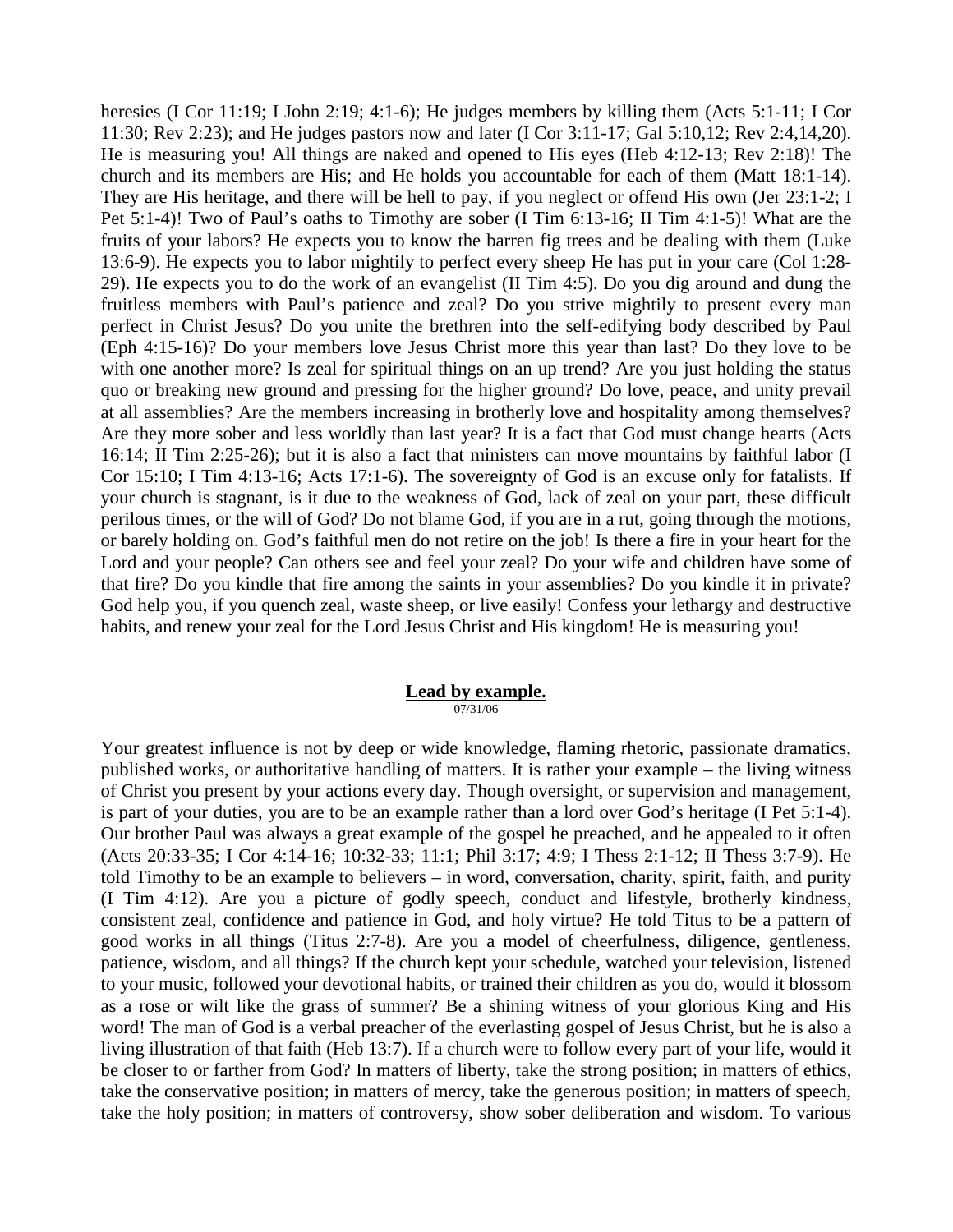degrees, the best view of God and the gospel some will ever have is the speech and life of their pastor. This weighty burden should be viewed as a privilege and opportunity to be exploited by the grace of God for the perfection of men. It is not be used like Peter to carry other men and even ministers into hypocrisy (Gal 2:11-13). Is your wife a model of Christian womanhood, serving you, your family, and the church of God diligently? Are your children leaders in caring for and provoking the youth and volunteering for acts of service? Only a miracle will cause your people to rise above your example. Enthusiastic leadership in doctrine and holy living will convict and motivate saints to follow (Phil 3:17). If you are aloof, boring, carnal, discouraged, frustrated, impatient, lazy, inhospitable, or guilty of any other sin, your church will likely follow. If it is not thriving as it should, look in the mirror of God's word and see if you and your family are thriving!

#### **Let no man despise thee.** 07/24/06

The King of kings gave you your office (Eph 4:8-11). You are His ambassador (II Cor 5:20; Eph 6:20). Earthly monarchs defend ambassadors; the LORD defended His (Ps 105:13-15). But Korahs will arise and despise God's ministers (Num 16:1-3). Their speech is the same: "Ye take too much upon you, seeing all the congregation are holy, every one of them, and the LORD is among them: wherefore then lift ye up yourselves above the congregation of the LORD?" By pride and a little Bible reading at home, they envy the pulpit, position, and power of a preacher, no matter how faithful and humble he may be (Num 16:15). Moses tried to avoid his call (Ex 4:1-17), and he was the meekest man (Num 12:3); but Korah and his arrogant friends despised his divine call in their greedy lust for fame. Rejoice in your King! He opened the earth and swallowed the leaders, their families, and everything they owned (Num 16:23-34)! His fiery vengeance consumed 250 fools that had joined them (Num 16:35)! And He ordered their golden censors beat into a covering of the altar to warn others against envying the ministry (Num 16:36-40)! Of course, before the lesson was over, the LORD killed another 14,700 for pitying the burnt or buried rebels (Num 16:41-50)! Then he prospered Aaron's rod for a perpetual testimony against imposters (Num 17:1-13)! Nabal despised David, but the Lord killed him after ten days of torture and gave his beautiful wife to David (I Sam 25:10-11,36-42)! Let no man despise thee! Jesus Christ was despised, but He knew how to shut the mouths of His enemies (Matt 12:22-32). He established the apostles with power to keep others from trying to join them (Acts 5:12-13). Paul was despised, but he learned to boast as a fool to destroy their arrogance (II Cor 11:22-33; 12:1-4; Phil 3:1-7). Due to Timothy's age, Paul warned him not to let others despise him, and he put the Corinthians on notice as well (I Tim 4:12; I Cor 16:10-11). Titus was warned to let no man despise him (Titus 2:15). Let no man despise thee! Jesus Christ ordained you to an exalted office by His will, which you must magnify and defend (I Cor 12:28-29; I Thess 5:12-13; I Tim 5:17-19; Heb 5:4). If ordained properly, you exceed ordinary saints in ability and knowledge like the sun exceeds the moon. If this is not true, you were ordained foolishly, you have been slothful, or you have men to ordain (I Tim 5:22; II Tim 2:2)! However, and let every man in office tremble, you must earn the respect of God and men by diligent faithfulness in the rules of the work (I Cor 9:24-27; 15:10; I Thess 2:1-12; I Tim 4:13-16). Honor and double honor are earned (I Tim 5:17)! All men should despise you, if you are foolish, hypocritical, lazy, or abusive.

#### **Love is the greatest.** 07/17/06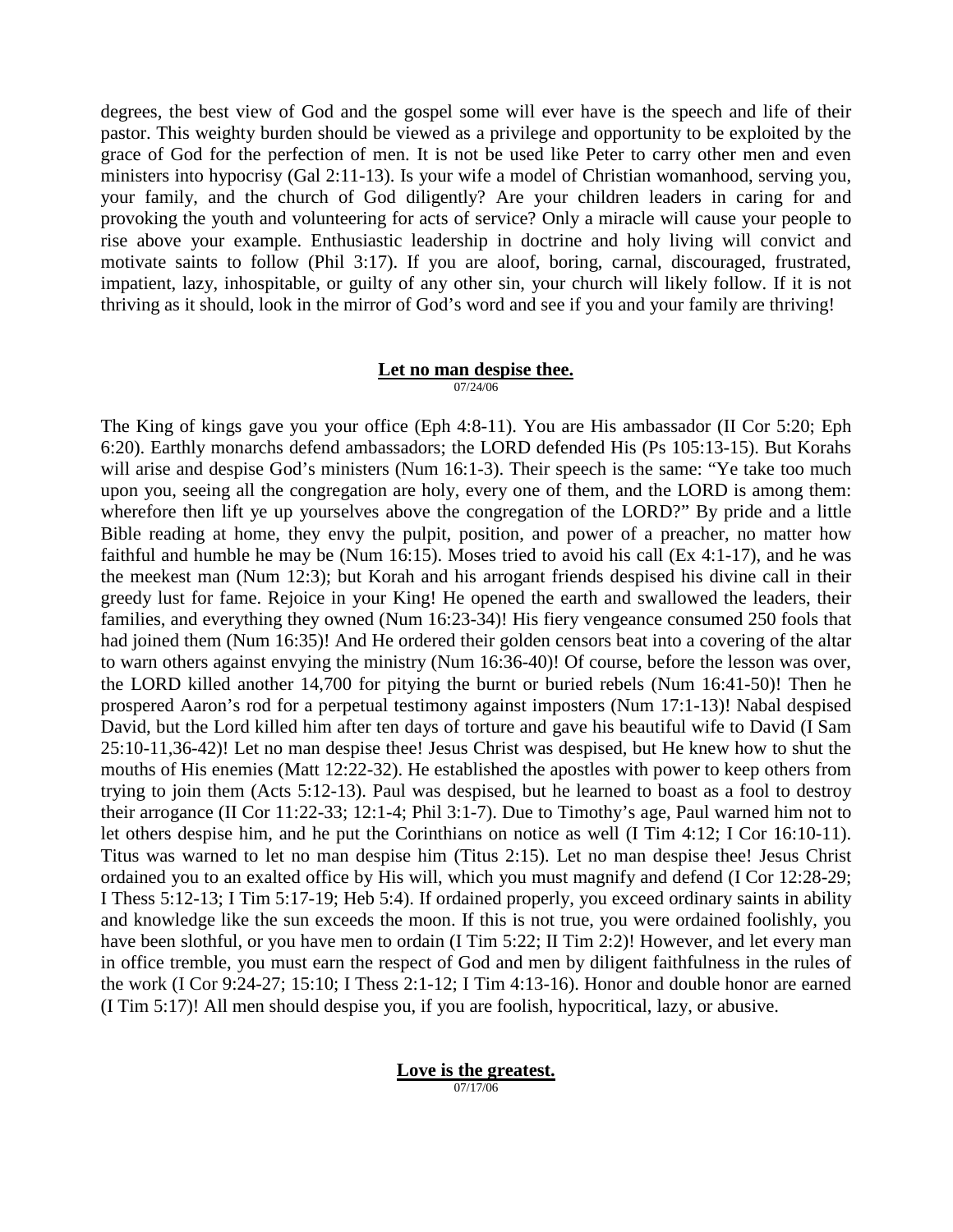To grow yourself, your family, and your church – exalt love. It is the greatest grace in a soul or a church, and it is the greatest measure of a ministry (I Cor 12:28-31; 13:1-3,13; Eph 4:15-16; I John 3:11). Our Lord taught love, not doctrine, for marking true disciples (John 13:35). Faith is good; but devils have lots of it, and it is worthless without works (Jas 2:14-26). Knowledge is helpful, but devils also have it, and it leads to pride (Mark 1:24; I Cor 8:1). Of course, love without knowledge is mere sentimentality, and love with false doctrine is vain. Love full of knowledge and judgment is your goal (Phil 1:9-11). As a bishop of souls, you should exemplify, teach, promote, and enforce love. Love is much more than potluck meals, hospital visitation, tearful embraces, and emotional singing of, "Blest Be the Tie." You must exemplify love. Do you lead in hospitality (I Tim 3:2)? Are you more interested in others' lives than anyone else (Phil 2:3-4)? Do you listen as well as you talk? Are you the supreme servant (Acts 20:33-35)? You must teach love. The most emphasized grace in the New Testament is love. You must define it (I Cor 13:4-7; Eph 4:31-32; Col 3:12-15). You must apply it (Lev 19:17; I Cor 4:14; 12:22-26; I Pet 4:8). How often should you blast malice, selfishness, and pride to exalt God's premium on love? Once a quarter? Once a month? Are you doing it? You must promote love. Commend great lovers in your church (Acts 4:36-37; Rom 16:1- 2; Philemon 1:7). Identify ways and remind saints of where they can show love. Be enthusiastically zealous in all matters of affection, kindness, and service. Honor uncomely members publicly when you can. You must enforce love. Cliques must be eliminated, strife settled, and bitterness resolved. Crush any backbiting or whispering. Require reconciliation from both directions (Matt 5:21-26; 18:15-17)! Exclude for a hateful spirit or conduct! The world's low opinion of love is, "Blood is thicker than water," meaning family ties are tighter than friendship or marriage. Ours should be, "Blood is thicker than blood," meaning that union in Christ should exceed even family ties! Brother! You can surpass the apostles by maximizing love in your life and church (I Cor 12:28-31; 13:1-3)! Grasp the force and meaning of the more excellent way! How do you know if you love enough? Do many crave your presence (Pr 18:24; 22:11)? Do you have a loving reputation (II Sam 1:26)? Or are you selfish and talk about yourself too much? Your opinion is totally irrelevant. Others determine how loving you are. Rather than confront visitors with the right Bible version and predestination, let them witness the most affectionate group of people ever together (John 13:35)!

#### **It is a spiritual battle.** 07/10/06

Do not get distracted with flesh and blood enemies (Eph 6:12)! The devil wants to divert you to joust windmills! The rulers of the darkness of this world and spiritual wickedness in high places are not politicians – they are devils! Reconstructionists, Dominion Theology, and Theonomists want you to restore constitutional government or install the 613 commandments of Moses in the U.S. and other nations. They will create the millennium, regardless of God's plans! They are a symptom, not a solution! They see the enemy in Washington, the U.N., the Trilateral Commission, or the poor Rothschild family. They would take you from the word of God and prayer to waste it at abortion clinics, constitutional rah-rah parties, or reading American history looking for religious sound bites from early leaders. They would rather hear quotes from Patrick Henry than the apostle Paul. They would rather pledge allegiance to the American flag than demand immersion. They would rather listen to profane Rush Limbaugh than Bible preaching. Keep yourself and your people focused on the real enemy – the devil and false Christianity (II Cor 11:1-4,13-15)! Consider John, Jesus, Paul, and Peter! Pagan Romans occupied their holy land! Their constitution was the Old Testament! What did they do? John told Roman soldiers to be content with their low pay (Luke 3:14)! Jesus told Jews to pay whatever Caesar required (Luke 20:25)! Paul told saints to submit, obey, pay taxes, give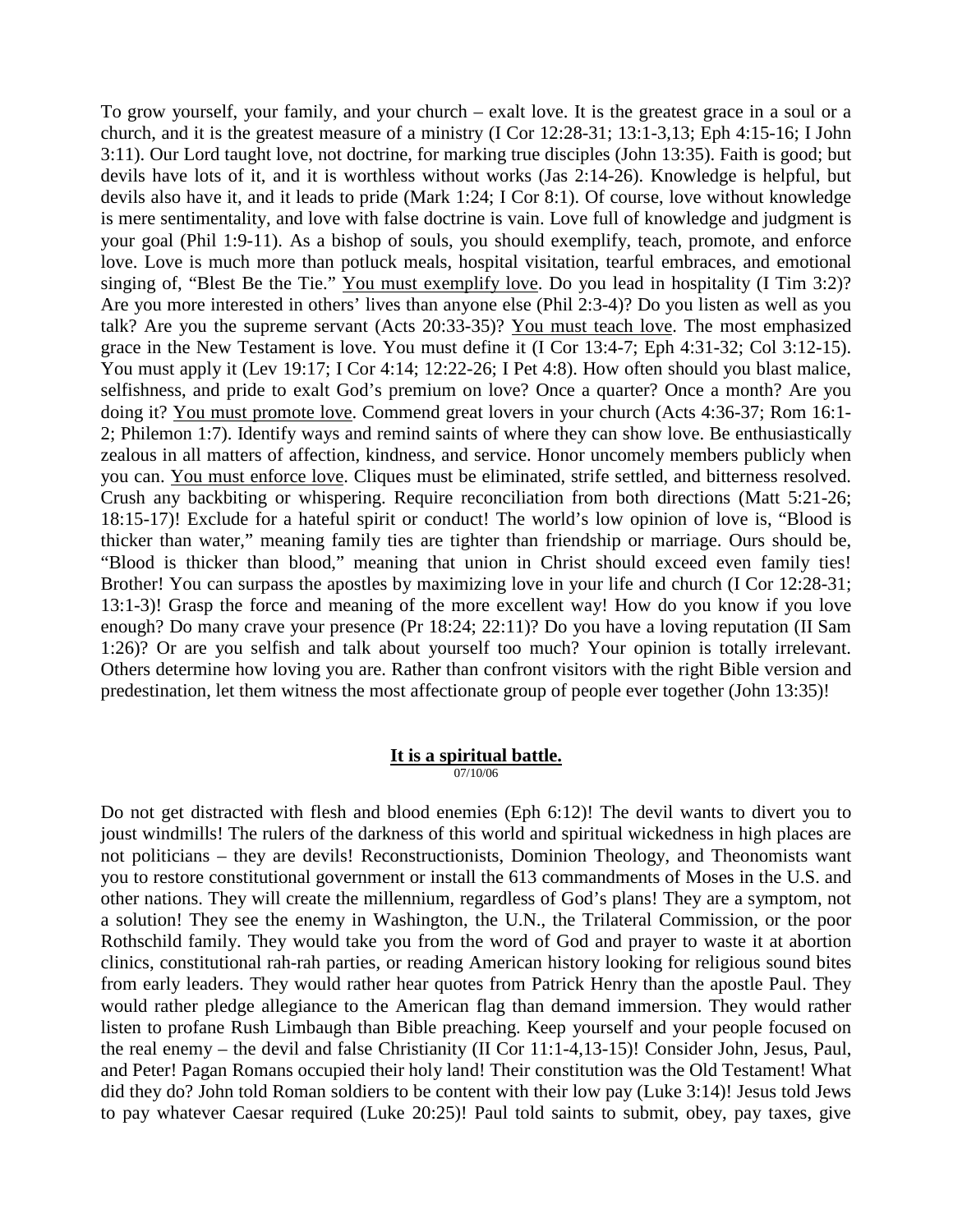honor, and pray for Caesar and Herod (Rom 13:1-7; I Tim 2:1-2)! Peter told brethren to submit to Roman laws for the Lord's sake (I Pet 2:13-17)! What does God think of political activism? Worthy of capital punishment (Pr 24:21-22; II Pet 2:10-12; Jude 1:8-10)! Communism is not the enemy! Militarism, political activism, and survivalism are not strategies! Carnal Christianity is the enemy (II Tim 3:1-13; 4:3-4)! Preaching the word is the holy response (II Tim 3:14-17; 4:1-2)! The devil is bringing Gog and Magog to surround the camp of the saints – not with Russian tanks and Chinese soldiers – but with purpose-driven drivel and the NKJV (Rev 20:7-9)! Be sober! Be vigilant! Ignore NATO! Watch out for Presbyterian pedobaptists! Ignore the DNC! Watch out for Baptists joining the Reformation! Ignore the ACLU! Watch out for Scofield's twisting of Bible prophecy! Ignore the NEA! Watch out for James Dobson or Rick Warren in members' homes! Satan cares little for the Arab-Israel conflict. He loves to see you watch television! We may be in his "little season" right now (Rev 20:3)? Are you resisting him? Get armed with truth, righteousness, the gospel of peace, faith, salvation, and God's word! Now get on your knees … and then stand to preach (Eph 6:13-20)!

#### **Stick to the Bible.** 07/03/06

There is one final authority, and you must stick to it, or endless debates will trap you with no profit and hurt feelings. Bring everything back to the Bible. Your authority hardly extends beyond the Bible. Your greatest leverage is to bring the Bible to bear, not reason, emotion, or anything else. Do not exchange opinions with others, for it only tosses vanity to and fro to the hurt of everyone. Fables and unlearned questions generate confusion and sin, which you are to avoid (I Tim 1:4; 4:7; 6:3-5; II Tim 2:14-18). Your efficient use of time is crucial, and lengthy discussions without the compass or constraint of scripture will waste time, exhaust you, and be counterproductive. Every way of a man is right in his own eyes, so he always has excuses for sinful conduct and reasons for neglecting righteousness. Foolish sinners do not deserve honor or a hearing (Pr 26:1-4). It is your job to steer through the smokescreen of their confusion and identify the sin being committed and bring the hammer and fire of the word of God to bear (Jer 23:28-29; II Cor 10:4-6). If the sluggard is wiser in his conceit than seven wise men with reasons, how will you persuade him (Pr 26:16)? You must hew him with the word of God to have any hope (Pr 26:5; Hos 6:5). Scripture can make you perfect, and pursuing any other route with any man will only lead to fruitless frustration (II Tim 3:16-17). The certain words of truth are superior to any man's opinion as light excels darkness (Pr 22:17-21; Is 8:20). It should be known by all that your favorite response is, "What does the Bible say?" And you are not asking a question! Do not get distracted with feelings, opinions, history, results, numbers, tradition, "science," "facts," or anything else. God has spoke in the Bible, and that is all that matters. Our Lord was the greatest debater of all time (Matt 22:46), but He answered the devil's three temptations with the words, "It is written." Rather than what you think, exhort others by, "Thus saith the Lord." David's inspired attitude toward human opinions is your goal (Ps 119:104,113,128). Elihu condemned the speeches of Job, Eliphaz, Bildad, and Zophar, not with his own opinions, but with inspired wisdom from God (Job 32:1-14). The wisdom that converts the soul, brings rewards, and reveals all defects is from the word of God, not from purpose-driven drivel or any other source (Ps 19:7-11; Jas 1:21-25). The Bible has the greatest laws and wisdom ever known. Never be ashamed of going to the words of God's mouth for the final answers to all questions and the certain solutions to all problems (Deut 4:1-10; 6:20-25; 32:45-47; Ps 119:46).

# **Be a slave to context.**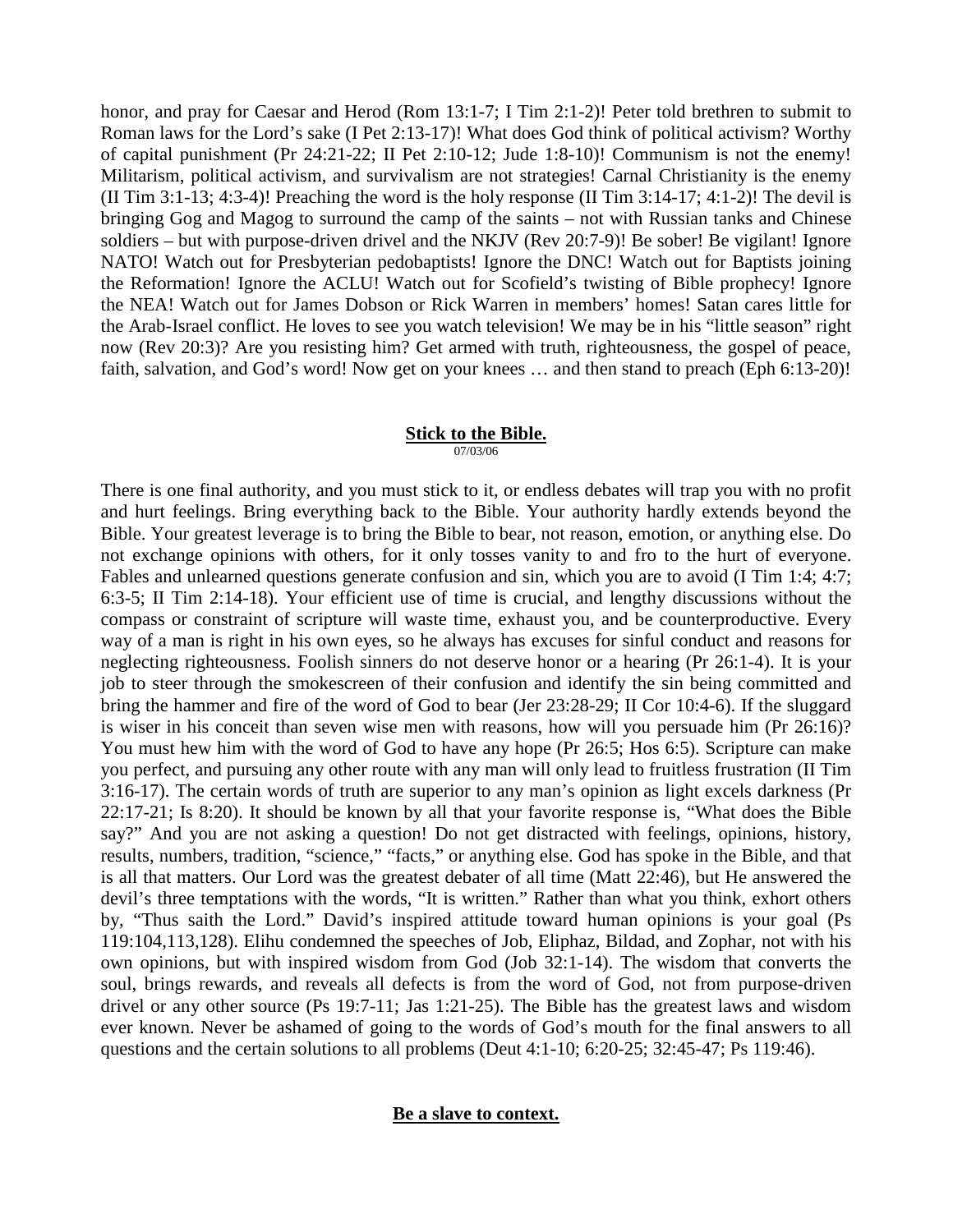It is an age of sound bites. The MTV generation is here. Politicians base campaigns on a sound bite – a vacuous phrase to entice moronic voters in lieu of facts or substance. Similarly, preachers take a text, or part of a text, and use its words for a sound, rather than the sense. Rick Warren, in his "The Purpose-Driven Life," uses sound bites from 18 different versions. He revels in not quoting whole verses. He boasts of his invention. He is a clown, and the crowds prove it (Luke 4:32; 6:26; 16:15). But others closer to home have used texts like this as well, such as Philpot, Spurgeon, and others. Be observant! Be critical! Demand that every text be used according to its divine purpose. The man of God must despise and condemn this foolish and dangerous wresting of scripture (II Cor 2:17; 4:2). Words only have meaning in their context. A lawyer would be in contempt of court, if his arguments were based on mere words out of context from a written document. Jesus Christ will hold every preacher to a stricter standard! A text used out of context is a pretext! It misrepresents the high King of heaven to use His words as sound bites for your ideas! You have had sentences or actions taken out of context and you were indignant that your overall intent was ignored. How much more is the God of heaven angered by His words being used in a willy-nilly fashion? Words only have meaning in context. Godly preaching is to read distinctly, give the one holy sense, and cause hearers to understand the reading (Neh 8:8). Your power as a preacher depends on using God's words as intended, not the dreamy substitute of sound bites that scratch itching ears (Jer 23:28-29; II Tim 4:3-4). Each inspired word is the Lord's; and the context is the Lord's, allowing only the sense the Lord intended! Do not compromise your fiduciary responsibilities (I Tim 6:20-21). The first step to heresy is to use a text to teach the truth, but to use it other than how the Holy Spirit intended it. What is your protection? Context, context, context! What is context? It is surrounding information that puts each word, phrase, and verse in a setting that determines its meaning. We learn the context by answering **Who? Whom? Why? When? What?** and **Where?** about every word, phrase, verse, chapter, and book in the Bible. A faithful messenger refreshes his Captain and his hearers (Prov 13:17; 25:13). A foolish messenger is a terrible curse to both (Prov 10:26; 26:6-9). Solder! Tremble before using God's words (Is 66:1-4)! Do not make a pretext of any text by neglecting its context! When was the last time you studied context? Do it again today! Read the chapter on context [here.](http://www.letgodbetrue.com/bible/scripture/knowing-the-scriptures.pdf)

# **Preach the whole counsel.**

06/19/06

Paul taught a ministerial lesson to the elders of Ephesus (Acts 20:20,27). He withheld no profitable instruction; he declared all of God's counsel! This is your goal! Some say they are better doctrinal preachers, so they neglect the practical. Others are comfortable with practical teaching, so they neglect doctrine. Some crave an intellectual image, so they despise Bible storytelling. Others are so rustic, they could not rightly divide a point of doctrine for anything: gainsayers eat them for breakfast! Still others are so theoretical they never shed a tear or pump a fist in opening a psalm. All are wrong. Your preaching must cover all of God's word. Take any epistle of Paul, and you will find a wide variety of material, from the doctrinal to the personal. Balance and proportion are not defined by a man, a seminary, a denomination, or public opinion: they are defined by God's word and the church's needs. Consider the breadth of God's counsel. The laws of Moses reveal the mind of God in priceless moral priorities (Deut 4:5-8). The book of Proverbs covers authority, women, child training, marriage, work, savings, wine, risk, whores, and speech among many other practical subjects. Do you share this profitable wisdom with your people? You must, to be like Paul. The historical books provide many examples for warnings and comfort (Rom 15:4; I Cor 10:6-11; Heb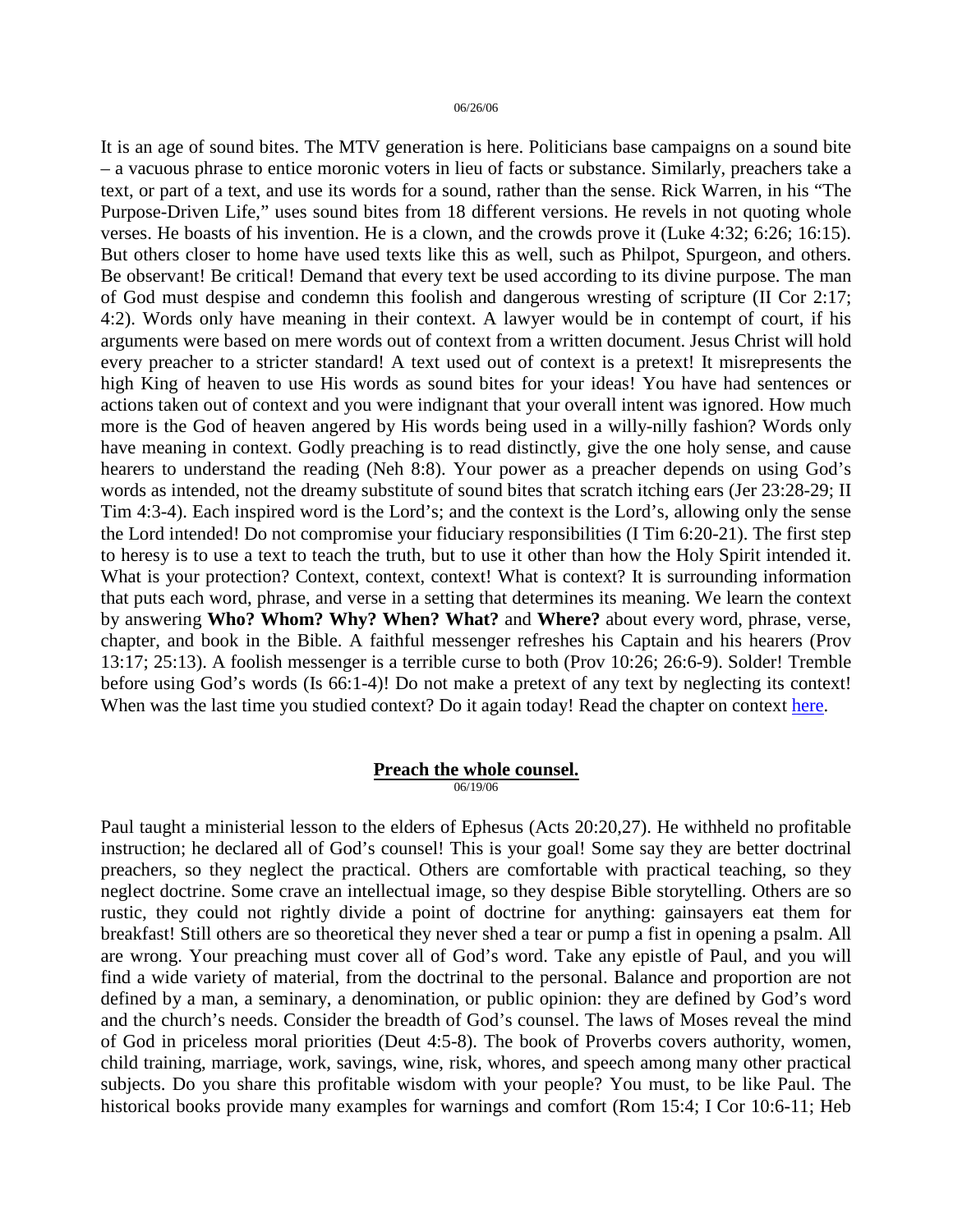4:11; II Pet 2:6). Do not be ashamed of Bible storytelling, because the Holy Spirit inspired these stories to profit men. The prophecies of Isaiah, Daniel, Haggai, Malachi, Jesus, Paul, and John are an integral part of scripture. If these passages intimidate you, get busy praying and studying. The Holy Spirit offers a blessing (Rev 1:3). The doctrinal epistles of Romans, Corinthians, Galatians, Ephesians, and Hebrews display the beauties of God's grace in Jesus Christ. If you deprive your people of this profit, you will take your church down and soon give an unhappy accounting to your Captain (I Cor 3:11-15). The gospels are New Testament history about our Lord with doctrinal lessons woven in. The psalms describe the reflections in various circumstances of a very special man. The remaining poetic books of Job, Ecclesiastes, and Song of Solomon deal with life from very different perspectives. It is your duty as the man of God to read and study the whole Bible in order to extract every profitable thing from its entire breadth and give all the counsel of God to your people. Help, Lord! Show us the breadth, and we will preach every angle of it (Ps 119:18,96)!

#### **Be a man of prayer.** 06/12/06

The man of God must be a man of prayer. His abilities and blessings are derived from prayer. He cannot study first, or it will be fruitless and vain (Ps 119:18; Is 29:9-14; Eph 1:17-18). He cannot preach first, or it will be powerless and dry (John 15:1-5; Acts 4:31; Eph 6:19; II Thess 3:1). He cannot counsel or exhort first, or it will accomplish nothing (Matt 17:21; Acts 16:14; II Tim 2:25- 26). The apostles were the most gifted ministers, yet they protected their prayer time by ordaining a new office to free them up (Acts 6:1-4)! How much more should second-generation preachers emphasize prayer, since they have never tasted inspired wisdom and knowledge! If our Lord was a Man of prayer, how much more should we be, who are greatly inferior in faith, fellowship, knowledge, and wisdom (Luke 6:12; 9:18,28)! God identified five great men for their intercessory success in praying for others (Jer 15:1; Ezek 14:14). Are you one in your generation? David prayed three times daily (Ps 55:17). And so did Daniel (Dan 6:10). Do Paul's statements of remembering persons and churches in prayer intimidate you? Learn his method! He made mention of objects – he did not elaborate about details God already knew (Matt 6:7-8; Rom 1:9; I Thess 1:2). Though prayer is obviously important, your flesh and the devil will work harder to keep you from it than anything else. Why? It is the most powerful activity you can engage in! Men did not open the Red Sea, stop the sun, destroy armies, or cast out devils by study, preaching, or counseling! They did these and other things by prayer. Prayer can change the course of nations, let alone families or souls! If you are not convicted by this lesson and committed to its application, the devil will convince you to work on more productive projects. He lies! Prayer is your most productive activity! Now be bold! You have not, because you ask not, or you ask without fervency (Jas 4:2; 5:16)! Elijah, subject to your temptations, stopped the rain for more than three years (Jas 5:17-18). But consider a better example – Elisha requested a double portion of Elijah's spirit (II Kgs 2:9-15)! That is ministerial endowment! And he got it (II Kgs 13:20-21)! Are you as bold for spiritual gifts and power, such as the Holy Spirit and all the fullness of God (Luke 11:13; Eph 3:14-19)? Shame on you! Get on your knees, soldier! You will accomplish more there than sitting in your study, standing in your pulpit, or walking in the way. May the blessed God convince you of the lesson and confirm you in its power.

**Avoid prudish effeminacy.**

06/05/2006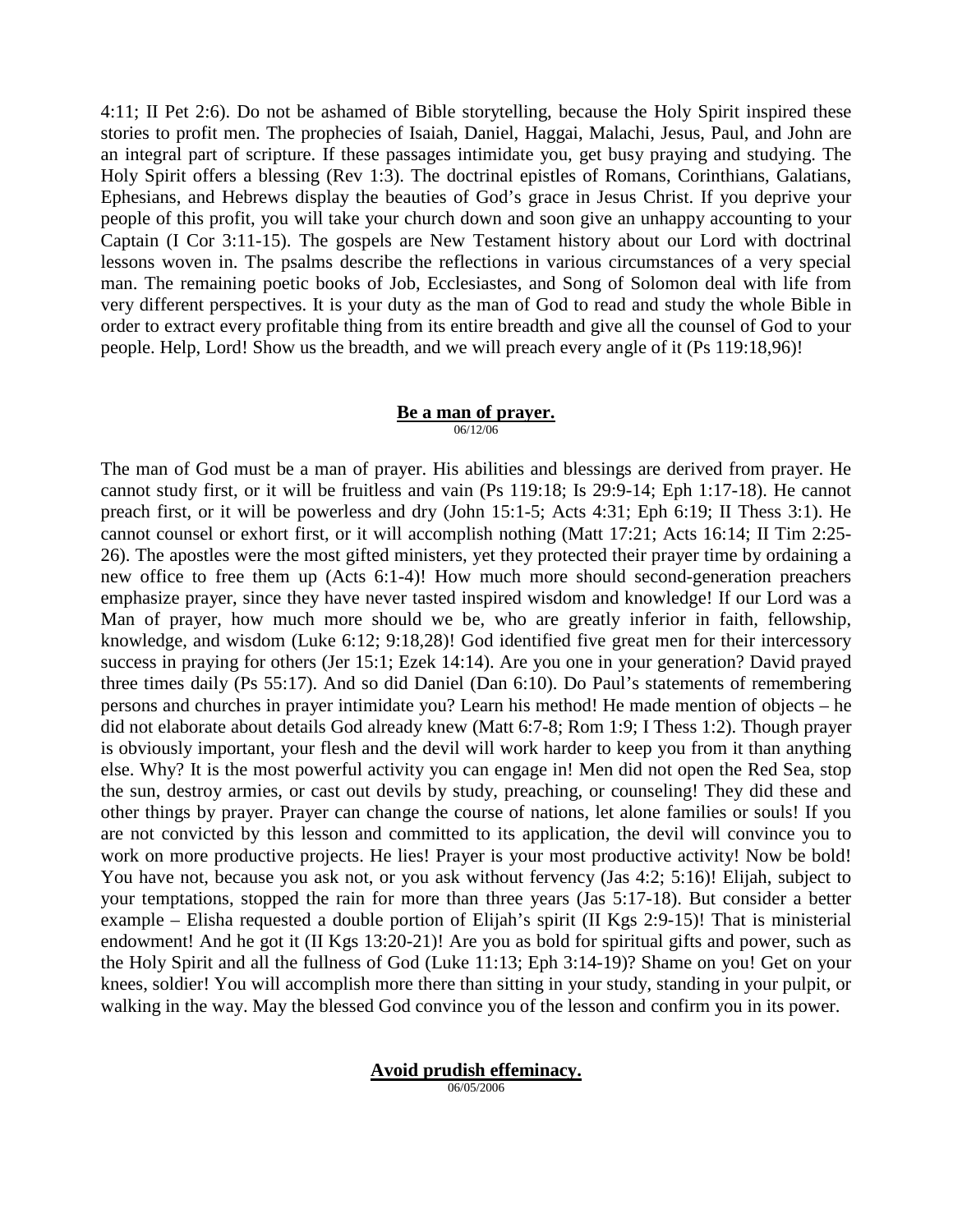God never called sissies to preach. From Elijah and Ezekiel to John the Baptist and James, heaven's ambassadors were graphic speakers. Fair speeches, smooth topics, and a sweet sound mark whores, orators, and effeminate false teachers (Prov 7:21; Is 30:8-11; Acts 24:1; Rom 16:17-18; Col 2:4,8; II Tim 3:6-7; II Pet 2:18)! The Arminian God of mushy love creates a begging and weak ministry. The sissified, sodomitical, and pedophiliac priests of Rome are an abomination! Pastors are adored for suave and debonair style, polished and refined manners, dignified carriage, good bedside manner, and charismatic politicking. But these are not Christ's servants! Against this false backdrop, true ministers appear vile, though they are not! God's men mocked Baal, his prophets, and their religion before killing them (I Kgs 18:19-40). If church members sinned, they made them drink golden Kool-Aid (Ex 32:20)! They used God's word like a fire and hammer without sweet stories or dreams (Jer 23:28-29). When condemning religious compromise, they told detailed parables about lustful whores (Ezek 16:1-59; 23:1-49). If speech was the topic, they blasted the tongue as a world of iniquity, an unruly evil full of deadly poison, and a bodily member set on fire of hell (Jas 3:1-12)! If encountering self-righteous teetotalers, they offensively described what happens to things eaten (Matt 15:1-20). If an object lesson was needed, they ate cakes baked over dung and laid on their side for a year or so (Ezek 4:1-17). They could curse child hecklers (II Kings 2:23-25), or they could spit in the eyes of a blind man (Mark 8:23). Their blunt, plain, and powerful sermons astonished people used to polished speeches (Matt 7:28-29). If hearers thought the message too hard, it was repeated to drive them away (John 6:60-67). The Lord at the door of the Laodicean church was also about to spue them from His mouth (Rev 3:14-20). These few examples could be multiplied indefinitely! Paul, the pattern for Gentile preachers, consciously flawed his presentation to leave the gospel and its sound rude in impression (I Cor 1:17-25; 2:1-5)! Scorners will find fault anyway, so you might as well help them out (Pr 26:4-5; Is 29:20-21)! Why the roughness? God is great; sin is terrible; hell is hot; eternity is forever; error is easy; truth is hard; sinners are stubborn; the time is short; the competition noisy; the world enticing; true preaching is war; the mind is easily distracted; deceivers are getting worse; and men are difficult to win. One second after death, every man will wish ministers had been more blunt, graphic, plain, and rude in seeking their attention!

#### **Be a nursing father.** 05/29/2006

Men who train under strong pastors, love the Bible's mighty men, enjoy the details of doctrine, and hate false religion may distort their office. (Would to God these four factors were true of all His ministers!) Such men may think pastoring is preaching fire and brimstone. They may think it is authoritarian leadership or intellectual development of seminarians. But what does our Captain say? To please the Lord Christ, you must become a male nurse! Though Moses complained on occasion, he defined his work of caring for his church as carrying them in his bosom as a nursing father would a sucking child (Num 11:12). The Lord Jesus is the perfect example, because He gathered lambs with His arm, carried them in His bosom, and gently led those with young (Is 40:11). Paul, as doctrinal and powerful of an apostle as there ever was, described his ministerial conduct as gently caring for believers like a nurse cherishes her children (I Thess 2:7). And he also described it as a father exhorting, comforting, and charging his children (I Thess 2:11). What a combination – just as Moses described – a nursing father! Here is attentiveness, compassion, love, pity, and service exalted! Here is dedication, foresight, involvement, patience, and protection exalted! If a man cannot empathize, sympathize, and conscientiously care for each saint he meets, he is not very qualified or competent in the ministry, no matter how creative, deep, and impressive his preaching. A nursing father will provide everything a child needs to be happy, develop properly, be safe and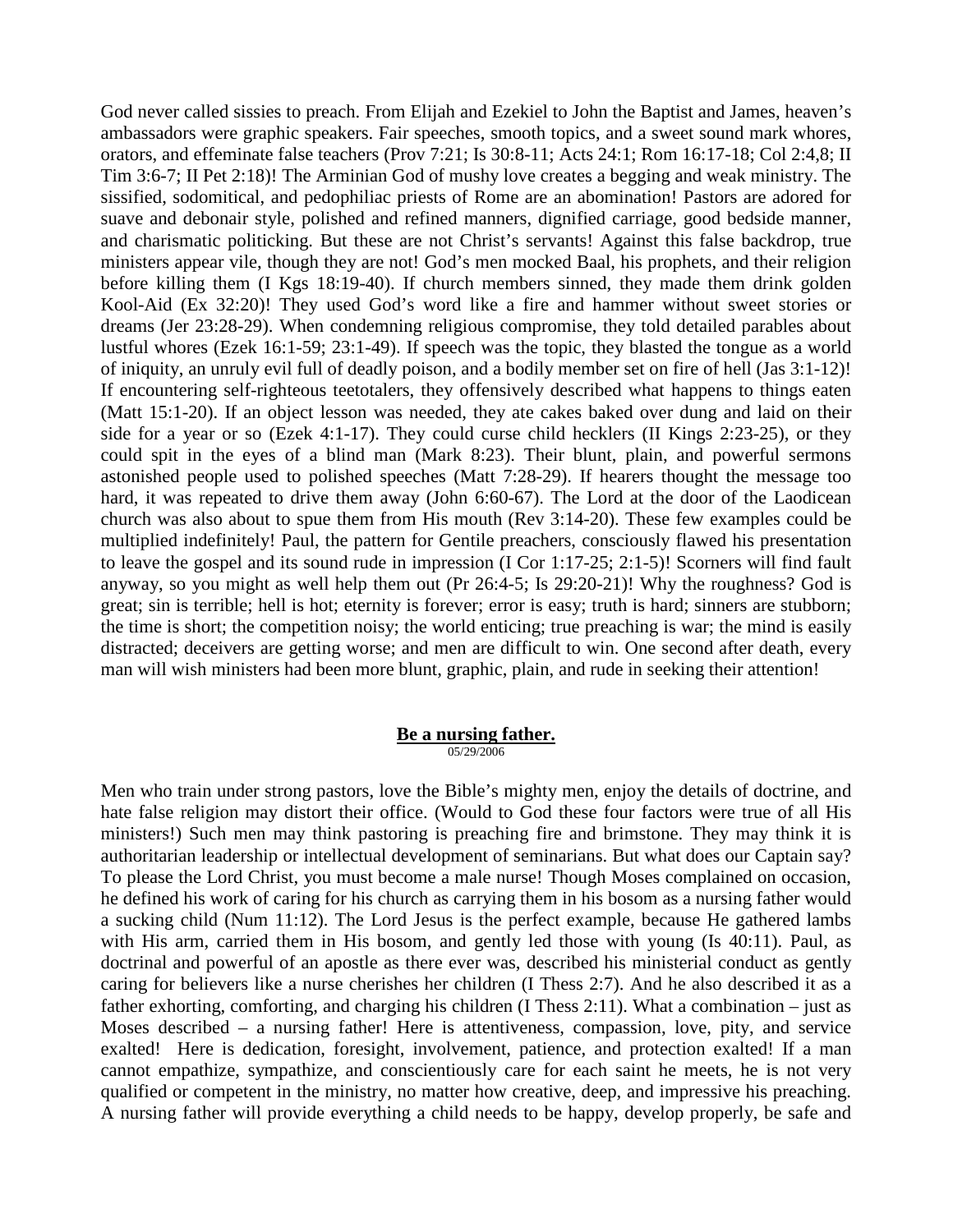secure, and achieve ultimate success. The nature of children, nurses, and fathers can teach much wisdom. O man of God! Can you gently comfort the feebleminded? Warn the unruly … for the tenth time? Empathize with the despondent? Perceive unexpressed fear? Identify consequences ten years away for conduct today? Wait and listen for the reserved person to open up? Praise the deeds of a one talent Christian? Discipline only when needed and in affection? Give physical and verbal affection to the needy? Know what to recommend for the spiritually discouraged? Win the trust of the very young and very old alike? Keep the respect of peers in spite of obvious faults? Dish out correction and rebuke and make them feel good about it? Listen better than anyone else in their lives? Respond to challenges without fear or anger? Lead and rule from an invisible power base? May the grace of the Lord Jesus Christ make you a mighty man of valor ... and a nursing father!

#### **The laborer is worthy.** 05/22/2006

Without an ox, the crib will be bare (Pr 14:4). Without a full-time pastor, the church will languish (I Tim 4:13-15). But an ox must eat, so the pastor must be fed (I Cor 9:9-11). The true soldiers of Jesus Christ are full-time, fully supported servants (II Tim 2:4). Soldiers have no guilt for being paid, and neither should the servants of Christ (I Cor 9:7; I Tim 5:18). In fact, men work harder when paid generously, as nature teaches. The Lord ordained for Levi to make 120% the annual income of the other twelve tribes (Num 18:20-21). It is not the church's job to keep their pastor humble by giving him barely enough. The Lord will do this job for them, if it is needed. All church members lose, if the man of God is distracted with finances. The office of bishop is not a part-time job. He must give himself wholly to reading, exhortation, and doctrine in order to be profitable (I Tim 4:13-15). Only full-time study meets God's approval and saves from shame (II Tim 2:15). And it is too laborious and time consuming to be done at the end of the ordinary workday of others (Eccl 12:12). It is a church's duty to support their bishop financially, so he can spend his time in study and prayer (Acts 6:1-4; Gal 6:6). And if he does his job well, he deserves double compensation (I Tim 5:17). Some stingy churches have done much harm to the kingdom of God, let alone the poor men and their families. They will answer for it before Christ Jesus. Fruit and growth are by the diligent and gifted efforts of the Lord's ox (Ezra 7:6; Matt 13:52; Luke 13:6-10). And an encouraged laborer works harder than a discouraged one (II Chr 31:4)! Though unpleasant to do, a church must be taught this serious duty, and they should be taught the obvious benefits. These points are part of the whole counsel of God for the profit of the saints (Acts 20:20,27). Church members working to support a dedicated and gifted servant going to God and His word for them on a continual basis is a marvelous exchange (Gal 6:6; I Cor 9:11). The subject must be taught – but rarely. It can be worked into larger studies, like Bible Economics; or it can be chanced upon while expositing I Corinthians! But the minister's habits must warrant preaching on giving and taking compensation. How? He should seek the financial progress of members first, praise the generous, outwork anyone else in the church, be scrupulously honest financially, be continually thankful, live frugally with few luxuries, and be a constant servant. If he lives the life of a bishop and graciously preaches the inspired duties pertaining to one, true saints will do what is needed and then some!

> **Know your office.** 05/15/2006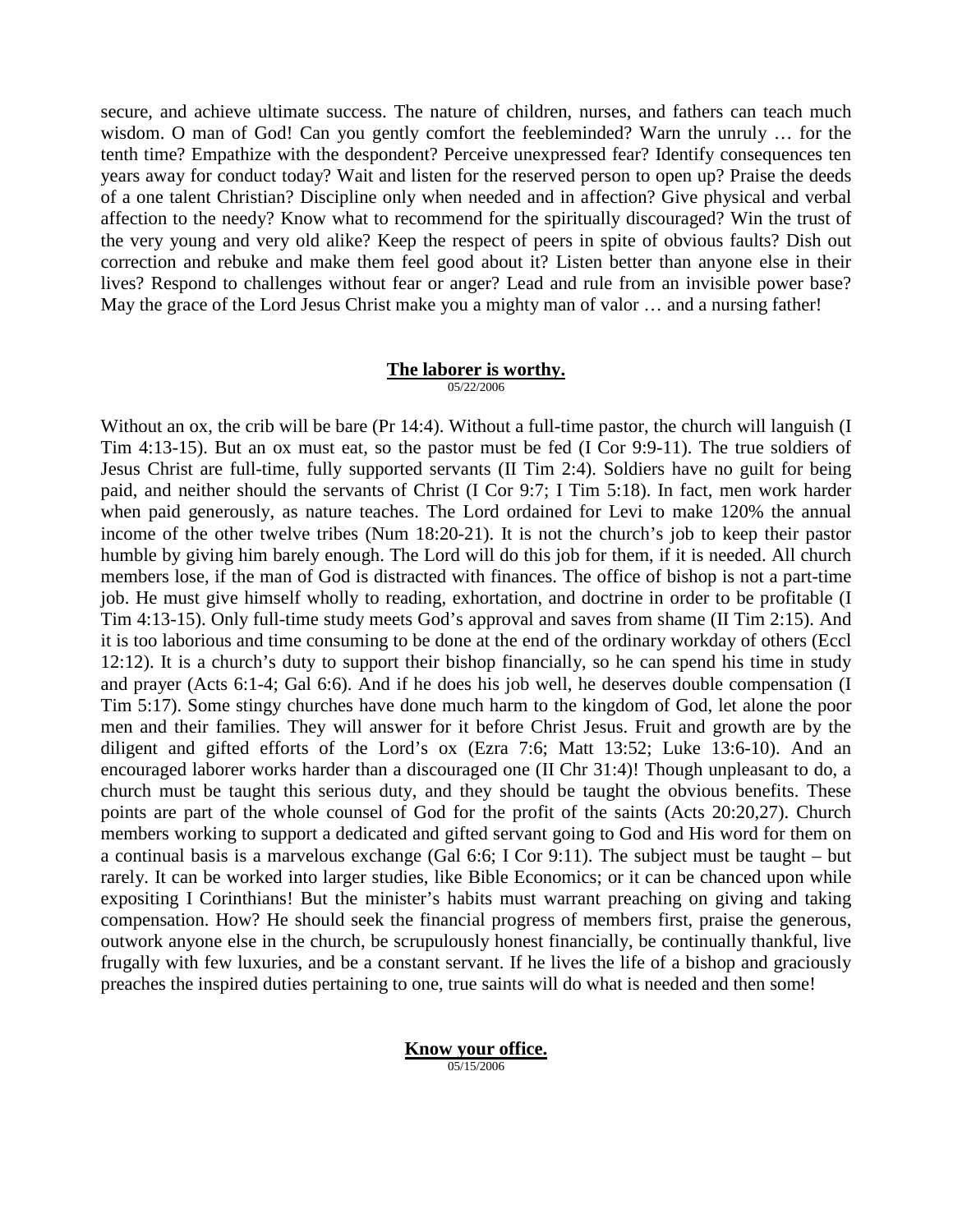Know the God-ordained qualifications and duties of your office. Athletes are crowned only if they obey all the rules, and ministerial soldiers must serve their Captain according to His rules (II Tim 2:4-5). There are two offices left in the New Testament: bishop and deacon (Phil 1:1; I Tim 3:1-13). Both require ordination by at least one bishop (Titus 1:5; Acts 6:3,6; I Tim 3:8-13). The great whore added popes, cardinals, archbishops, and priests; but these are abominable inventions (Rev 17:1-6). Rome's Protestant daughters retained extra-scriptural offices, such as archbishops and priests. Presbyterians, and Baptists who copy them, created an office called ruling elder, a non-teaching office that helps the pastor rule, but which they claim is higher than a deacon. If "governments" of I Corinthians 12:28 justify this position, then it is below "helps" and just above tongues! "Elder" is a general designation for older men (I Tim 5:1; I Pet 5:5) or leaders and rulers of all sorts (Gen 50:7; Ezra 5:5; Acts 4:8, Rev 19:4). Peter called himself an elder, though he was an apostle (I Pet 5:1). And John called himself an elder, referring to his age or apostolic office (II Jn 1:1; III Jn 3:1). Any departure from Bible terminology is dangerous, and the vague title of "elder" can distort the office of bishop. If you have a New Testament ordination, you are either a bishop or deacon. If you are a bishop, then you are the ruler and teacher of a church. The Bible does not distinguish teaching and ruling bishops – the one office does both (Heb 13:7; I Tim 3:2,4-5; 5:17). Deacons tend to the financial and logistical needs that distract a bishop from his duties of reading, exhortation, and doctrine; they need not be apt to teach, for they do not teach (Acts 6:1-6; I Tim 3:8-13; 4:13-15). Elders that rule a church with the bishop have an office not defined in the New Testament. Traveling preachers who fill the pulpits of other churches nearly as much as they are at home have invented their role (II Cor 10:12-16). So-called evangelists, who visit a different church every week for "revivals," look nothing like their New Testament namesakes; and they are a disgrace with their entertaining preaching, which is short on substance or problem-solving qualities. A bishop is the pastor and teacher of a church, which is one office (Eph 4:11). The word pastor pertains to his job as the under-shepherd responsible for feeding Christ's sheep with knowledge and understanding (Jer 3:15; 23:1-2). The word teacher pertains to his duties to study and explain the word of God (Neh 8:8; II Tim 2:15; 4:1-2; Titus 2:15; 3:8). Every man should soberly consider his office and duties, so that he might labor zealously according to the laws of Jesus Christ for that office.

#### **Pursue the youth.** 05/08/2006

David said to his children, "Come, ye children, hearken unto me: I will teach you the fear of the LORD" (Ps 34:11). Solomon said to his son, "Give me thine heart" (Pr 23:26). John the Baptist reunited fathers and children to prepare people for the Lord (Mal 4:5-6; Luke 1:17). Jesus encouraged young believers to come to Him (Matt 18:1-6). Paul took young Timothy and trained him into his favorite ministerial understudy (Acts 16:1-3; Phil 2:19-22). John addressed children, young men, and fathers (I John 2:12-14). The future of a church is forecast by its youth. The character of pastor and people is measured by its youth. It reveals how fathers have trained their children, and how the pastor has trained the fathers and children. Fathers must train children in the nurture and admonition of the Lord, and pastors must instruct both (Eph 6:4; 4:11-16). While most churches today entertain and flatter their youth with carnality and compromise, you must pursue and perfect the youth under your care. The goal is not to entertain them. The goal is to edify and instruct them. While fathers are primarily responsible for training children, making the training of fathers to be very important, there is the need to teach the youth beyond what fathers will do. Infatuation with children leading to near-infant baptisms is not the point. Be cautious and methodical in catechizing and baptizing children, lest you baptize those without a good conscience or fruit. Since we do not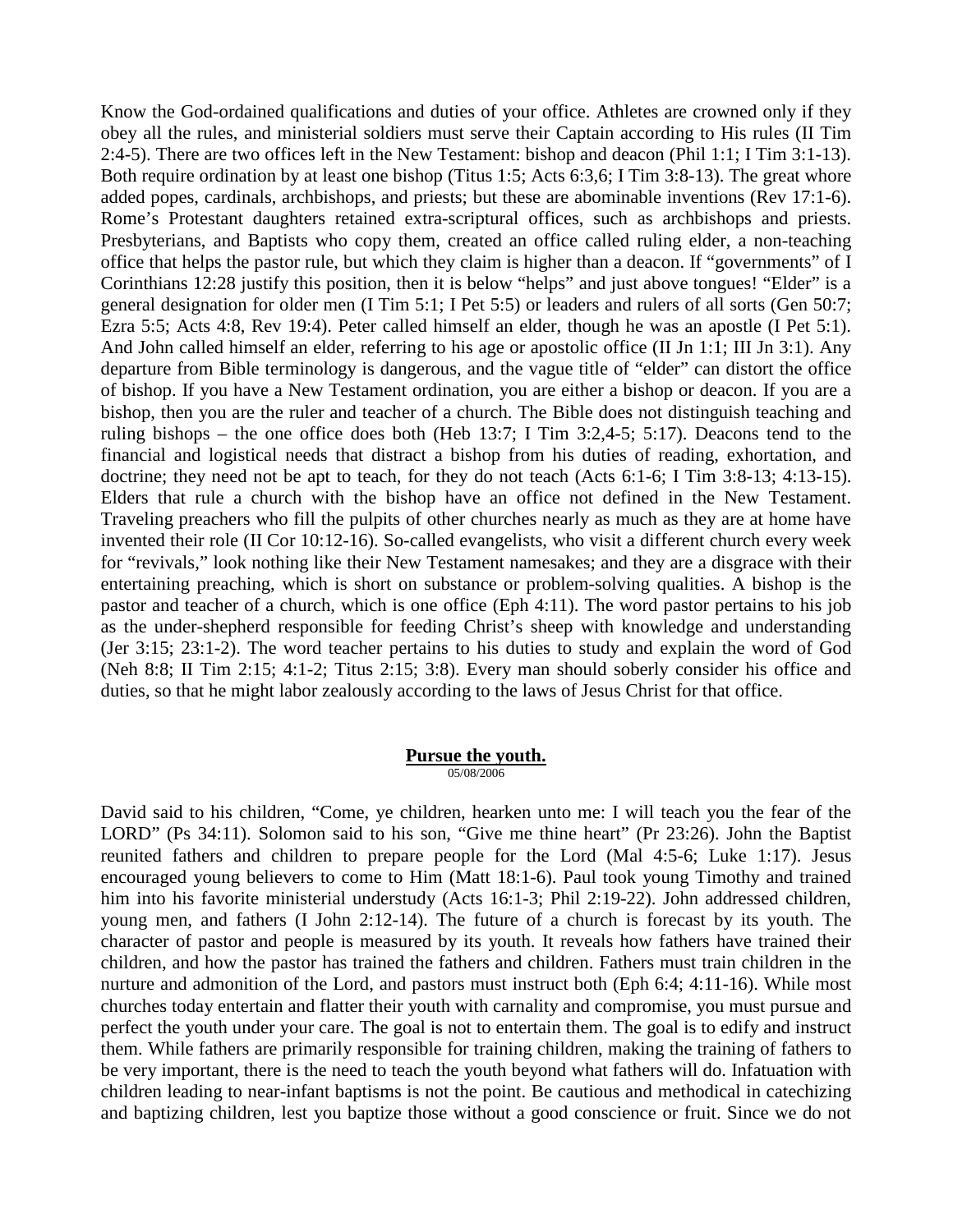find "youth pastors" in the Bible, the man of God is responsible for the youth, even if other men assist in teaching them. If a minister is too elevated to relate to his youth, he is too high for his own good. He needs to humble himself and get down. In just a few years, today's children will be tomorrow's grandparents. Exalt this long-term perspective and invest in future generations. The vanity of youth and great temptations mean you must work hard to prepare, protect, warn, recover, and perfect them. They must marry in the Lord, and they must train future children in the Lord. You need to help them remember their Creator in their youth (Eccl 12:1). You can preach to the youth in most any assembly, and you can emphasize them periodically, even in assemblies of all ages. And to address them in a gathering of the youth allows you to focus on them.

#### **Despise partiality.** 05/01/2006

The man of God must be scrupulously fair, impartial, and just. He must apply justice equally to each member; he must serve every member with an equal application of ministerial love. The warning is severe! Paul wrote Timothy, "I charge thee before God, and the Lord Jesus Christ, and the elect angels, that thou observe these things without preferring one before another, doing nothing by partiality" (I Tim 5:21). What name-dropping! Did Paul and the Holy Spirit get your attention? You cannot prefer one member to another member for your time, your effort, your rule, your help, your protection, your mercy, etc. Never show partiality in the discharge of your work! Be the fairest man of God on earth! This warning applies particularly to financial matters and discipline, as the context shows (I Tim 5:1-20). While it is natural to be more compatible and affectionate with some than others, and while some may need more help temporarily than others, you must still be known for utmost fairness and disinterested objectivity in your office. You represent the great God, and there is no room for personal favorites, protecting friends or supporters, respect of persons, or compromising justice. Fairness, integrity, righteousness, and truth must be your controlling ambitions. You revolt at the idea of a bribe to compromise judgment; but do you compromise in any way with your most enthusiastic, loyal, and generous supporters? Faithful men are never moved by rich or poor, friend or foe, majority or minority, neighbor or stranger, young or old, giver or taker, man or woman, family or enemy, white or black. They are intensely zealous to be fair in all dealings with all men. God has spoken (Ex 23:1-9; Lev 19:15; Deut 1:17; 16:19; II Chron 19:6-7; Ps 18:5; Jas 2:1-4)! Of course, church members will vary in every measure of men and saints, but you must look on their souls as all being equally in need of your love, rule, and service. Do not let any personal friendship alter your ministerial conduct. If anything, be more severe on family, friends, and supporters. They can take it, and you want to be known for it! You know your most generous supporters. Tell them in advance and prove to them by actions over time that their largesse will never move your convictions. Earn the trust of your people. Give them the utmost confidence that you have no regard for any man, when it comes to helping, serving, ruling, teaching, and protecting.

#### **Redeem the time.** 04/24/2006

Time stops every man of God. It stops him in his studies; it stops him when a meeting must end, and it stops him when he dies (Eccl 12:12; Ps 127:2; Heb 11:32; II Tim 4:6). Rather than depart and be with Christ, which is far better, he would rather stay and labor for God's elect (Phil 1:21-26; II Tim 2:10). Yet he labors nervously, in order to get as much done as possible before departing (Eccl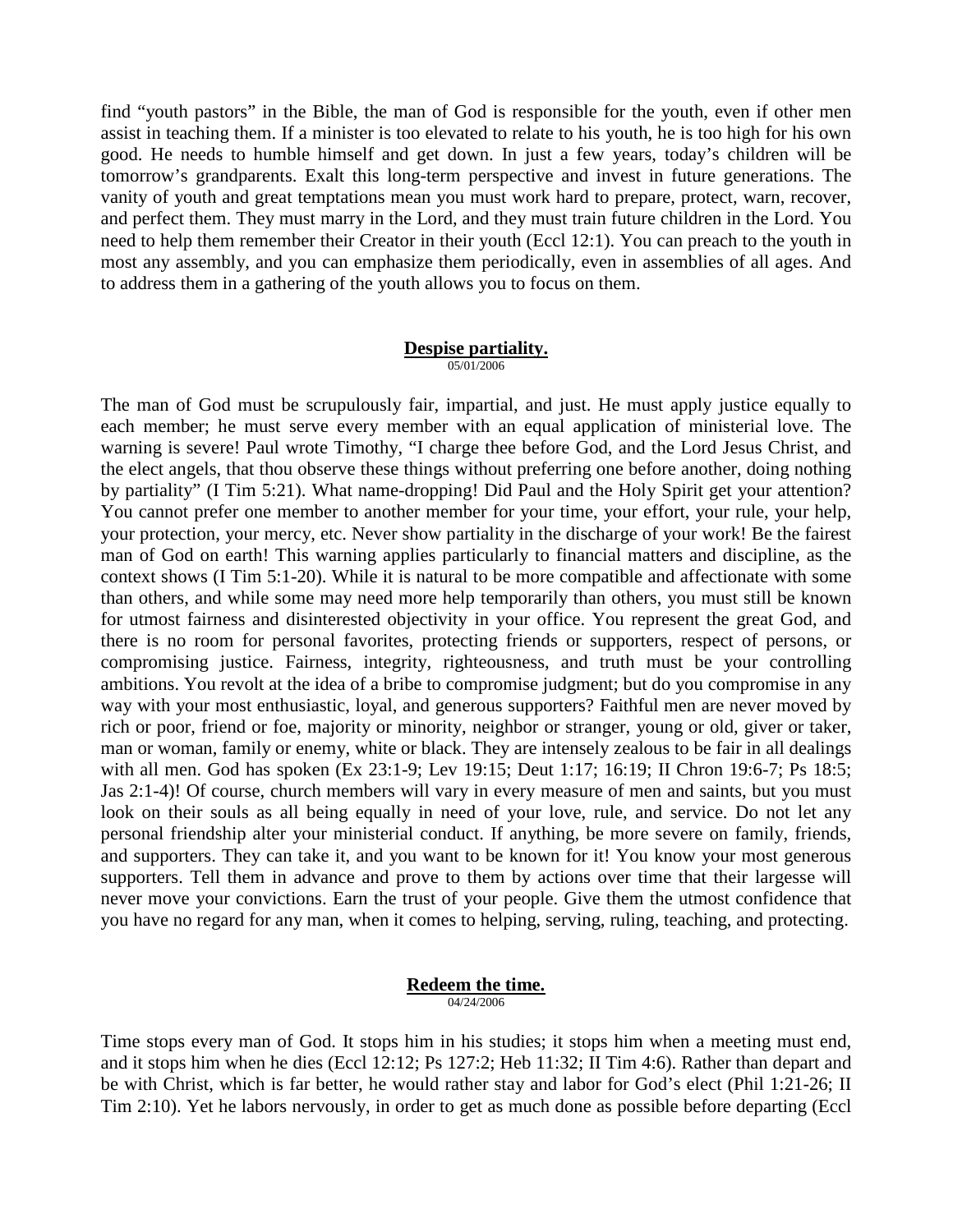9:10; II Pet 1:12-15). He knows he cannot declare the truth in the grave (Ps 30:9; 88:10-12; Is 38:18). Every assembly, conversation, sermon, and prayer is an opportunity. Relish each one. Every hour to study is a dear privilege. Exploit it. You cannot get them back, once gone; but you will give an account of them (Rom 14:10-12). Squeeze as much ministerial labor into your life as possible. You will get a long rest soon! You must redeem time – buy it back – by exchanging other uses for ministerial labors (Col 4:5). Time is your most precious commodity. Since you do not have outside coercion to manage time, it is easy to be slothful and waste it. The perilous times are here, evil seducers are worse than ever, the Lord's coming is near; there is no time for lazy ministerial living (Eph 5:16). Maintain a sense of time urgency, as men do in productive labor in carnal jobs. Men perform better when paid by production rather than time. Be like them. The Lord does not reward for time served; He rewards those who endure hardness, are workmen, and get a return (Matt 25:14- 30). Outwork everyone you know, as Paul outworked the other apostles (I Cor 15:10). Keep a schedule. Press for productivity, not just time in the study; press for effect, not just time in the pulpit; press for conviction, not just time in conversation. Talking is worthless, unless productive. There are 168 hours in a week – you might have the attention of your members for 3-4 hours, or about 2% of their time. You must make it count. Every assembly should be packed with intense worship, instruction, and fellowship. You must pray for each assembly and each hearer. Preach as long as the majority can concentrate, and shorten any sermon series, lest you bore your audience or waste precious assemblies. Also be conscious of the time of others. Because your work allows greater flexibility than your members, do not presume they can talk when you can talk, or as long as you want to talk. Be sensitive to their needs, job demands, and physical and family circumstances.

# **Cultivate ministerial succession.**

04/17/06

Fathers perpetuate the true worship of God through sons, and the Bible lists up to five generations (Deut 6:4-9; Ps 34:11; 78:1-8; Is 38:19; Jer 35:1-19; Joel 1:1-3; Eph 6:4). But the church is the pillar and ground of the truth, and the mysteries of the gospel are perpetuated in the earth by the church and its officers (I Tim 3:14-16). The context for this declaration is the qualifications for bishops and deacons (I Tim 3:1-13). But the precise fulfillment is through the preachers, or bishops, who are ordained to transfer God's truth from one generation to the next (Mal 2:7; I Cor 2:1-13; Eph 4:11-16). The Levites and priests maintained the truth and worship from father to son (Ex 27:21; 29:9; Num 3:10; Deut 18:5). But in the New Testament it is from ministerial father to ministerial son, in the manner of Paul to Timothy and Titus (Phil 2:19-23; II Tim 1:2; Titus 1:4). You must handpick these sons by recognizing God's hand upon them by their abilities, faithfulness, and fruitfulness (Ex 31:1-11; Acts 15:36-41; 16:1-3). Men must not pick this office as other careers. Aptitude tests or career counselors' opinions mean nothing at all (Heb 5:4). Every man should desire the office, but it proves nothing at all about a call (Ex 4:1-17; Jer 1:6; I Cor 9:16-17; 12:31; I Tim 3:1). Ability, character, and fruit are the keys. Paul commanded Timothy to take his public teaching and commit it to other faithful men, who could in turn teach others (II Tim 2:2). Here are four generations of preachers, commencing with an apostle, who was handpicked by Jesus Christ. The precise things Paul taught publicly were transferred through Timothy and his successors to the present day. This is ministerial succession, and it is God's chosen method for perpetuating the gospel to all ages. The young men under your care with ministerial signs (not desires) should be objects of special affection, care, and prayer. You should encourage them aggressively in the word of God, holy living, exemplary marriages and families, and in thorough assimilation of your teaching. Push them to memorize, answer questions, entertain strangers, follow up with visitors,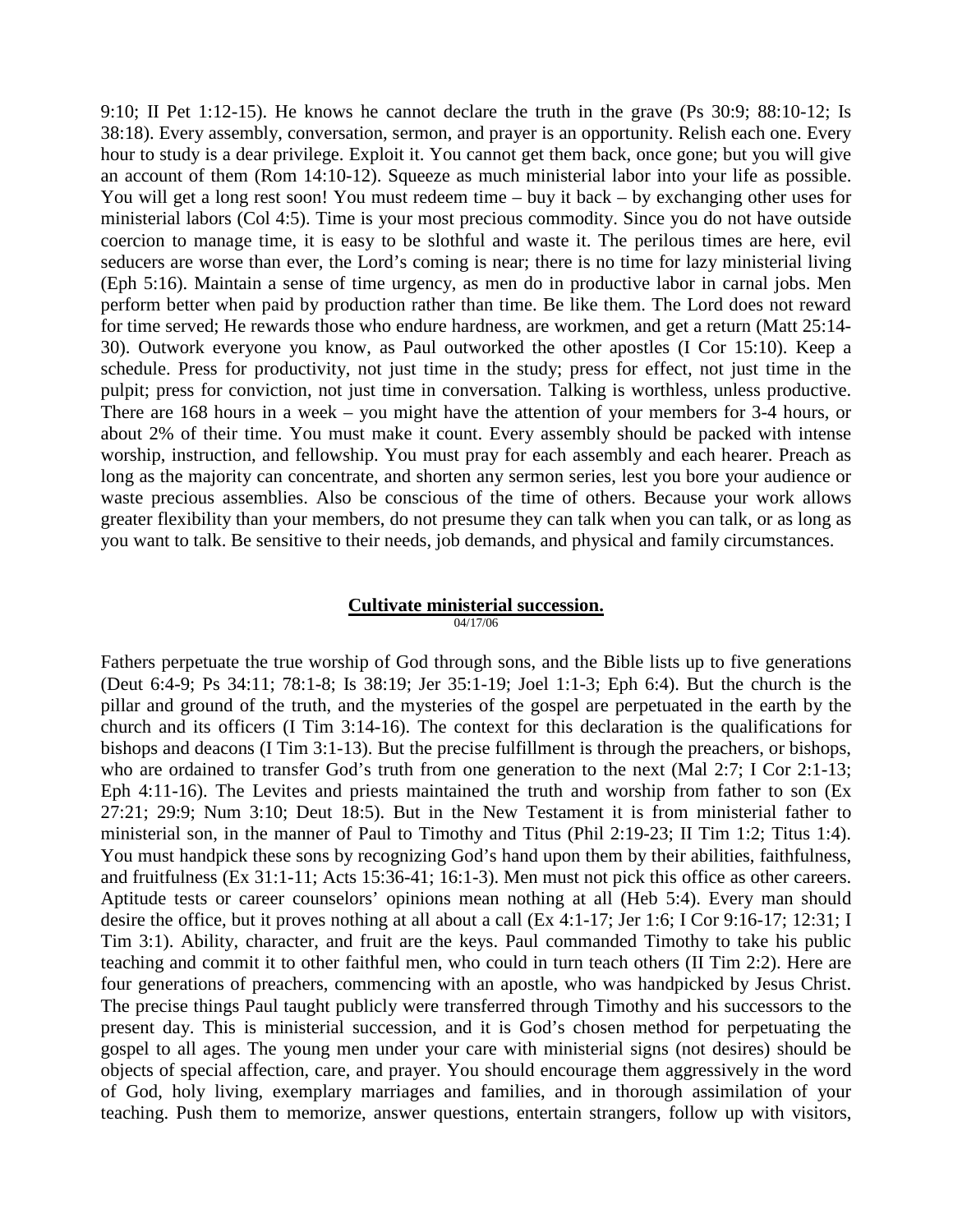exhort brothers, and pray or teach from time to time. You must find the God-called men who will faithfully defend, teach, and transfer again what you have taught them (II Tim 3:14; Titus 1:9). To die without ordaining a successor is to break the gospel chain, unless Jesus Christ denies you the opportunity by not providing any such young men. Pray for this glorious privilege (Luke 10:2).

# **Be obsessive about words.**

04/10/06

Moses told Israel, and Jesus told the devil, that man should live by every word from God's mouth (Deut 8:3; Luke 4:4). Wise Agur declared that every word of God is pure (Pr 30:5). You will never find anything sweeter (Jer 15:16). If Israel and men in general require every word of God, how much more then the man of God, who is the guardian and dispenser of God's words (Mal 2:7; II Tim 2:15)! In these perilous times, when new versions alter many or most of the words of scripture, you must be adamant to defend and teach each one. Job esteemed the words of God's mouth more than his necessary food (Job 23:12). How important are they to you? How can you earnestly contend for the faith once delivered to the saints, unless you are vigilant and passionate for each one (Jude 1:3). The old serpent added one word in Eden, and it damned our race to hell (Gen 2:17; 3:4). Jesus taught the value and validity of jots and tittles – the smallest letter and mark in Hebrew. Jesus and Paul argued doctrine from single words, and your ministry should copy theirs (Matt 22:32,43; John 8:58; 10:35; Gal 3:16; 4:9; Heb 8:13; 12:27). But Paul declared there were many in his day who corrupted God's word (II Cor 2:17). The internal integrity of God's inspired masterpiece depends on every word – alter one, and you corrupt the whole. Ahaziah's age is 22 in one place and 42 in another for the same event, but the reconciliation explains three missing kings in our Lord's genealogy (Matt 1:8). Though you explain "all evil" in I Timothy 6:10 as all sorts or kinds of evil, yet you must defend "all," for it is this cross-reference that provides the sense for I Timothy 2:4 and 2:6. We believe God has preserved our English version and confirmed it with fruit for 400 years, so it is the words in this text we defend. There is no extant Hebrew or Greek text we can trust as readily, and you cannot cross-reference its words internally with as much ability or confidence. It is our duty to read the word of God distinctly, give the sense or interpretation of the words, and cause our hearers to understand the reading – in their language (Neh 8:8). Do not ever preach about the Bible – preach its very words! In fact, learn to speak and think its sound words (II Tim 1:13). The words of God are like a hammer and a fire; they are like wheat compared to chaff (Jer 23:28-32). While you love, learn, and preach God's words, do not foolishly strive about words to no profit (II Tim 2:14-18). God has spoken – that settles it! Do not worry about dictionary definitions – rely on the Spirit's use of words (I Cor 2:13). Jesus showed you how to define the word "neighbor," and you also should use the inspired context large and small to define God's words (Luke 10:29).

#### **Emphasize men and boys.** 04/03/06

Focus on your men and boys. False religion often emphasizes women and girls, to the distortion and detriment of home, church, and nation. The woman is the spiritual leader in most homes – and look at the results; she provided the majority of Sunday School teachers for the last 75 years leading to these perilous times; and she has always been the primary object and supporter of the Catholic Church. This emphasis promotes matriarchal homes, churches, and nations, which are dysfunctional and effeminate. Satan went after the woman in Eden, and false teachers use the same device (Gen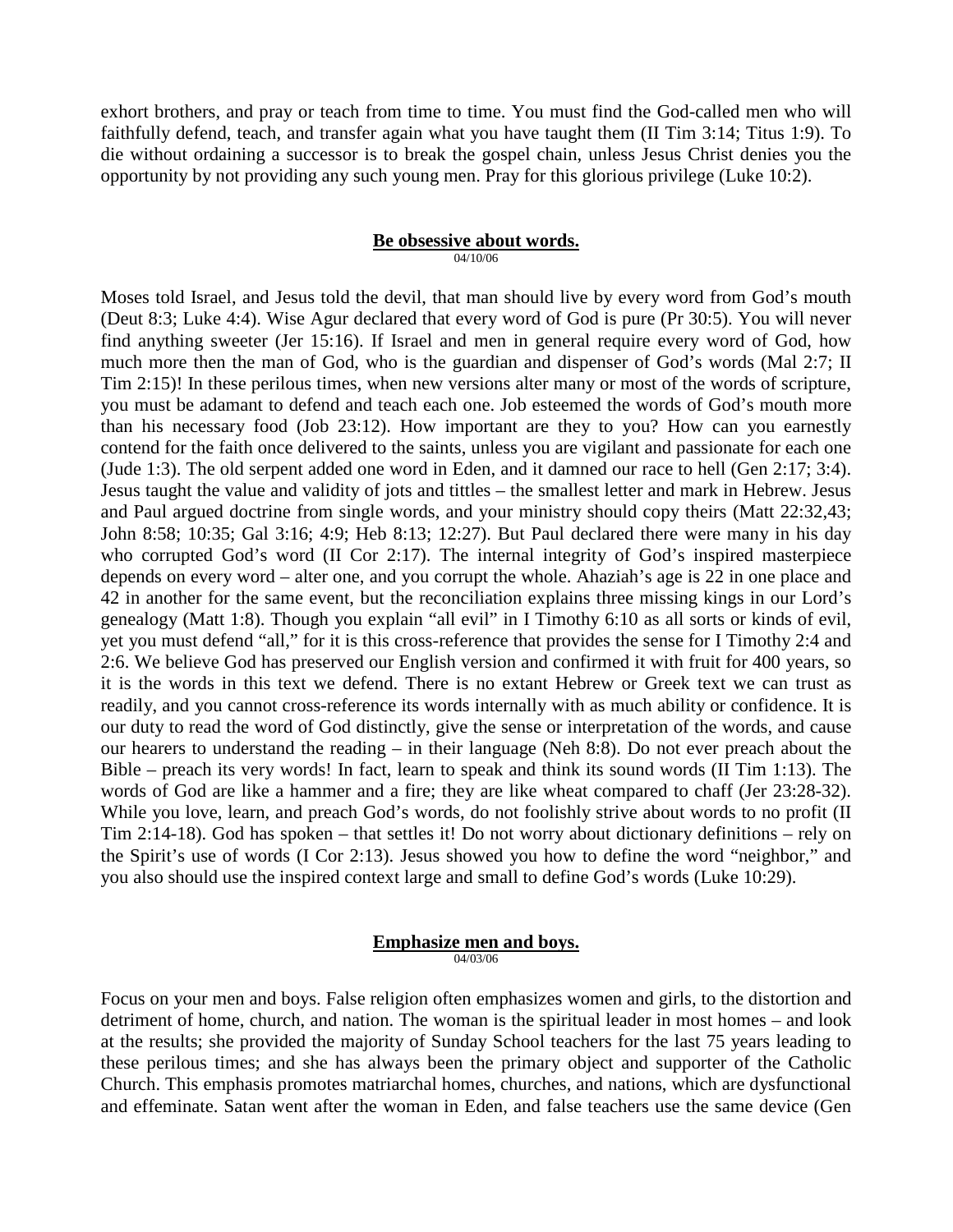3:1-6; II Cor 11:3-4; II Tim 3:6-7). Women in general are more vulnerable to deception than men (I Tim 2:14; I Pet 3:7). But silly women – foolish, ignorant, and weak women – are much more so (II Tim 3:6-7). It is not men buying the magic carpets and miracle oil from Benny Hinn and other television hucksters! Homes, churches, and nations can only truly prosper following God's order. Men must lead homes (Gen 3:16; 18:19; Josh 24:15; I Cor 14:35). Men must train children (Ps 78:1-8; Is 38:19; Joel 1:1-3; Eph 6:4). Men must lead churches (Acts 6:1-7; I Cor 14:34-35; I Tim 2:11-12; 3:1-13). Men must lead nations (Ex 18:21-22). When the men disappear or are socially neutered, it is God's judgment (Is 3:1-8,12). Let the NEA, the PTA, and PETA emphasize women and girls. The destructive fruits of these and related organizations are visible in every direction. You must build strong marriages, homes, and churches; and this is accomplished by training spiritually minded men, who can be the virtuous leaders God intended. Women are not the spiritual leaders in God's plan. Rather than organizing little old ladies for a Sunday School or stroking them with a touchy-feely sermon, the man of God should plan men's meetings with content for building up boys and men. A strong New Testament church that earnestly contends for the faith once delivered to the saints needs a nucleus of strong husbands, fathers, and leaders to provide for and protect the church. Godly women love the emphasis on men, for they know it is right and will ultimately benefit them. The gospel of God preached without compromise is a masculine message, which attracts and develops godly men and women. But the fables and entertainment of contemporary Christianity and Arminian theology exalt women out of their God-ordained roles and effeminize the men.

# **Learn true humility and pride.**

03/27/06

Humility is not hanging your head, talking low and slow, walking slow, being apologetic, admitting incompetence, asking for prayer in each sermon, having a woman's handshake, avoiding naming sins or calling names, or any similar effeminate body language or speech. These are often public acts by a proud heart to seduce (Is 58:5; Zech 13:4; Matt 6:1-6,16-18; Col 2:18). True men of God in both testaments never acted this way. Regardless of appearance, humility is submitting to the word of God without fear of man (Is 66:2; I Pet 5:6), and it is serving men in public or private without seeking public praise (John 13:14; Rom 12:16). Dogmatic preaching of God's words with confidence, enthusiasm, and zeal from an honest and sincere heart is not pride at all. Pride is refusal to submit to God and Scripture, regardless of how low you hang your head or lower your voice (I Tim 3:6; 6:3-5). Our Lord was humility and meekness personified, but His authoritative preaching shocked men (Matt 7:28-29)! He blasted Pharisees, rebuked apostles, and tore into moneychangers! He did not look or act like the bearded lady most men call Jesus! Was Elihu guilty of pride for telling four older men they did not know what they were talking about and he had perfect wisdom for them (Job 32:6-22; 33:1-5; 34:35-37; 36:1-4)? I trow not! Was Paul proud for saying he worked harder than the rest of the apostles (I Cor 15:10)? For saying he was equal to the very chiefest apostles (II Cor 11:5; 12:11)? For cursing any angel or man that preached different from him (Gal 1:6-9)? For calling churches babes and bewitched fools (I Cor 3:1; Gal 3:1)? No! Paul was willing to spend and be spent for men, whether they returned the love or not (II Cor 12:15). He was a humble servant, though he used his office with the authority Christ gave him (II Cor 10:8; 13:10). Ambassadors of the high king of heaven should not crawl to men anywhere! They are to speak, exhort, and rebuke with all authority and not let any man despise them (Titus 2:15). Such conduct on their part is not arrogance – it is humility to obey the word of God that directs them to do it! It is bowing and scraping and fawning men, who will not live or declare the whole counsel of God, who are guilty of pride, for they will not truly humble themselves before God, His words, or His people.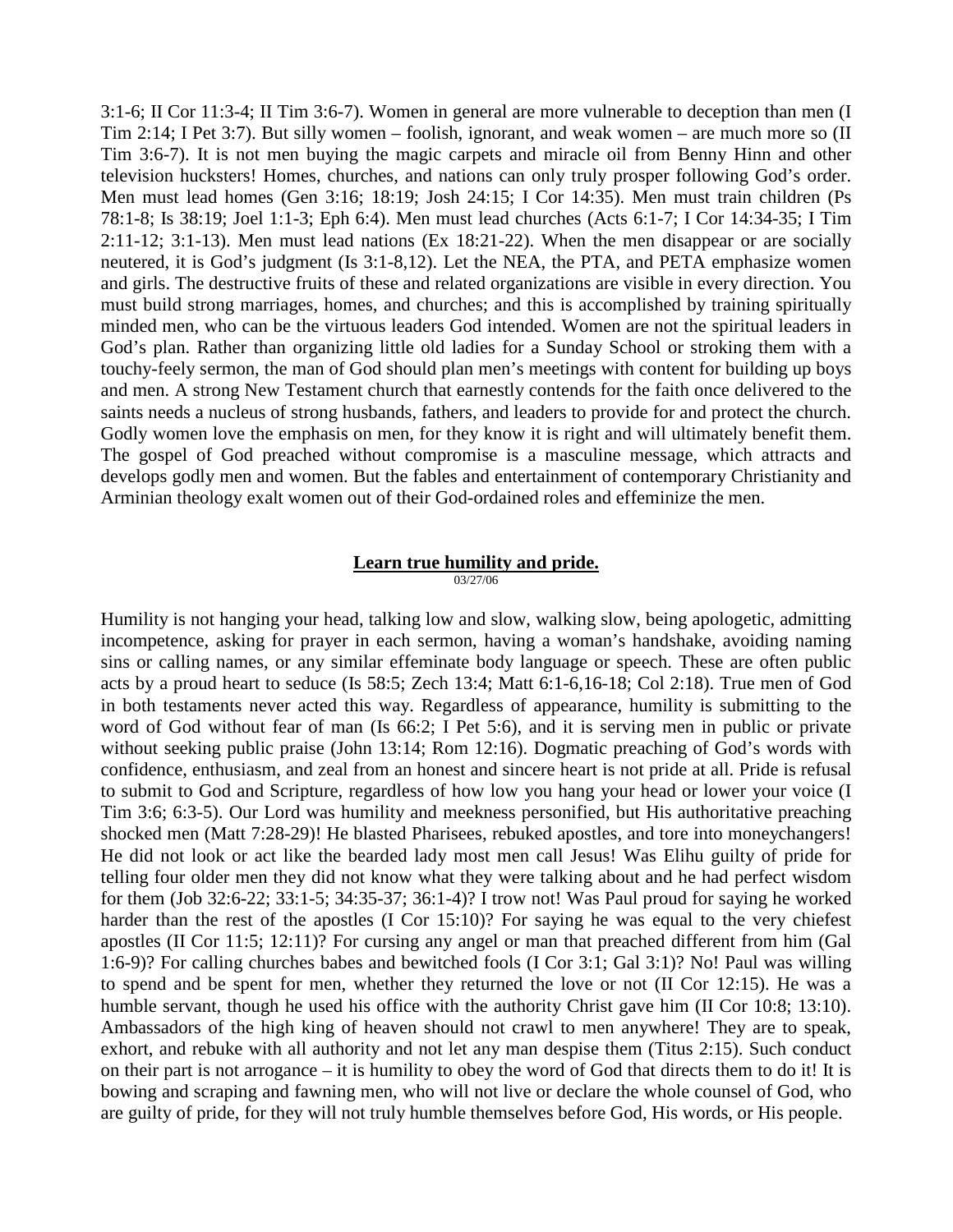#### **Despise ministerial flattery.** 03/20/06

Jesus Christ's ministers neither give nor accept flattery. They know they are servants; they direct all honor to Christ; they know other ministers are brethren. Jesus condemned ministers using apparel, accessories, or seating to distinguish themselves, since Pharisees used such shameful things (Matt 23:1-6). Jesus condemned ministerial titles from Father, Rabbi, or Master used in Israel to Most Holy Father used for popes to Doctor, Bishop, Elder, Reverend, or Pastor used today (Matt 23:7- 12). Such titles, forms of address, or greetings are unnecessary! They are a tradition from Rome's distinction of clergy and laity. Only God's name is Reverend (Ps 111:9). Only God should be called, "Father," in a religious sense. Only Christ should be called, "Rabbi," or, "Master," in a religious sense The Bible is strict. The young man Elihu knew with fear and trembling he should not give flattering titles to the four old men he addressed (Job 32:21-22). All the ministers of Christ are brethren and servants, without authority over one another (Matt 20:20-28; 23:8), so Peter called Paul, "our beloved brother," and Paul called Apollos and Timothy, "our brother" (II Pet 3:15; I Cor 16:12; Heb 13:23). Paul was a father to Corinth and Timothy, but they did not call him, "Father" (I Cor 4:15; Phil 2:22). The sin is the titles! The nouns are allowed, but public address to exalt ministers is wrong. Church members should highly esteem their pastors, but flattering titles are not right (I Thess 5:12-13). Why should members use more than "brother"? You are their servant! If you want to teach children respect, they can use "brother" with your last name! Any man who writes a book, has a website, uses letterhead, or has business cards should be careful! There is no need to call yourself or let others call you, "Dr. Jones," or, "Reverend Smith." You are, at best, an unprofitable servant (Luke 17:10)! There is no need for M.Div. or ThD after your name. Why does any man do so? He might as well strap a phylactery on his forehead, turn his collar backward, put on a Dagon fish hat, and don his purple and scarlet cape! When Paul listed his educational or ministerial attainments, he did it to correct erring brethren, and he called it foolish boasting (II Cor 11:17). Be cautious about ministerial introductions. Flattery is of the devil! Fancy chairs (thrones) on a stage are not necessary for a church. Neither pulpits nor platforms have any religious value beyond elevating a speaker (Neh 8:4-5). Song leaders have as much right to "the stand" as any bishop. Special pews or seats for deacons are flattering and frivolous. Do you deserve a designated parking place near the door more than a widow? Soldier! Examine your ministry and despise any thing that even smells like flattery, self-promotion, or designed public distinction. Your rank in the kingdom of God depends on how well you serve, rather than how well you get served or posture!

#### **Delight in the Lord.** 03/13/06

The man of God must delight in the Lord (Ps 37:4). How can he exhort others to love God, when it is not obvious that he knows Him well (Job 22:21; Ps 104:34)? How can he expect God's blessings on his life and ministry without this scriptural prerequisite (Is 58:14)? How will he sing in a dungeon at midnight unless joyfulness in God lifts his spirit and body (Hab 3:17-19)? Service to God without joy and gladness is unacceptable (Deut 28:47). Enthusiasm is contagious, and enthusiasm for the glory of God is spiritually motivating (Pr 28:12). Would you have been bored to see David dance with all his might when moving the Ark (II Sam 6:12-19)? David knew that public boasting about God would stir up others (Ps 34:1-3; 69:30-32; 70:4; 119:74). Instead of hiring a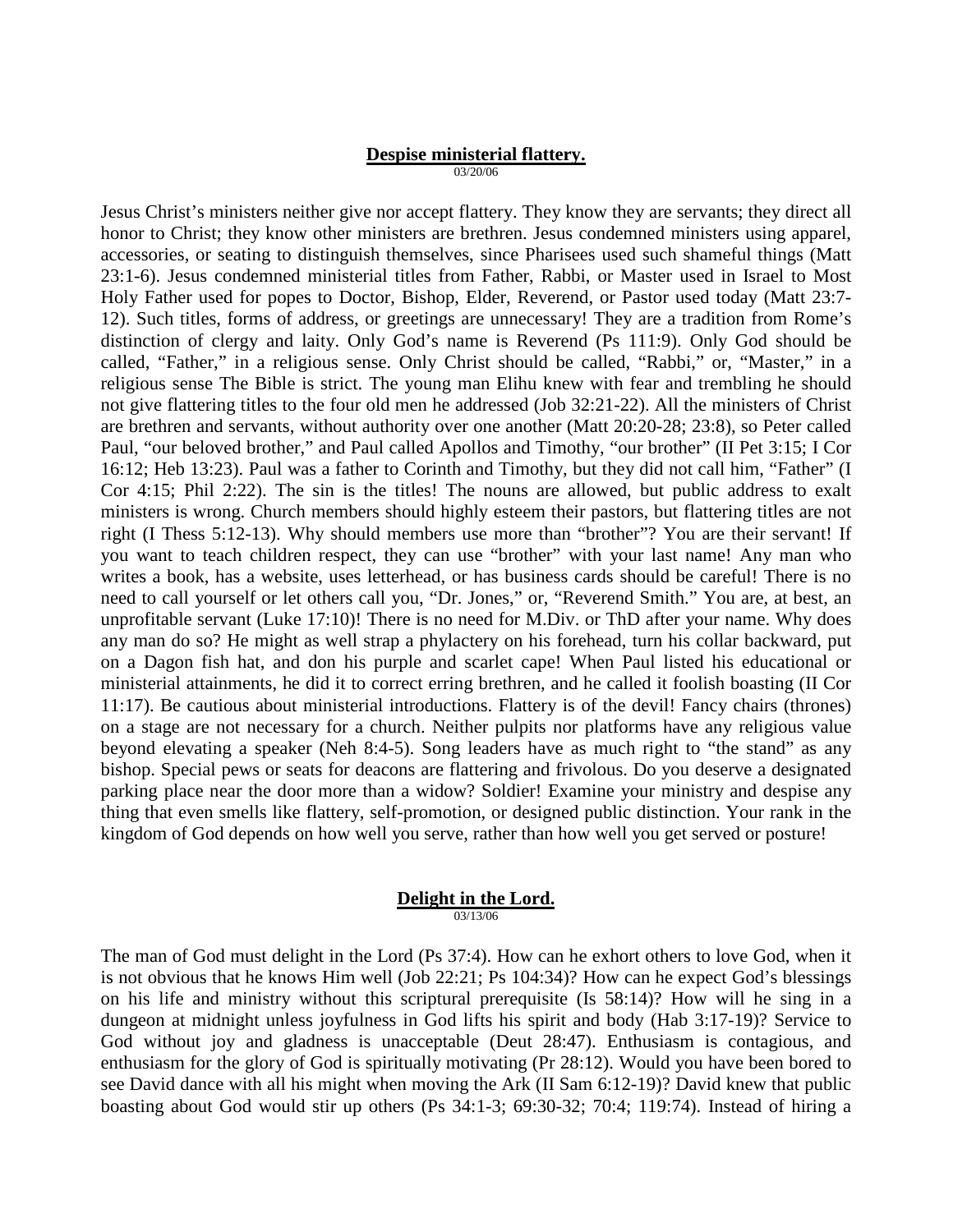praise or worship leader, you need to glory in the Lord more than anyone else in the church (Jer 9:23-24). It is your duty to make assemblies for public delight in the Lord (Ps 27:4; 63:1-6; 68:24; 77:13), and this includes congregational exclamations of "Amen!" (I Cor 14:16). Our beloved brother Paul could not contain himself at times – inspired outbursts of praise occur in several places in the middle of his epistles (Rom 9:5; 11:33-36; Gal 1:5; Eph 3:21; Phil 4:20; I Tim 1:17; 6:13-16). Do your people know you delight, boast, glory, rejoice, are glad, triumph, take pleasure, and find sweetness in the Lord? God is jealous for His glory, and it is your duty to make sure He gets all of it (Is 42:8; I Cor 1:31). How will you command your people to rejoice in the Lord, unless you are known for it first (Phil 4:4; I Thess 5:16)? If you have lost your joy in Him, then beg for revival to get it back (Ps 85:6). You need to get your heart lifted up in the Lord like Jehoshaphat (II Chron 17:6). More than others, you should be exceeding glad with God's countenance (Ps 21:1-7). God's gift of salvation should put gladness in your heart and holy laughter in your mouth (Ps 126:1-3; Acts 13:48; Gal 6:14). You should remind your hearers of God's wonders and works that stir the soul and fire the passions (Ps 77:11-12; 145:4-12).

#### **Fear no man.** 03/06/06

The fear of God is the whole duty of man and a prerequisite for wisdom and righteousness for all men (Eccl 12:13; Pr 1:7; 9:10). But a minister, representing God and His ways to foolish and rebellious men, must fear God above all others (Ex 18:21; II Sam 23:3; II Chr 19:5-10). The fear of God is total devotion to obeying and pleasing Him out of reverential awe and desire to honor Him and terror at the thought of offending Him (Gen 22:12; 39:9; Ex 20:18-21). The more a man fears God, the less he fears man. A man preaching God's words against the thoughts and traditions of men cannot fear them, even when they are intent on intimidating him into silence or compromise. The fear of man brings a snare, because it traps men in compromise (Pr 29:25; John 12:42-43). God warned Isaiah, Jeremiah, and Ezekiel to ignore faces and words (Is 51:7,12-17; Jer 1:8,17; Ezek 2:6- 7; 3:8-9). He protects his ministers from mocking children or arresting soldiers (II Kgs 1:9-15; 2:23- 24)! Peter walked out of prison twice, and the Lord killed his enemy, though a king (Acts 5:17-25; 12:1-24)! Touch not mine anointed, and do my prophets no harm, saith the Lord (Ps 105:13-15)! Rather than cower, God's man must boldly proclaim the truth, regardless of consequences (Dan 3:16-18; Mark 6:17-29). Let no man despise you, ever, even if you are young (I Tim 4:12; Titus 2:15)! And do not let a majority or crowd sway your judgment (Ex 23:2; I Kgs 18:22). Whether hearers are ready or not is of no concern (Ezek 2:6-7; II Tim 4:1-2). Once the terrified apostles received the Spirit, their boldness was visible (Acts 4:13)! Paul is your pattern, and he did not stop preaching for fear of any (I Thess 2:2; II Tim 3:10-17). After all, what can men do, kill your body? So what (Luke 12:4-5)! Be strong and of a good courage, even if you have to take over after Moses (Josh 1:1-9)! Despise the opposition of men (Acts 5:26-33; 7:51; 17:22-31; 22:21; 24:25; 28:23-29)! Does your wife oppose you? David and Job are your examples (II Sam 6:20-23; Job 2:9-10)! If you have God's words, you have more than your enemies, teachers, and the ancients (Ps 119:98-100). Preach those words without fear! You represent the Lord Christ (I Tim 6:13; II Tim 4:1)!

## **Help a church build itself.**

02/27/06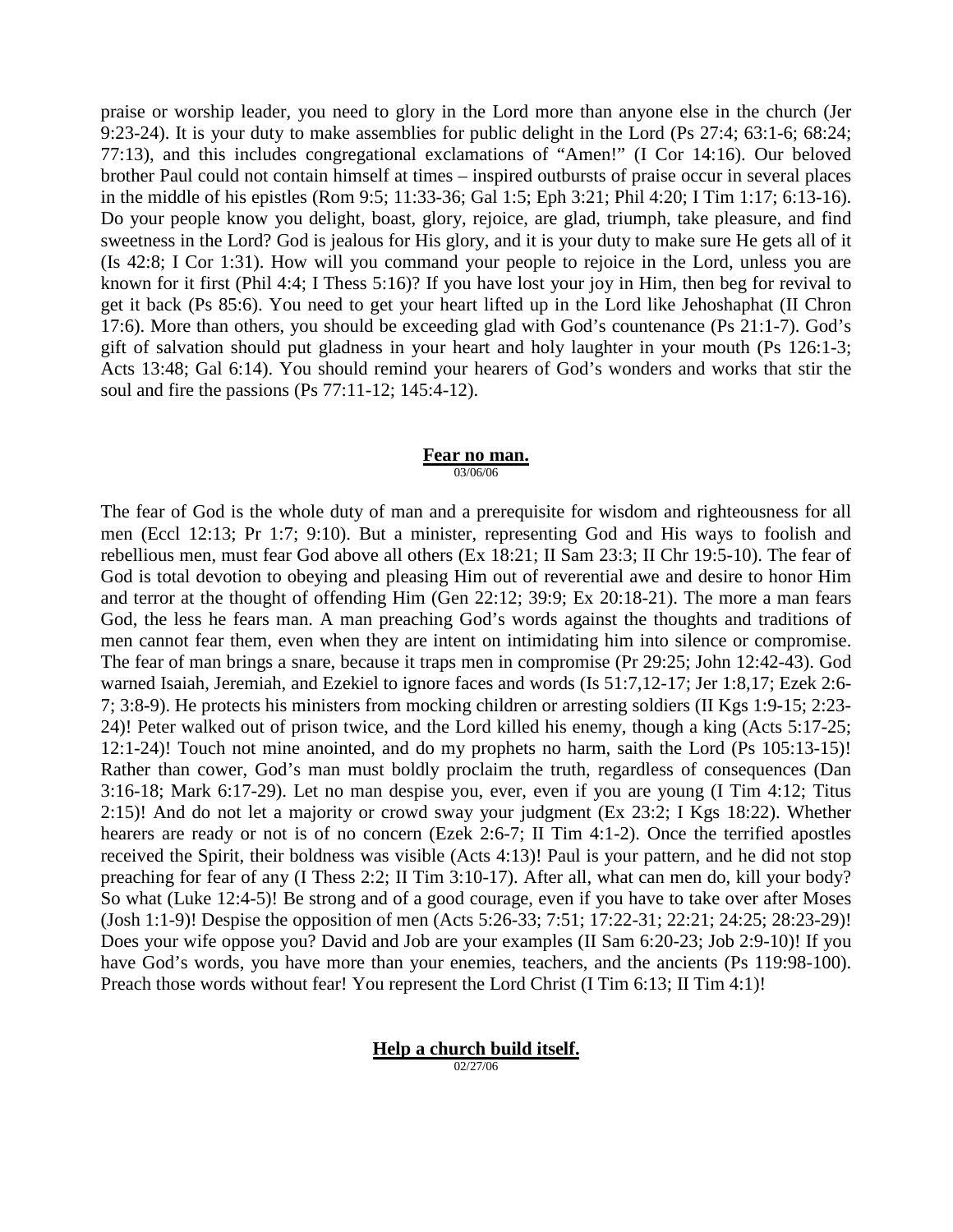As a pastor and teacher, you are a church builder (Eph 4:12). Paul was the wise master builder, and you should be a wise regular builder (I Cor 3:9-17; I Tim 3:15; II Tim 3:14-17; Titus 1:5). The edifice of a local church, which is the temple of the living God, is formed out of the living stones of church members (Eph 2:22; I Pet 2:5). This stone house is edified – beautified and strengthened – by perfecting and polishing each stone until all shine with the brightness and glory of Christ (Col 1:28-29). This is your work. If you follow instead the Spirit's metaphor of the church as a body, the church members form the bodily parts (Rom 12:4-5; I Cor 10:16-17; 12:12-27; Eph 5:30; Col 1:18,24; 3:15). The body is perfected and made worthy of its Head by the careful strengthening of each part until all measure up to the full stature of Christ (Eph 4:13-15). This is your work. However, a church is also able to edify and increase itself through the effectual working of every joint and part (Eph 4:16; Col 2:19). It is your duty to teach and press each member to fulfill the New Testament's "one another" duties (I Thess 5:14; Heb 3:12-13; 10:23-25; etc.). This geometrically increases your effectiveness. *Combinations* are mathematical sums of one-on-one pairings in a group. For example, a church of 100 members has 4,950 pairings of two people. *Permutations* are the sums of the "one another" relationships in a group. For example, a church of 100 members has 9,900 relationships of one member to another member. The number of permutations is twice that of combinations, because pairing two people involves two "one another" relationships. A church of 100 members can only be successful to the degree its members are faithful in the 9,900 "one another" relationships. You must teach, remind, and enforce these duties. A church's prosperity and success is by the care and contribution of each member to every other member, which is the supply of every joint and the effectual work of every part (Eph 4:16; Col 2:19). Only then can it realize the glorious goal Paul described (Eph 4:13-16). You must often stir up members to remember and do their "one another" duties, or a church will be a broken down shadow of what it could and should have been. You must oppose the pride, selfishness, laziness, habits, and comfort zones of members that keep them from pursuing and perfecting the other members in the church.

#### **Preach the word.** 02/20/06

Your job is to "preach the word" (II Tim 4:2). Preaching the word is teaching the Bible. This does not mean dreams, anecdotes, illustrations, jokes, poems, songs, stories, plays, or chalk drawings. How many sermon enhancers did the prophets or apostles use? Ezra "read in the book in the law of God distinctly, and gave the sense, and caused them to understand the reading" (Neh 8:8). Such an approach would bore today's hearers, but it was God's ordained method, and it worked (Neh 8:9- 12)! In the Sermon on the Mount, the Lord took the Pharisees' doctrines one by one and demolished them (Matt 5-7). Paul quoted seven different texts in just the first chapter of Hebrews and six in the fifteenth of Romans! The flesh craves frothy counterfeits to Bible preaching, and carnal hearers rave about and remember these substitutes more than opened scriptures. You must despise and ignore the popularity of preachers that minimize God's method to exalt their own. Self-help, positive-mentalattitude chats and exciting storytelling and pompous posturing may get large crowds, but that is proof the methods are wrong (Luke 6:26; 16:15). The truth and its proper presentation will never be popular. We live in the perilous times, when so-called Christians reject sound doctrine for teachers to scratch their ears and satisfy their lusts with entertainment and fables (II Tim 4:3-4). But what the religious world or your hearers want is irrelevant. Paul charged Timothy before God and Jesus Christ to stick to the word of God, for inspired scripture perfectly furnishes the man of God with all he needs (II Tim 3:14-17). And it is only the word of God that builds the faith of hearers (Rom 10:17; 15:4). Let dreamers tell their dreams. What is the chaff to the wheat (Jer 23:28-32)? Let God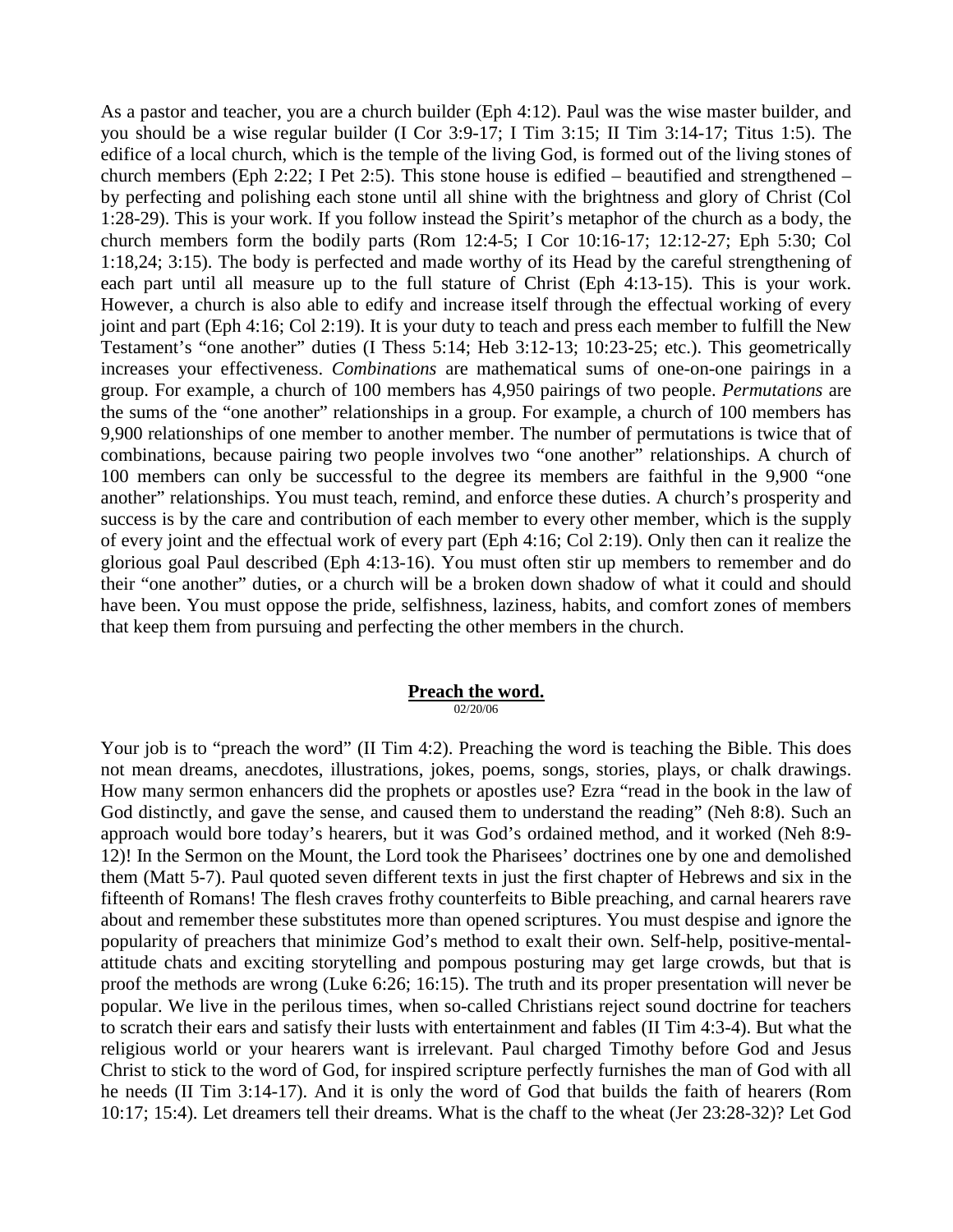be true, but every man a liar (Rom 3:4). Stick to Ezra's method (Neh 8:8). Drop sermon enhancers, and let God's Spirit convert your hearers by His written and preached word (I Cor 2:1-5). Preaching is public teaching – it is not religious entertainment performed by an actor behind a pulpit to please an audience. It must always be teaching – the organized, systematic, informative, passionate, and persuasive instruction of men. How is the skill developed? It is learned by devouring God's word and meditating in it day and night (Ezra 7:6; Pr 22:17-21; I Tim 4:13).

#### **Study for God's approval.** 02/13/06

It is easy to misinterpret or misapply a text. It is easy to use the wrong text for the right doctrine – an "innocent" first step to heresy. It is easy to get excited about new ideas. It is easy to convince hearers of most anything. But you must seek God's approval, which is the highest standard of all (II Cor 10:18; II Tim 2:15). Who cares what men think of your studies and preaching (Gal 1:10)? You are a servant of God and a steward of His mysteries (I Cor 4:1-5). Do not settle for less than the most intense efforts to handle His word honestly (II Cor 1:12; 2:17; 4:1-2; I Thess 2:3-4). Who cares if your wife or church shouts, "Hooray!" There are many who wrest the Bible to deceive, and you must vigilantly oppose them and hold fast the form of sound words (Eph 4:14; II Cor 11:3- 4,13-15; II Pet 3:16). Do not be content with an answer just because your people are content. Ministers must have a conscience and conviction that their answers satisfy the Lord and the plain teaching of Scripture. Because others are convinced with an answer is no guarantee your answer is correct. Due to superior knowledge of the Bible, you will know whether you have exhausted a subject or simply spouted an easy answer. You have been charged with preserving, promoting, and preaching the faith once delivered to the saints (Jude 1:3). You must be hypercritical of your conclusions, lest you depart at all from the truth (II Tim 1:13; Titus 1:9). Never change an interpretation or a doctrine without much time and labor to analyze it from every angle (Eph 5:15). Haste makes waste in the study of God's words. You were ordained as a faithful man, and you must remain faithful in the careful use of God's word (II Tim 2:2). There is no room for impulsiveness in study or preaching. Ignore the crowd when studying (Ex 23:2). Ignore your enemies, teachers, or ancients when taking a position (Ps 119:98-100). Seek the old paths and hold to them tenaciously, lest you be deceived by others or your own heart in departing from them (Jer 6:16). Subject your ideas to the toughest critics you know, not the friendliest, whether living or dead. New ideas are the origin of all heresies, so be skeptical of them, whether from your or another's study.

#### **Take heed unto thyself.** 02/06/06

The man of God must guard two things – his personal life and his doctrine (I Tim 4:16). He cannot relax in either: he must continue to protect both. Vigilant care in these two areas will save himself and his hearers; slothfulness will cost him his holiness and/or his orthodoxy, and his people their godliness and/or knowledge. Taking heed to yourself is diligently maintaining personal holiness, personal devotions, personal love for Christ, strict time management, separation from worldliness, and frequent self-examination of motives, relationships, and spiritual zeal. It does not allow for much pleasure in this life or enjoyment of the world, for these things corrupt men (Luke 8:14; 21:34). David foolishly and lazily stayed home from battle, which led to adultery and murder, causing David, his family, and the nation much trouble (II Sam 11:1-17). The Lord mercifully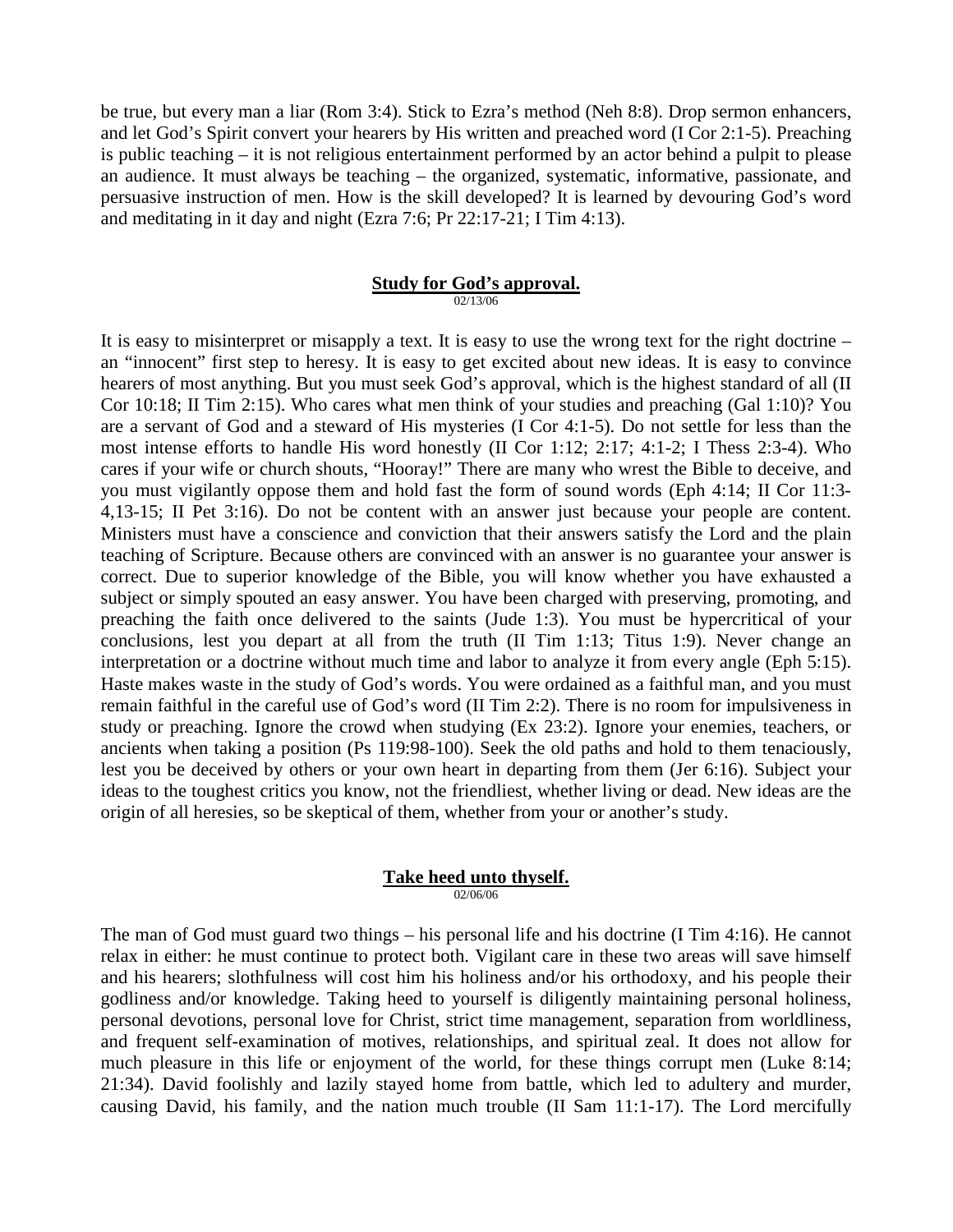preserved his life and his offices of prophet, psalmist, and king; but great damage was done (II Sam 12:14). John Mark allowed homesickness or other distractions to cause him to go A.W.O.L from Paul and Barnabas (Acts 13:13; 15:38). Peter let fear creep back into his life to be a hypocrite and stumblingblock before the Jews at Antioch (Gal 2:11-14). Demas became enamored with this present world until he turned his back on Paul (II Tim 4:10). The soldier of Christ must be selfdisciplined, like a top-level athlete (I Cor 9:24-27). He must be moderate and temperate in all things, which is the self-denial necessary to be a champion for Christ and avoid being a castaway. Not only will personal carelessness cost a minister his relationship with the Lord, but he will also corrupt his flock by giving them the wrong example for living (I Tim 4:12; I Pet 5:3). How are you doing, fellowsoldier? When did you last examine yourself? Are you as close to the Lord and thinking, speaking, and walking in holiness as you ever were? Or have you slipped from your own stedfastness (II Pet 3:17)? Keep thy heart with all diligence; for out of it are the issues of life … and the issues of your ministry (Prov 4:23)! Are you as virtuous with filthy lucre and wine and as diligent in ruling your family as when you were ordained (I Tim 3:1-7)? Consider it well! In serving others and seeking to perfect them before the Lord, do not neglect your own heart and habits. Take time today for the most important exhorting, rebuking, and warning you can do – to yourself!

# **Learn to fight.**

01/30/06

A minister must be a man of peace (Matt 5:9; Jas 3:17-18). He should also be a gentle man with a nurse's compassion (II Cor 10:1; I Thess 2:7-8). Faithful ministers like David avoid and hate conflict (Ps 120:7). But they also know that fighting and war are part of their calling. David, a great lover of peace, thanked God for teaching his hands to war and fingers to fight (Ps 144:1). He knew strange children would creep into the church with lying words and false oaths (Ps 144:7-8,11). Such men must be driven off with the same intensity a shepherd protects his sheep from wolves (Ac 20:29-31; Rev 2:2; Titus 1:10-11). The minister of God is a soldier, and much of his work is warfare (II Tim 2:3-4; 4:7; I Tim 1:18; 6:12). Though his weapons are spiritual, he is definitely at war (II Cor 10:3). His weapons of warfare are mighty through God to pull down strong holds (II Cor 10:4). The enemy is the imaginations, opinions, and thoughts of his hearers (II Cor 10:5). His military objective is to conform all of them to the word of God. And once this goal is achieved, he must stand guard to crush any rebellion (II Cor 10:6). Though a peaceful nurse much of the time, Paul was ready for gospel revenge (II Cor 13:2; I Cor 5:3-5; I Tim 1:20)! Neither you nor your people have a right to opinions – all thinking must be subject to scripture (Is 8:20; I Tim 6:3-5). Rather than puffing them up with the chaff of dreams and pleasant sounds and allowing their errors (Is 30:10; Mal 3:15), bring the hammer and fire of God's word to bear on them (Jer 23:28-29). Consider our Lord's blow-by-blow demolition of the most conservative religious thinking of His day in the Sermon on the Mount (Matt 7:28-29)! When gentleness and preaching has failed, fools and scorners must be rebuked and/or excluded (Pr 19:25; 26:5; Titus 1:9-11; 3:10-11). Foolish questions should be rejected, for they waste time, cause carnal strife, and flatter the skeptic (I Tim 6:3-5; I Tim 2:14,23; Titus 3:9). As Nehemiah of old, you must enforce the word of God upon men with the intensity of a warrior in a life-or-death struggle (Neh 13:23-28; II Tim 4:2; Titus 2:15).

#### **Be a little child.** 01/23/06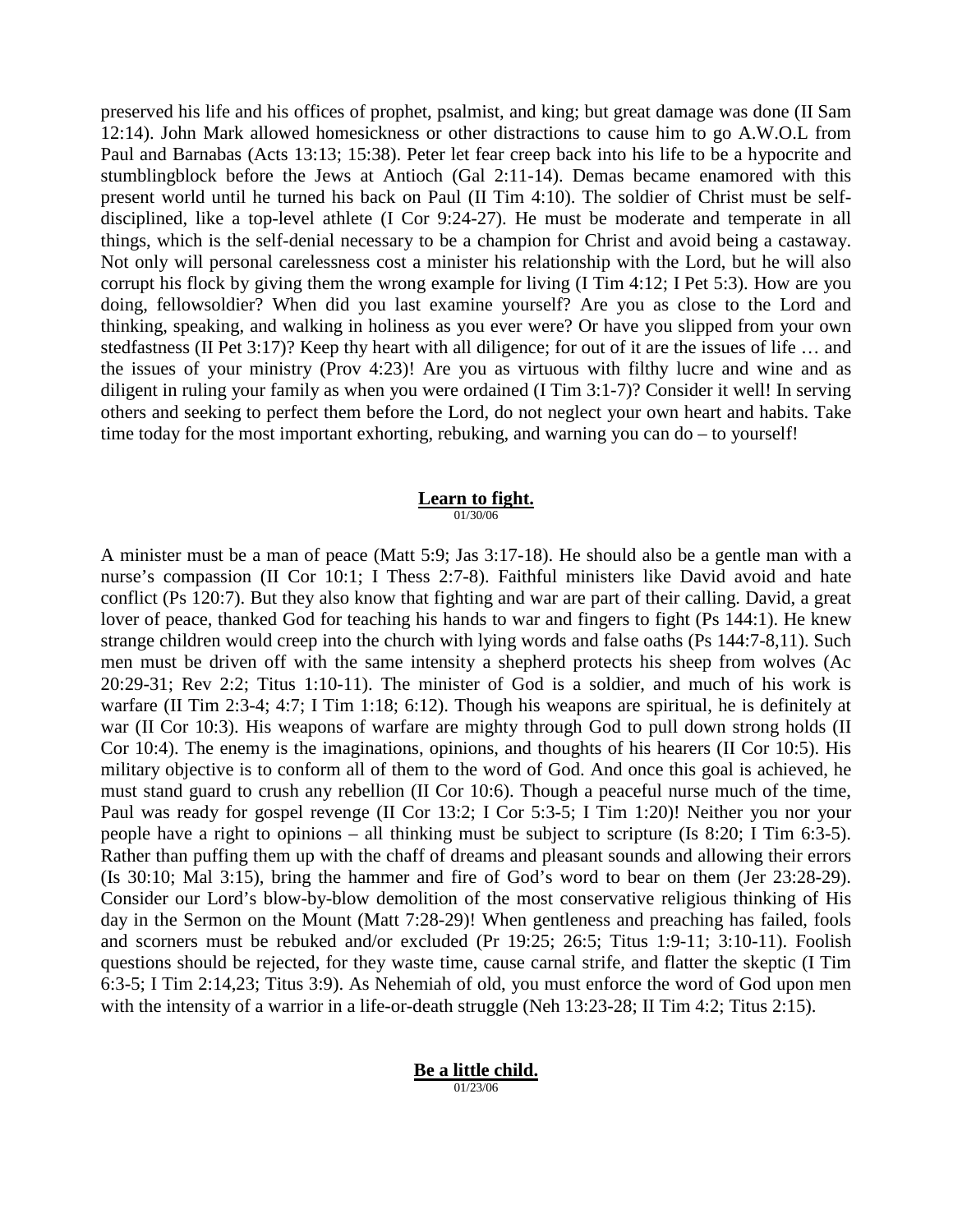God must give you knowledge and wisdom to know the mysteries and truth of the gospel (Matt 13:10-17; 16:17; I Cor 2:6-16). He has chosen to reveal these precious things to babes and hide them from the educated and intelligent (Matt 11:25-27). Therefore, it is of enormous importance for the man of God to be a babe! How does he do this? He prays like Solomon and Jehoshaphat, admitting he is only a little child and does not know what to do (I Kgs 3:5-10; II Chron 20:12). He teaches like Agur, confessing he is an ignorant brute by nature (Pr 30:2-3). He writes like Paul, admitting he is less than the least of all saints (Eph 3:8). These men were mighty in God's sight, and He gave them special wisdom. There is a valuable lesson here. God has justly chosen to demolish the wisdom of this world, which is based on human reasoning and puffs up the minds of men (I Cor 1:19-20; 3:19-20). He loves to confuse those who trust in themselves and their learning (Job 5:12- 14; Is 29:13-14; II Thess 2:9-12). Revelation exceeds rationalization as light excels darkness. God mocks the educated and intelligent, and He promises to reduce them to fools. Education and intelligence are handicaps and liabilities, unless you despise them in the pursuit of wisdom and truth. Honorary doctorates from men preclude any honor from heaven (John 5:44)! In order to be wise, you must first become a fool (I Cor 3:18). Fellowsoldier, pray like a fool! Teach like a fool! Write like a fool! Get down cheerfully and meekly, or the Lord will put you down! He will lift up those who humble themselves under His mighty hand (I Pet 5:5-7). If you have a penchant for religious titles or public esteem, you are in trouble (Job 32:21-22). Jesus Christ's ministers are all brethren, and the greatest of them is the one who serves humbly without public recognition (Matt 23:5-12). Ignore so-called Christian doctors. If you will exalt God's inspired words as the basis for your ministry and wisdom, He will teach you knowledge and understanding beyond any seminary (Job 32:6-14; Ps 119:98-100). God can open your eyes to things in His Word that no seminary professor can ever show you (Ps 119:18). If you cannot humble yourself as a little child, you do not even qualify for the kingdom of heaven, let alone its ministry (Matt 18:1-4)! Be a little child!

#### **Exalt the New Testament.** 01/16/06

Jesus Christ made Paul and you able ministers of the New Testament (II Cor 3:6). Whatever glory the Old Testament had, it was inferior to the glory of the New, and it had been done away (II Cor 3:7-11). That is why it is called old (Heb 8:13)! Since Paul called the Old rudimentary, weak, and beggarly (Gal 4:3,9-11; Col 2:20-23; Heb 7:18; 10:1; 13:9), how often should we preach salvation from it? Paul wrote Hebrews to prove that the New was superior to the Old regarding Jesus Christ and salvation! Yes, there is historical and practical value in the Old, but do not go to its darkness to shed light on the Saviour of the New (Rom 15:4; I Cor 10:6,11). The Bible reflects God's progressive revelation to man: Isaiah reveals more than Leviticus, Matthew more than Isaiah, and Hebrews more than Matthew. Any chapter of Hebrews is superior to Leviticus, Isaiah, or Matthew! To reverse this divine order and emphasize the Old for doctrine is a mistake. The prophets of the Old did not know what they wrote, so why go to them to preach the gospel of Christ to saints of the New (I Pet 1:10-12)? Our Lord and His apostles, especially Paul, revealed the mysteries of the kingdom of heaven, which had been kept hidden since creation (Matt 13:16-17; Luke 16:16; John 1:17; Eph 3:1-12). Grow up! Men who live on types and shadows from the Old have two problems: they cannot prove what they declare, and their hearers will starve on a skim milk diet. Do not even open a sermon with a sound bite from the Old, like Philpot, Spurgeon, and countless others. The very least damage of such a choice is the terrible precedent of using a text out of context. Paul is the pattern for New Testament ministers (I Cor 11:1; II Tim 2:2; 3:14). Do not move away from his form of sound words (II Tim 1:13). You are an ambassador and servant of Jesus Christ. Why waste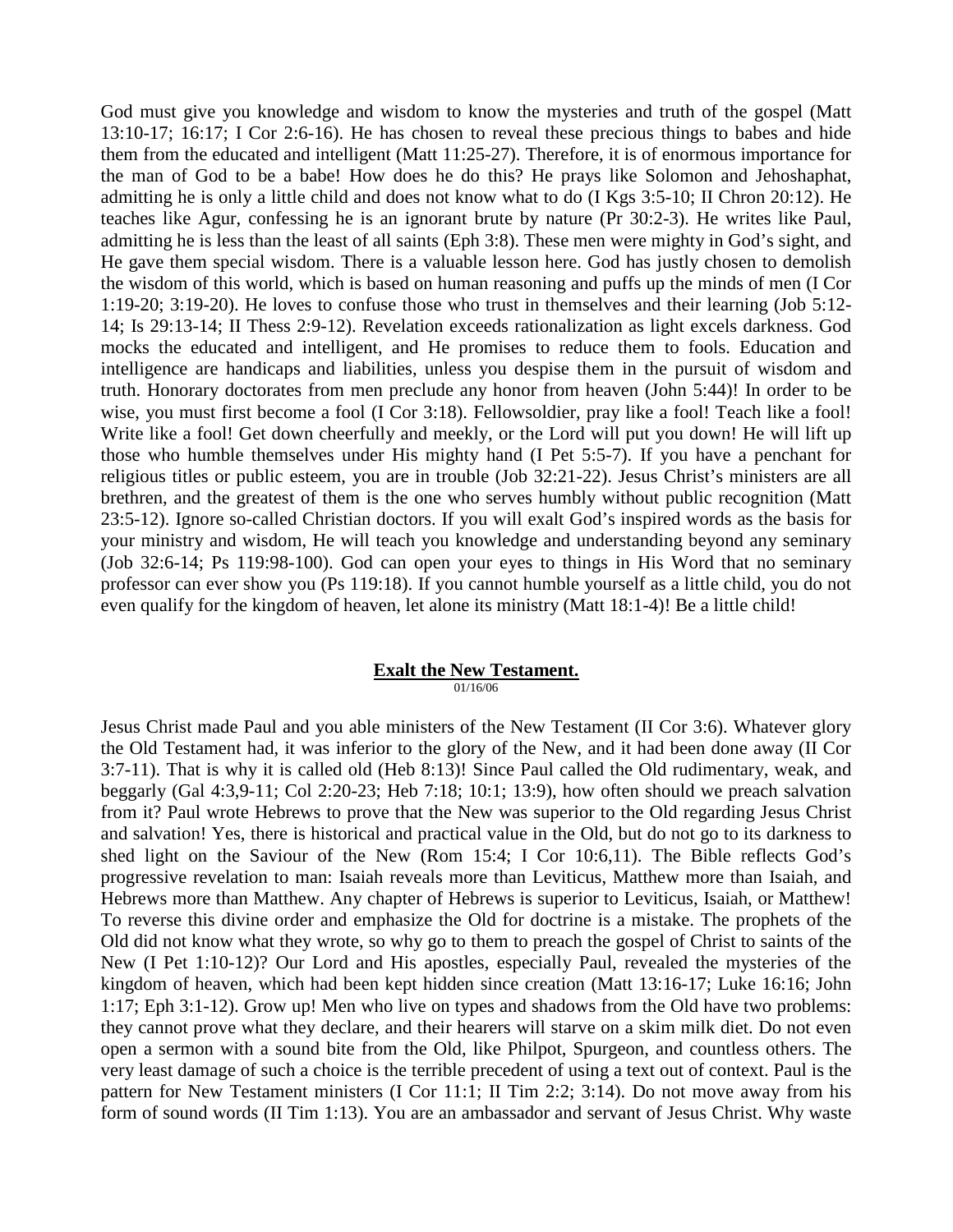time on the furniture of the tabernacle, when Paul by the Spirit blew it off as shadows imposed temporarily on children (Gal 4:3; Heb 9:10)! Preach the real thing! Why tell a young man about a beautiful girl by describing her shadow? Preach Jesus Christ by name and Him crucified with the historical (gospels) and doctrinal (epistles) details! Forget your ideas about the priests' hems of alternating golden bells and pomegranates (Ex 28:34)! Forget the five points of Calvinism from the five stones in David's shepherd's bag (I Sam 17:40)! Forget trying to see types of Christ in Joseph's life! Preach Christ! You cloud the Bible with such mystery that your people will give up ever understanding it. Paul used great plainness of speech, little of which concerning Christ and salvation exists in the Old Testament (II Cor 3:12). Each sermon may be your last – reach for your best weapon – the Pauline declarations of gospel truth and righteousness without shadows or mysteries!

#### **Preach intensely.** 1/9/06

Be instant in season and out of season (II Tim 4:2). To be "instant" is to be pressing, urgent, and insistent (Luke 23:23). It has nothing to do with being quick. It has everything to do with preaching God's word with intensity and zeal. It is good to always be zealously affected in a good thing – and there is no better thing than preaching the word (Gal 4:18). Jesus Christ is a great king; the time is short; the subject important; the consequences severe; the opposition powerful; the competition distracting; truth is at stake; and souls are in the balance. God commanded Isaiah, "Cry aloud, spare not, lift up thy voice like a trumpet" (Is 58:1). You bring the most sober warnings and the most glorious news. Nothing should dull your zeal or hinder your work. Consider Elihu: he was ready to explode with the need to declare his opinion (Job 32:18-20). Paul felt the same in Athens (Acts 17:16-17). Nehemiah was gloriously instant with sinners in Jerusalem (Neh 13:23-31)! God's faithful men pursue and perform preaching like Jehu drove his chariot (II Kgs 9:20). The kingdom of heaven has no place for perfunctory, polished, or polite preaching. Where are Elijah and John the Baptist, when we need them in these perilous times (Luke 1:17; II Tim 3:1)? Paul told Titus to neither back down nor back off (Titus 2:15; 3:8)! However, this kind of teaching is not always welcome (Acts 24:25; II Tim 4:3-4). But conveniences are mere luxuries; preferences are mere lusts. Soldiers of the cross require neither! Preaching should be done whenever and wherever there are hearers. Sometimes they will accept it cheerfully, and at other times they will show resistance for you or God's word; but you must be instant anyway. Like Ezekiel, Christ's servants are to proclaim God's words regardless of their hearers' desires or responses (Ezek 3:4-11). Popularity and public opinion are no measure of the man of God (Luke 6:26; I Cor 4:3). A minister cannot fear the faces of his people (Jer 1:7-8,17-19), nor can he give them what they want (Is 30:8-11). He must declare the full and true gospel message from God regardless of how it is received (Ezek 3:18-19).

#### **Perfect your family.**  $1/2/06$

Your ministry will not exceed your marriage and family. Leading, loving, training, and ruling a wife and children are prerequisites for the office for very good reasons (I Tim 3:4-5,11-12; Titus 1:6). If a man does not do these things well, he will not properly care for a church. If the prayers and spiritual prosperity of ordinary members depend on family relationships, the man of God must work even harder (Mal 2:13; Luke 1:17; I Pet 3:7). How can a man walk with God, if he cannot walk cheerfully with his wife and children (I John 4:20)? These duties are also the closest exercises and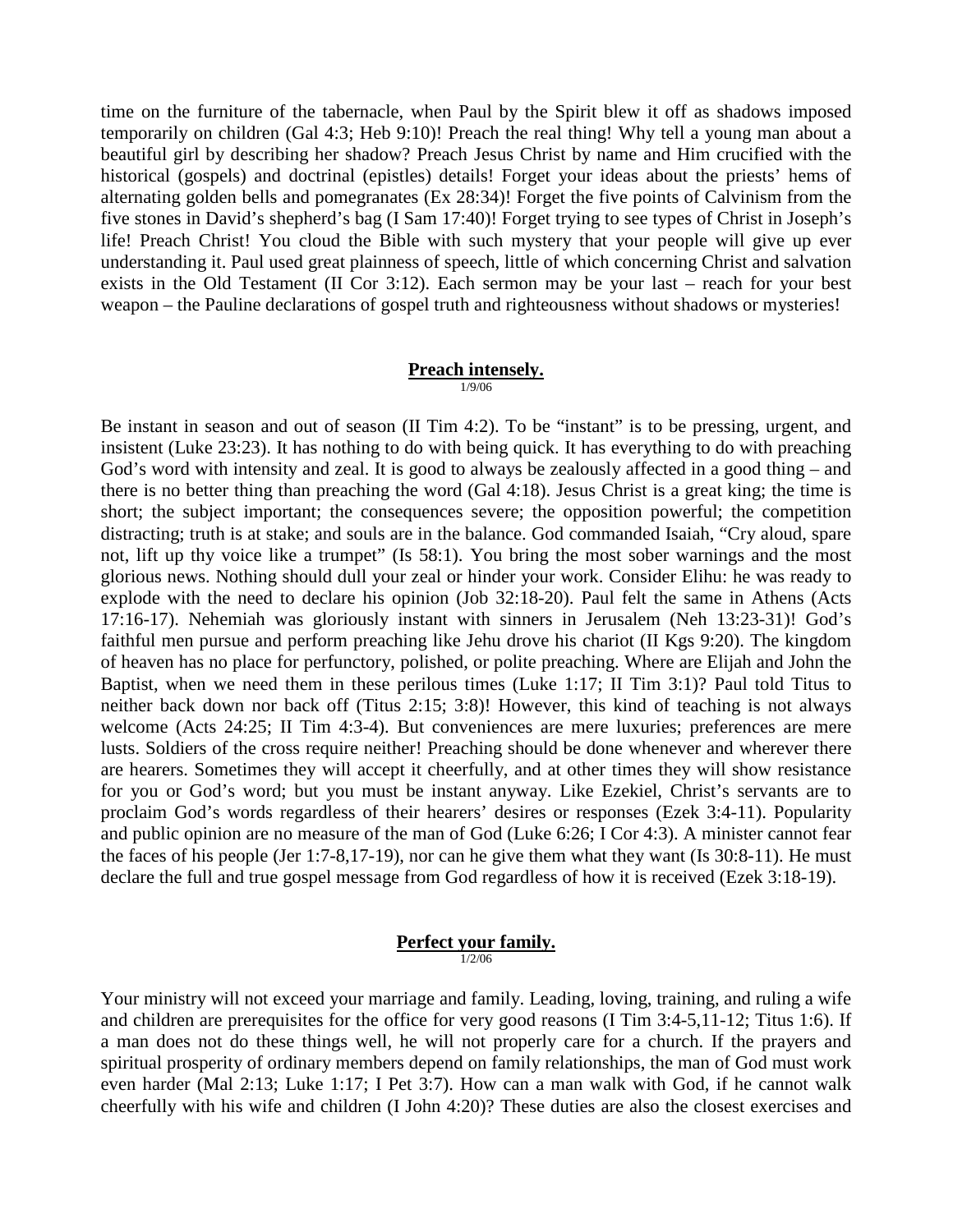activities to pastoring a church (Num  $11:12$ ; I Cor  $4:14-15$ ; Gal  $4:19$ ; I Thess  $2:11$ ). The more fruitful, joyful, and spiritual are the wife and children, the more fruitful, joyful, and spiritual will be the church. A man who cannot listen and does not know his wife or children's souls will never perceive the hearts and needs of church members. A man who wisely discerns and perfects the souls in his house will be able to do the same for others. A man who is impatient and insensitive at home will be impatient and insensitive in the church. If bad habits or stubbornness cause his wife or children to despise him, he will not change things for the benefit of the church. A selfish or spoiled man at home will be the same in God's house. If children are discouraged and provoked to anger by an overbearing father, the church will be discouraged and provoked to anger as well. It is also by family duties that a pastor can provide a practical illustration for other husbands and fathers and an example of righteousness to the world (I Tim 4:12; Titus 2:7; I Pet 5:3). Furthermore, a happy wife and children who walk with God will be great examples and helpers in the church, for they will know more of its duties, problems, cures, and goals than others. Fellowsoldier, close your books and leave your office; learn, love, and lead your wife and family; it is part and parcel of your work.

# **Be creative and repetitive.**

12/26/05

Creativity and originality are requirements for pastors, and so are review and reminding. A good soldier does both (Matt 13:52). A man who reads, studies, and interacts with a variety of people will be full of matter (I Tim 4:13-15). This is part of the aptitude to teach (I Tim 3:2). Parents lose children, and teachers pupils, unless they alter approaches to capture attention, raise affection, and provoke growth. Ministers should do the same. Consider the enormous variety in the Bible's 66 books! There is everything from history to poetry, from doctrine to exhortation, from philosophy to apocalyptic warnings! You can review an old doctrine a new way, use new texts in an old sermon, or preach on a brand new topic. You must pray to see new and wonderful things in scripture and study to find them (Ps 119:18). You must ask for new enlightenment (Eph 1:17-19). Long sermon series, though restful to you, can numb your mind and your hearers' ears. Beware! You need stimulating input from Bible reading, books, others' sermons, current events, and ministerial friends to provoke your mind. You must preach the whole counsel of God and hold back nothing that might be profitable for your hearers (Acts 20:20,27). Despise ruts and useless traditions! Question habits! When did you last change the format of your services? Your sermon organization? Drastically alter your subject matter? Preach from the floor? Review and reminding are also important, for sheep forget easily, and they love the old, old story (II Pet 1:12-15). Again, a steady diet of scripture will provide you many things of which to remind others. You need to fill yourself with matter, both new and old; then you will be ready and passionate about sharing both with your audience (Matt 13:52).

#### **Outwork your flock.** 12/19/05

The Lord has no use for lazy ministers. Read His harsh words for the slothful servant (Matt 25:14- 30). Jesus labored without leisure, and with great time urgency (Mark 3:20-21; 6:31; John 9:4). Let men call you crazy, but you serve God for men's souls with eternity in view. He called men able to work hard, and work hard is what they must do. It is a work (I Tim 3:1). The man called is to endure hardness (II Tim 2:3). He is a workman (II Tim 2:15). And he is compared to an ox (I Cor 9:9-10). The crib will be full, if there is an ox hard at work (Pr 14:4)! Original study is exhausting (Eccl